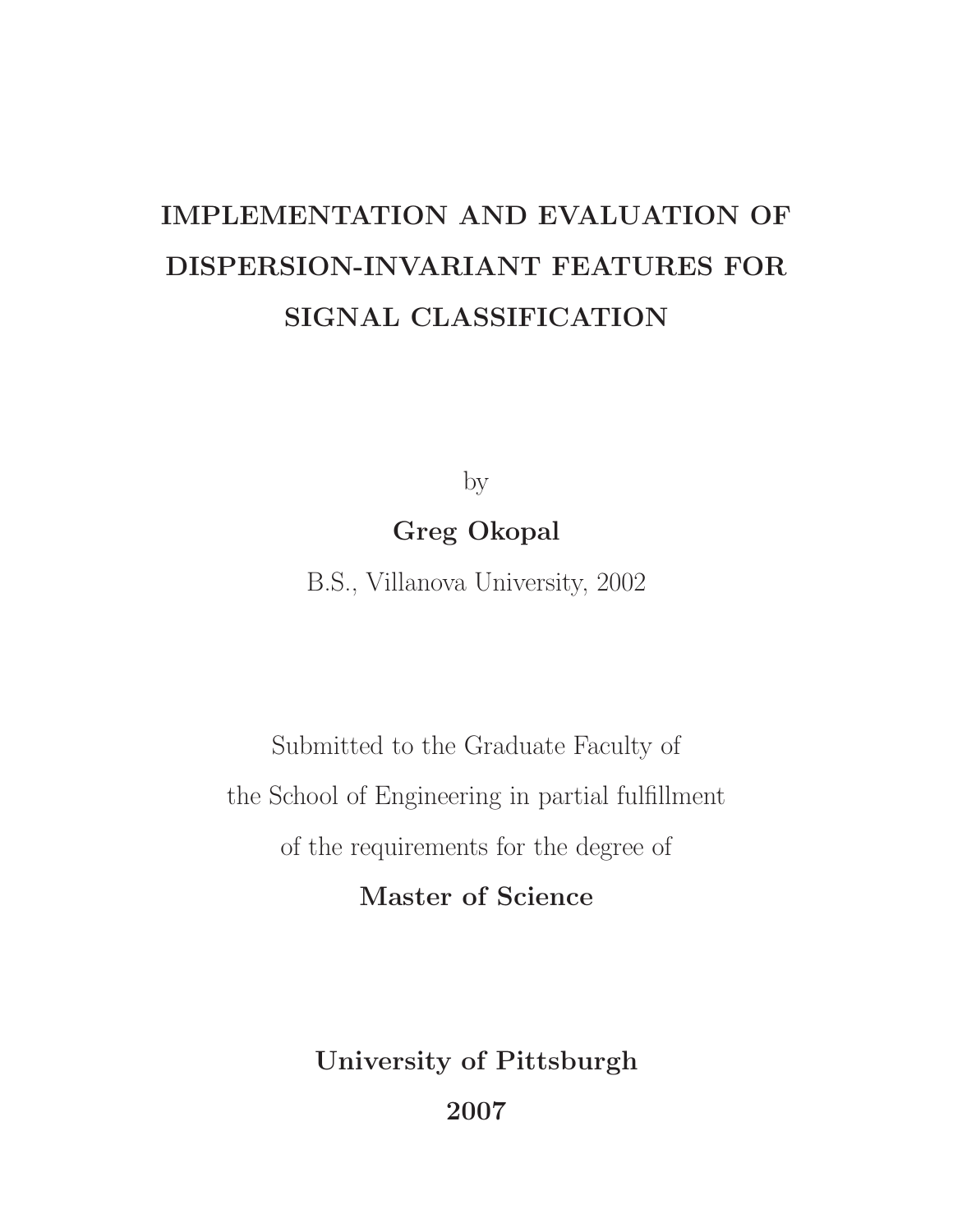## UNIVERSITY OF PITTSBURGH SCHOOL OF ENGINEERING

This thesis was presented

by

Greg Okopal

It was defended on

December 14, 2006

and approved by

P. J. Loughlin, Ph. D., Professor

J. R. Boston, Ph. D., Professor, Associate Chairman, Undergraduate Coordinator

A. A. El-Jaroudi, Ph. D., Associate Professor

Thesis Advisor: P. J. Loughlin, Ph. D., Professor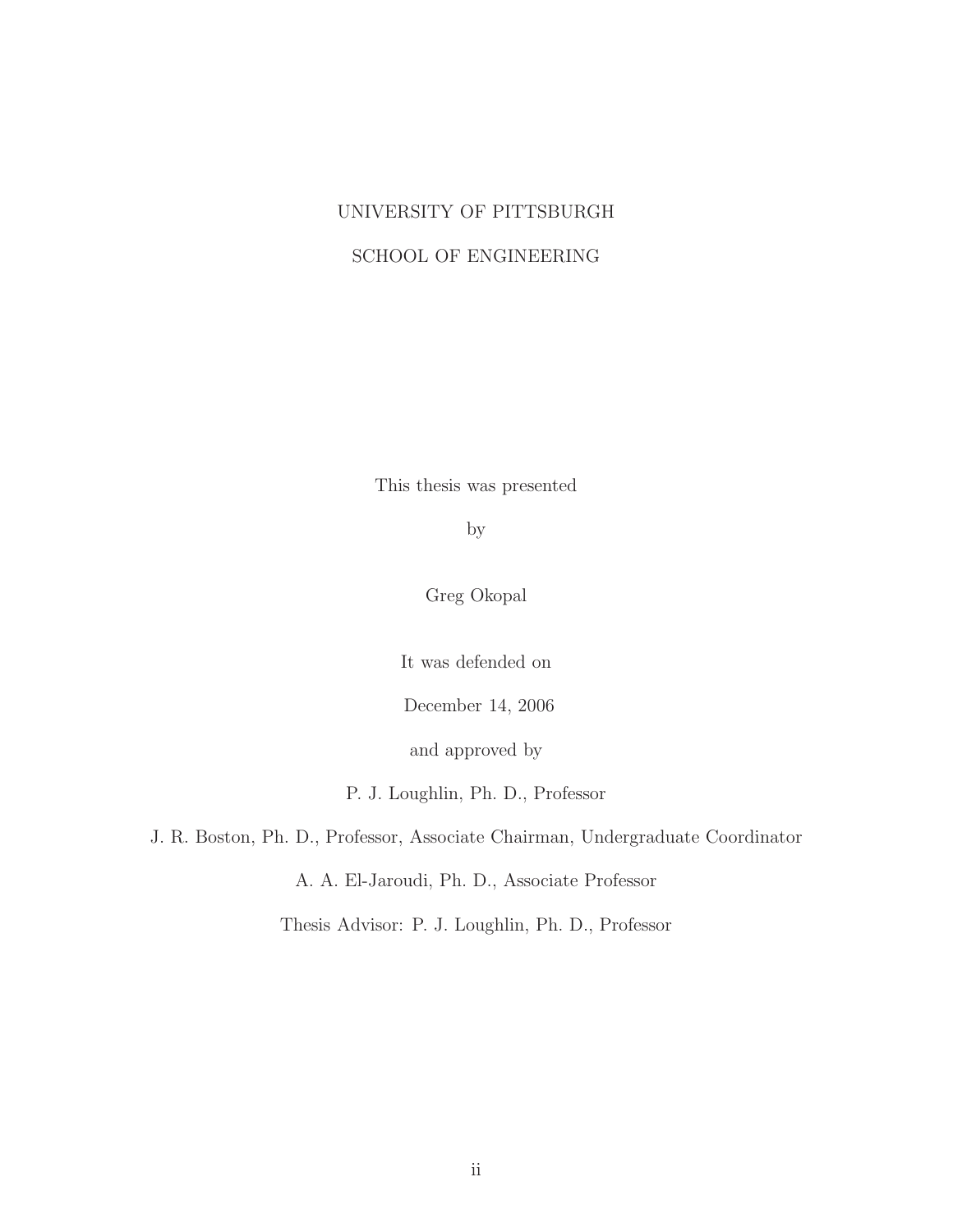Copyright  $\copyright$  by Greg Okopal 2007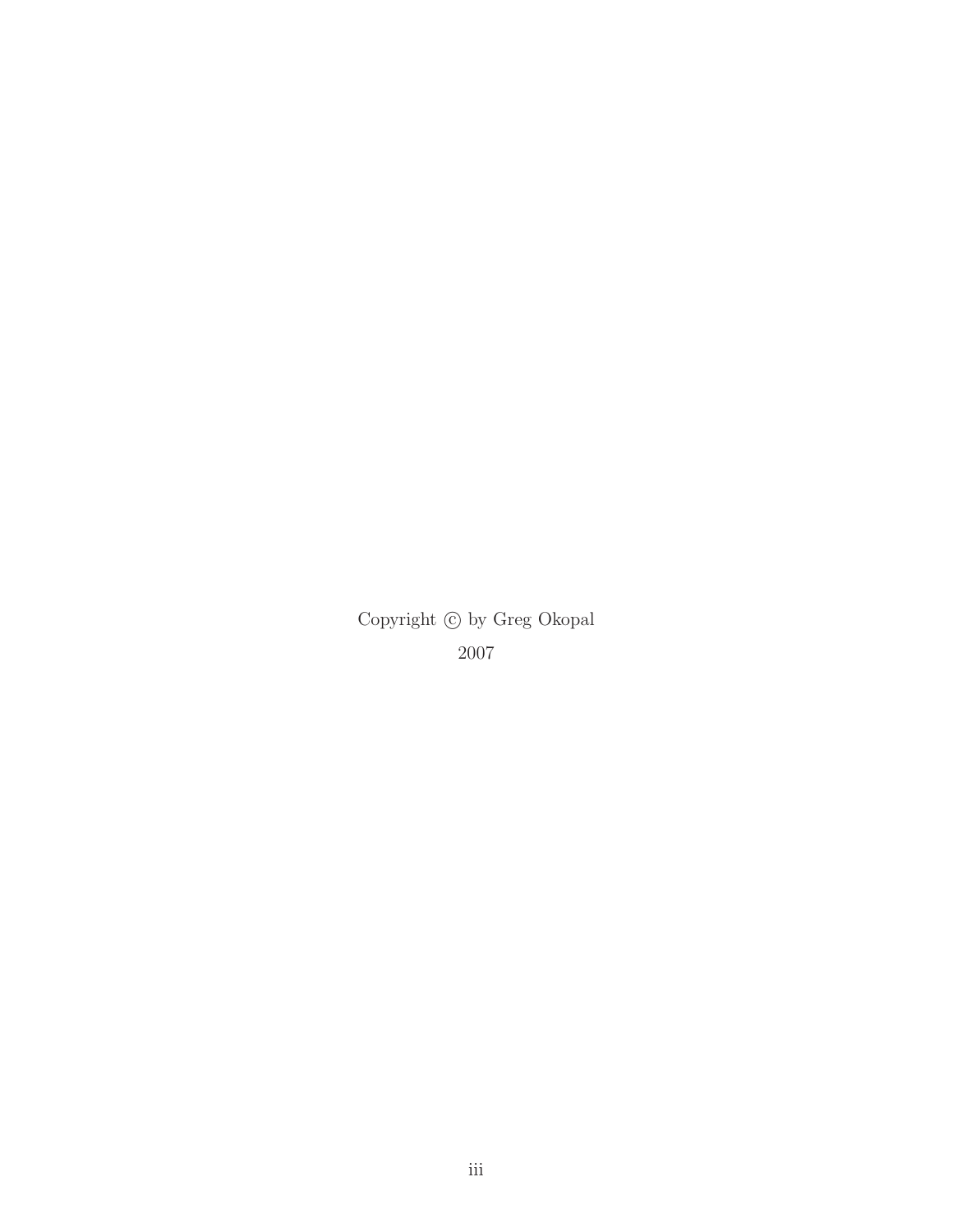#### ABSTRACT

## IMPLEMENTATION AND EVALUATION OF DISPERSION-INVARIANT FEATURES FOR SIGNAL CLASSIFICATION

Greg Okopal, M.S.

University of Pittsburgh, 2007

When a sound wave interacts with an object, the acoustic energy may excite resonances in the object corresponding to its natural modes of vibration. The backscattered wave will then contain information which can be used to distinguish among different objects. As the wave propagates, it can be changed by the propagation channel, which complicates automatic classification of the echo. For example, in a dispersive channel, the duration of the wave increases with propagation distance. Our goal is to identify features of propagating waves that may be used for automatic classification.

In this work, we implement and test a class of moment-like features that are invariant to specific propagation effects, in particular dispersion. Our tests of the classification utility of the "dispersion-invariant moments" (DIMS) are performed on numerical models of dispersive propagation and acoustic scattering from steel shells. We consider the case of real dispersion relations and in the conclusion discuss the implementation of complex dispersion and a future direction for research.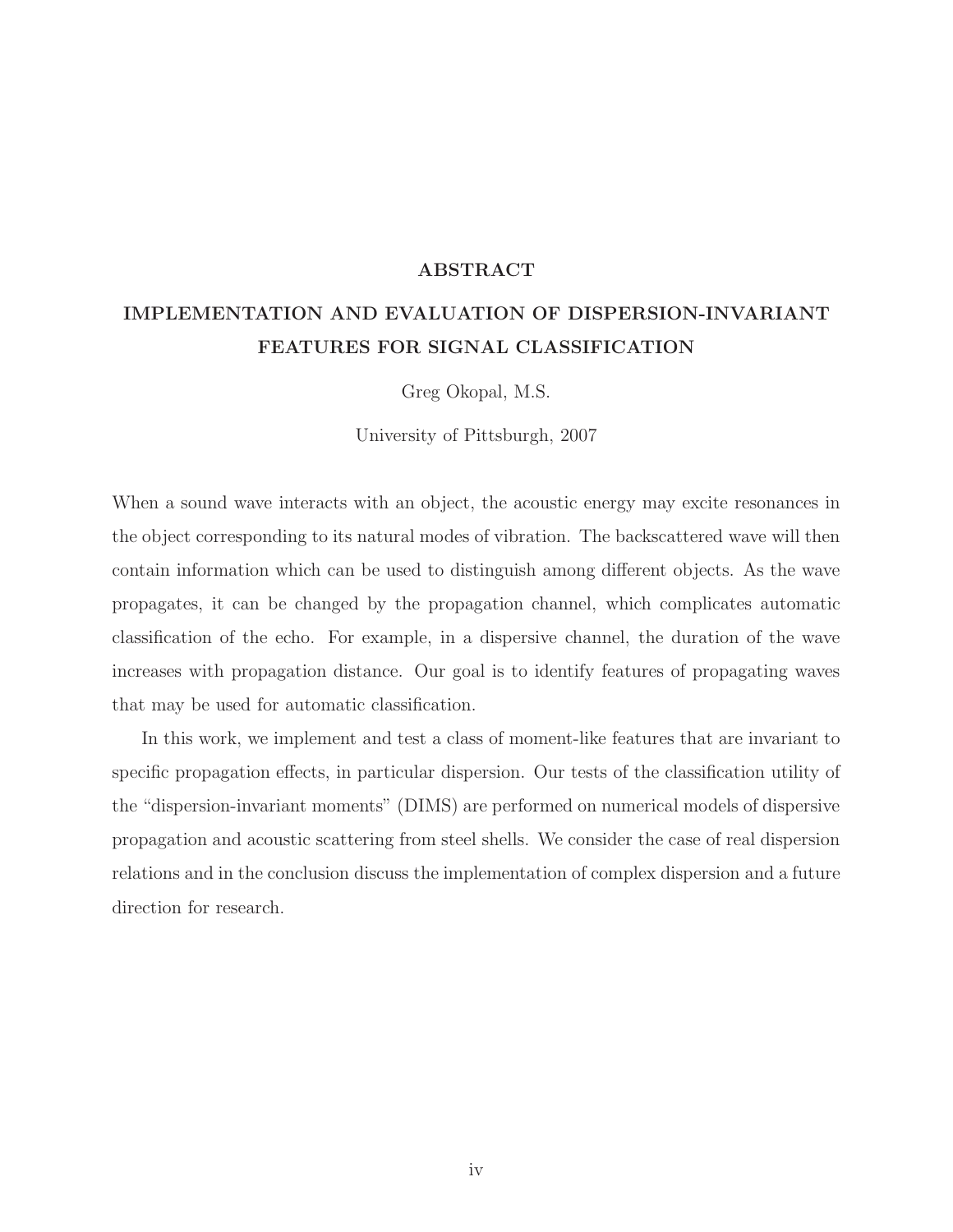### TABLE OF CONTENTS

| 1.0 | $\mathbf{1}$ |                                                                                                    |                |  |
|-----|--------------|----------------------------------------------------------------------------------------------------|----------------|--|
| 2.0 |              |                                                                                                    |                |  |
|     | 2.1          |                                                                                                    | 3              |  |
|     | 2.2          | PROPAGATION IN WAVEGUIDES AND DISPERSION                                                           | $\overline{5}$ |  |
|     |              |                                                                                                    | $\overline{5}$ |  |
|     |              |                                                                                                    | $\overline{7}$ |  |
|     |              |                                                                                                    | 9              |  |
| 3.0 |              |                                                                                                    | 13             |  |
|     | 3.1          |                                                                                                    | 13             |  |
|     | 3.2          |                                                                                                    | 14             |  |
|     |              | 3.2.1 Propagation Effects on Temporal Moments                                                      | 14             |  |
|     | 3.3          |                                                                                                    | 16             |  |
|     |              |                                                                                                    | 17             |  |
| 4.0 |              | IMPLEMENTATION OF CLASSIFICATION SIMULATION                                                        | 18             |  |
|     | 4.1          |                                                                                                    | 19             |  |
|     | 4.2          |                                                                                                    | 22             |  |
|     | 4.3          |                                                                                                    | 22             |  |
|     | 4.4          |                                                                                                    | 23             |  |
|     |              | 5.0 CONCLUSIONS AND FUTURE WORK                                                                    | 29             |  |
| 33  |              |                                                                                                    |                |  |
|     |              |                                                                                                    | 35             |  |
|     |              | <b>B.1 ELASTIC SPHERE</b><br>a de la caractería de la caractería de la caractería de la caractería | 36             |  |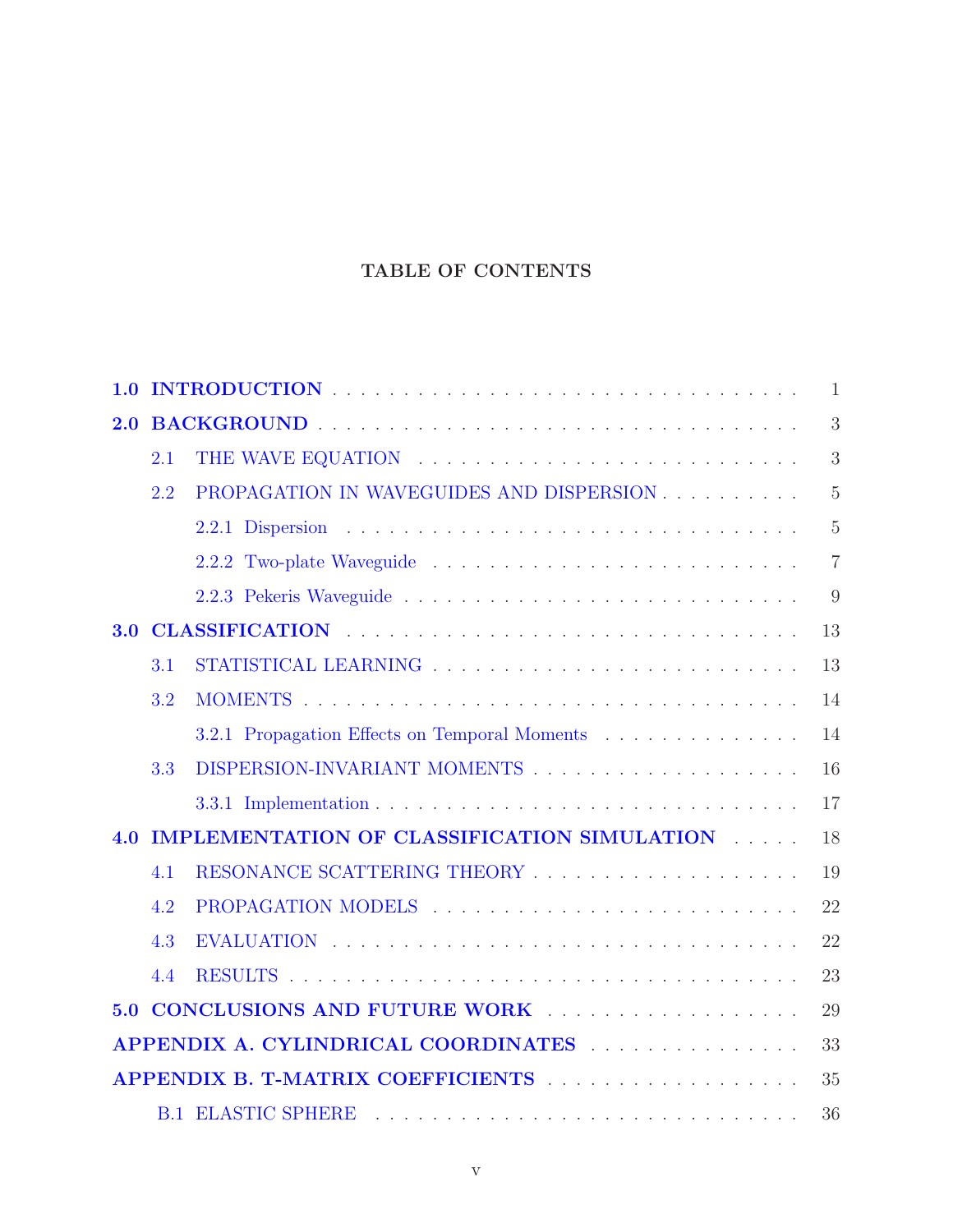| <b>APPENDIX C. MATLAB CODE USED FOR SIMULATIONS</b> 40 |              |
|--------------------------------------------------------|--------------|
|                                                        |              |
|                                                        |              |
|                                                        | $50^{\circ}$ |
| C.4 CYLINDER_BACKSCATTER_COEFFICIENTS.M                | 54           |
|                                                        | 58           |
|                                                        |              |
|                                                        |              |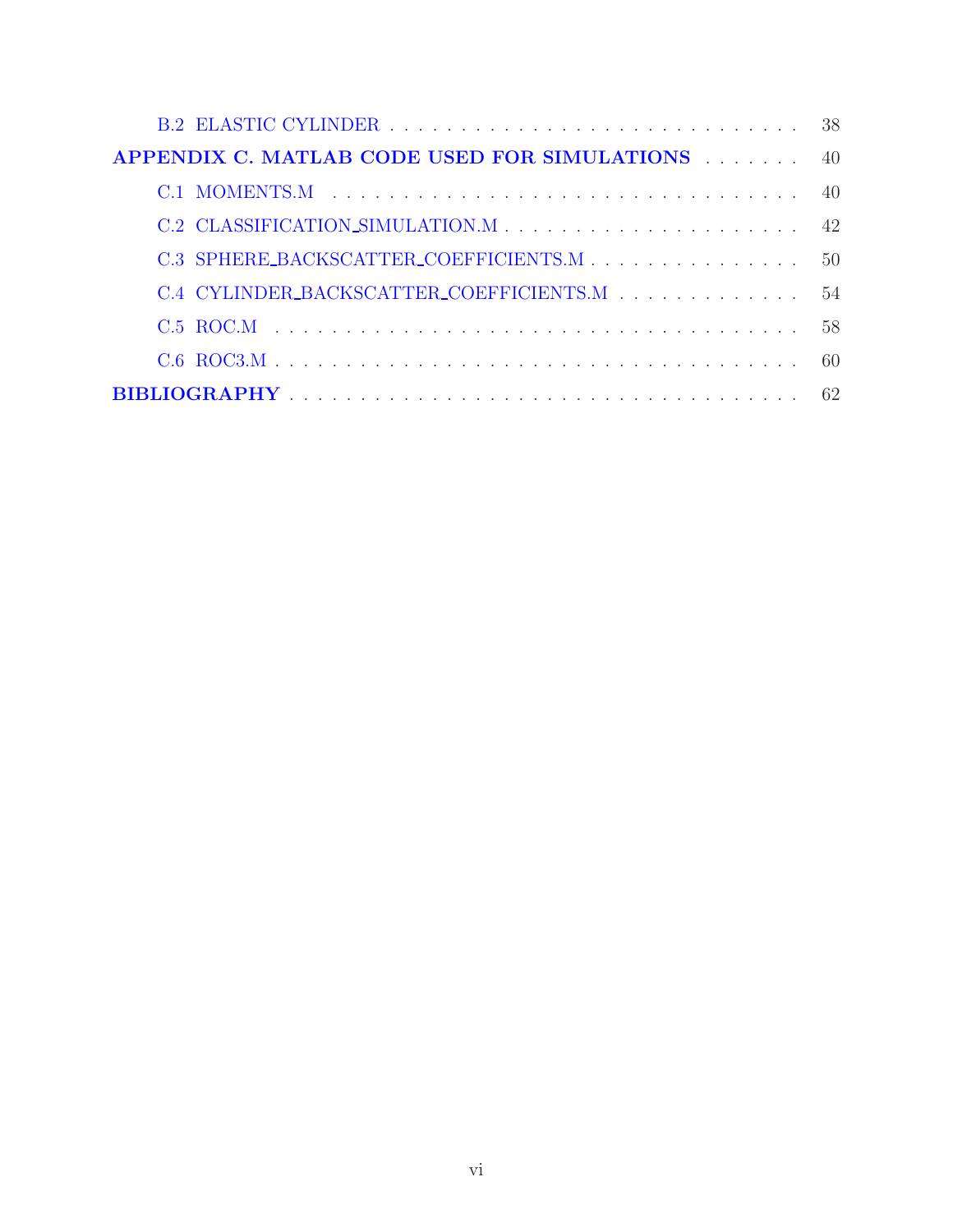## LIST OF TABLES

|  |  |  | 1 Material properties of the shells and environment. 21 |  |  |  |
|--|--|--|---------------------------------------------------------|--|--|--|
|--|--|--|---------------------------------------------------------|--|--|--|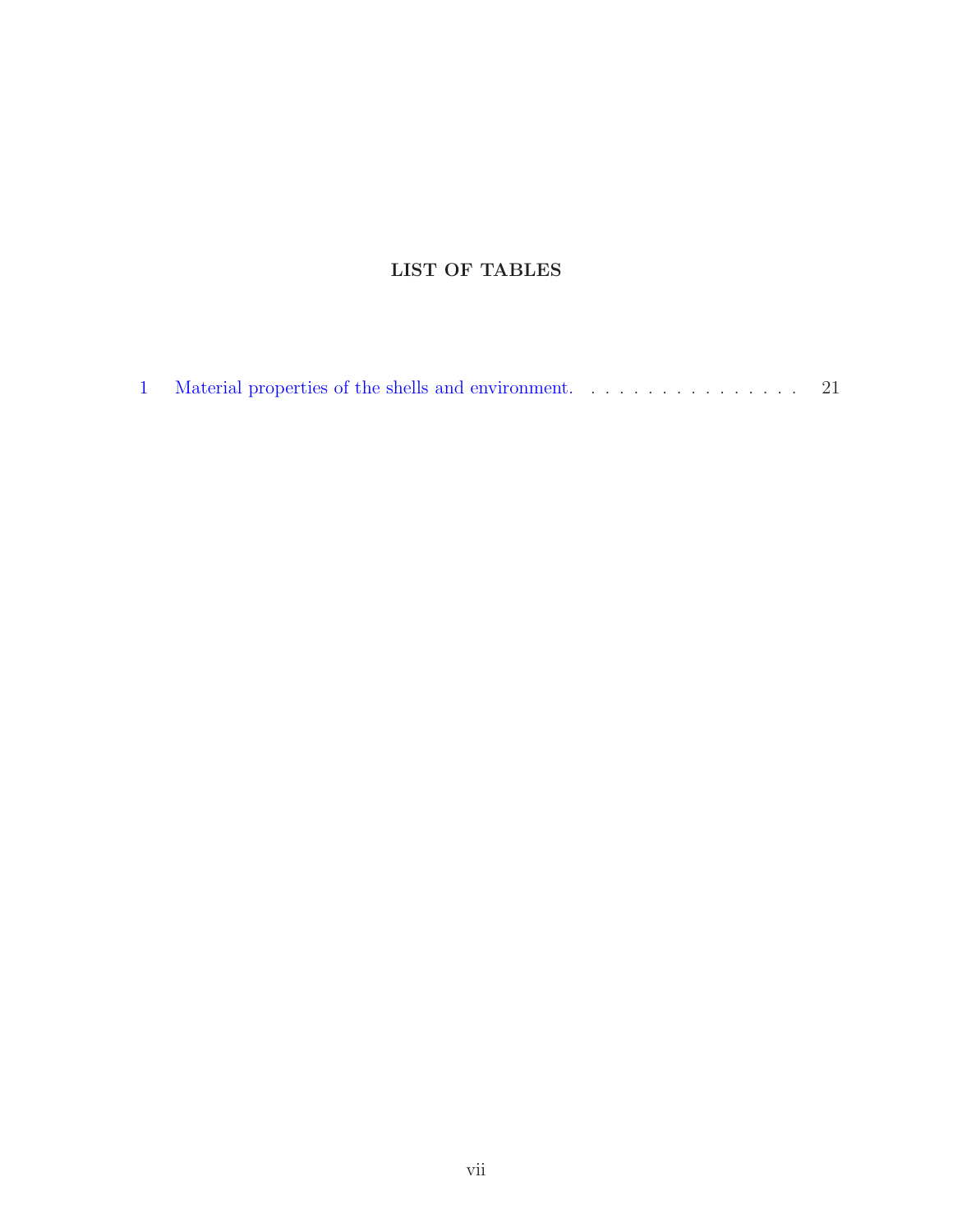### LIST OF FIGURES

| $\mathbf{1}$     | Components of the wavenumber in the direction of propagation. $\dots \dots$                             | 4                |
|------------------|---------------------------------------------------------------------------------------------------------|------------------|
| $\overline{2}$   | Group velocity curves for the two-plate and Pekeris waveguides, depth=100m.                             | 6                |
| 3                | Schematic diagram of the two-plate waveguide. $\ldots \ldots \ldots \ldots \ldots \ldots$               | $\overline{7}$   |
| $\overline{4}$   | Mode shapes: two-plate, isovelocity, $D=100$ meters, pressure-release bottom                            | 8                |
| $\overline{5}$   | Mode shapes: two-plate, rigid bottom, isovelocity, $D=100$ meters                                       | $\boldsymbol{9}$ |
| $\boldsymbol{6}$ |                                                                                                         | 10               |
| $\overline{7}$   |                                                                                                         | 18               |
| 8                |                                                                                                         | 19               |
| 9                | Spectrograms of the initial backscattered waves from a cylinder for $n = 5$ (left) and $n = 25$ (right) |                  |
| <b>10</b>        | Spectrograms of the initial backscattered waves from the sphere and cylinder.                           | 22               |
| 11               | Group velocity curves for the waveguides used in this simulation. $\dots \dots$                         | 23               |
| 12               | Spectrograms, two-plate waveguide, sphere at $7.5 \text{ km}, 15 \text{ km}. \dots \dots$               | 24               |
| 13               | Spectrograms, two-plate waveguide, cylinder at $7.5 \text{ km}$ , $15 \text{ km}$                       | 24               |
| 14               | ROC curves comparing DIM and MOM for $n=2$ , two-plate waveguide.                                       | 25               |
| 15               | ROC curves comparing DIM and MOM for $n=3$ , two-plate waveguide                                        | 25               |
| 16               | ROC curves comparing DIM and MOM for $n=4$ , two-plate waveguide.                                       | 26               |
| 17               | Spectrograms, Pekeris waveguide, sphere at $7.5 \text{ km}$ , $15 \text{ km}$                           | 26               |
| 18               | Spectrograms, Pekeris waveguide, cylinder at $7.5 \text{ km}$ , $15 \text{ km}$                         | 27               |
| 19               | ROC curves comparing DIM and MOM for $n=2$ , Pekeris waveguide.                                         | 27               |
| 20               | ROC curves comparing DIM and MOM for $n=3$ , Pekeris waveguide.                                         | 28               |
| 21               | ROC curves comparing DIM and MOM for $n=4$ , Pekeris waveguide.                                         | 28               |
| 22               | Spectrograms, two-plate, complex dispersion, sphere at $7.5$ km, $15$ km                                | 30               |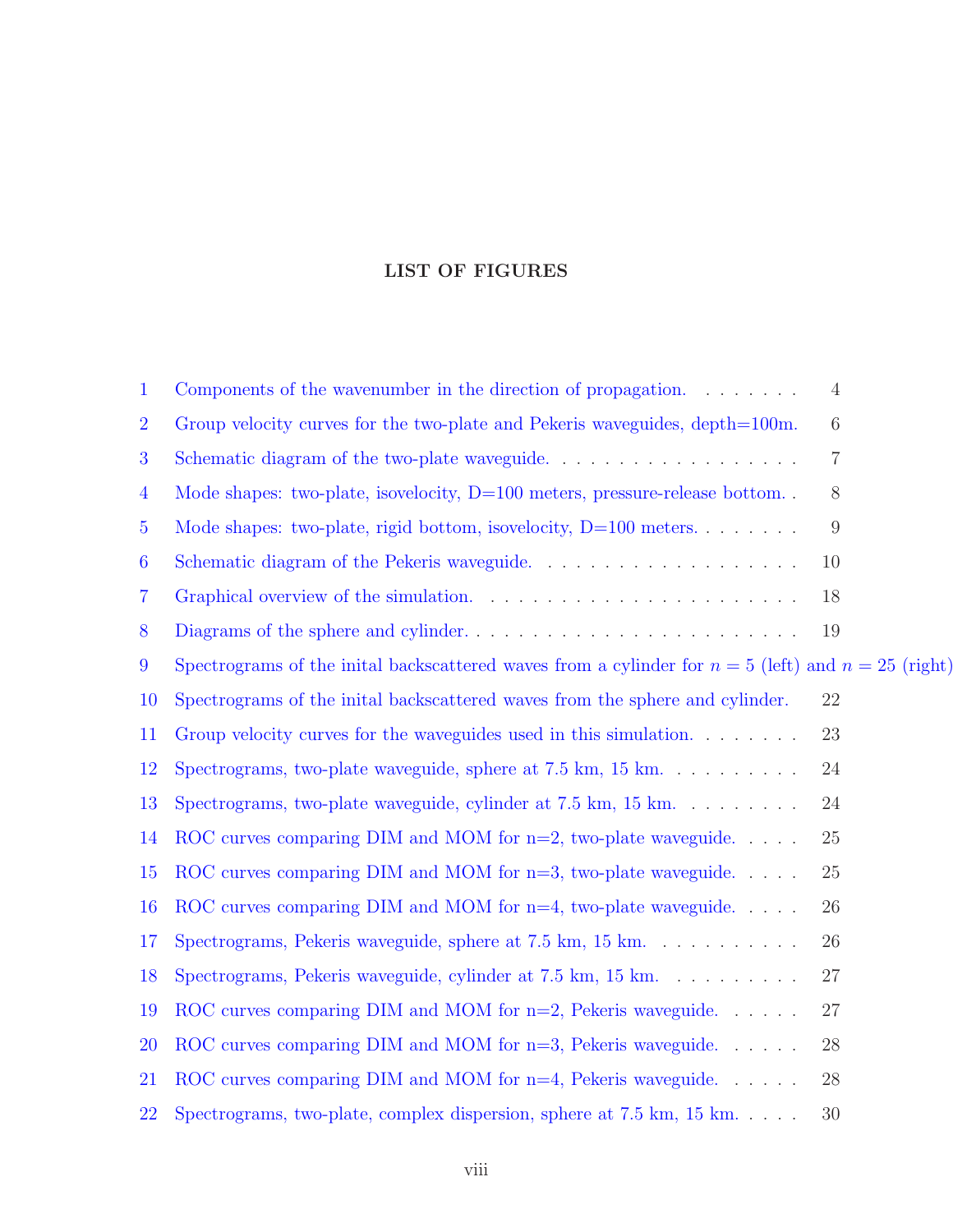| 23 Spectrograms, two-plate, complex dispersion, cylinder at 7.5 km, 15 km 30 |  |
|------------------------------------------------------------------------------|--|
| 24 ROC curves for $n=2$ , two-plate waveguide, complex dispersion. 31        |  |
| 25 ROC curves for n=3, two-plate waveguide, complex dispersion. 31           |  |
| 26 ROC curves for $n=4$ , two-plate waveguide, complex dispersion. 32        |  |
|                                                                              |  |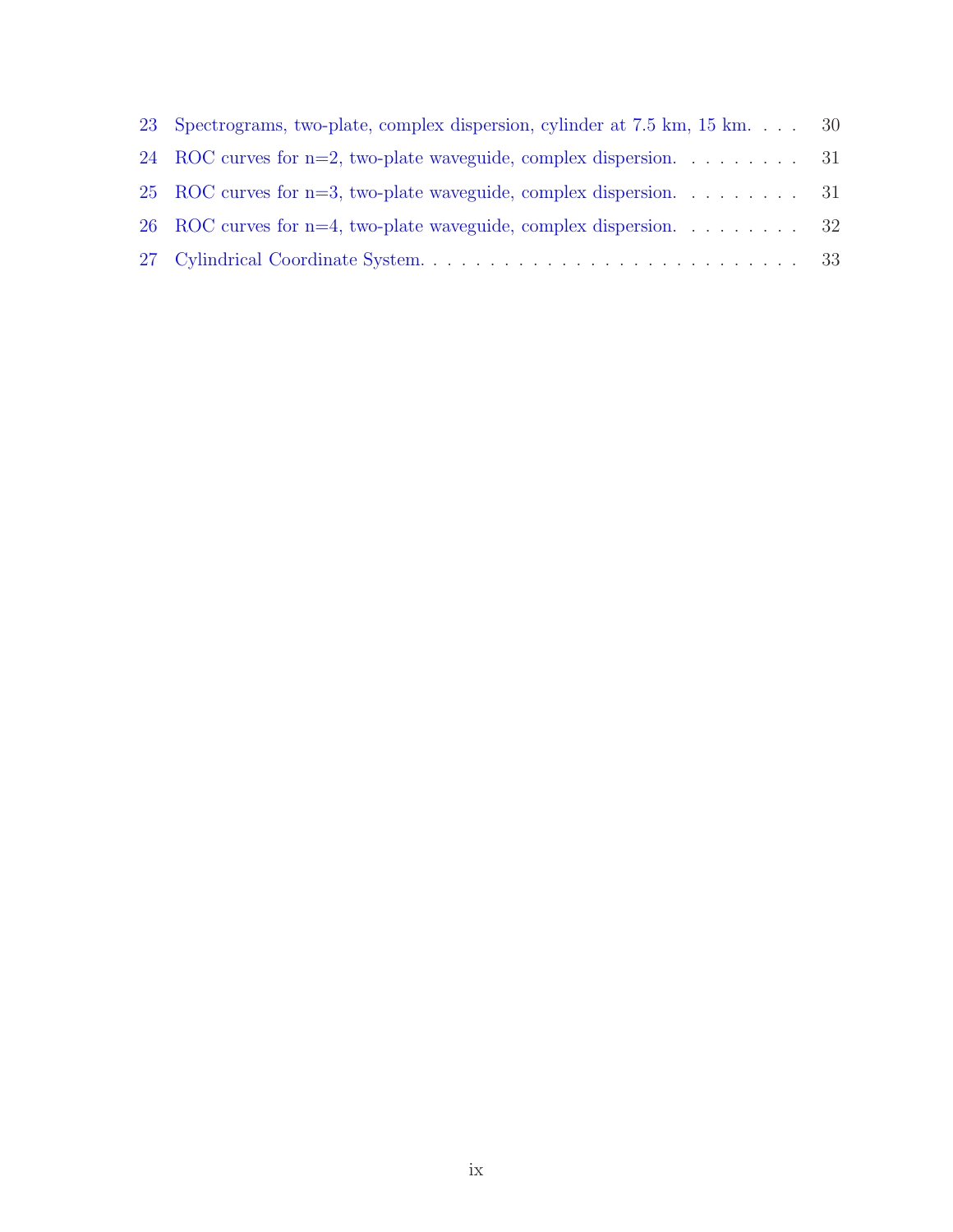#### 1.0 INTRODUCTION

<span id="page-9-0"></span>The primary tool for the exploration of, and communication in, underwater environments is SONAR (SOund Navigation And Ranging) because sound waves propagate far more efficiently in water than do electromagnetic waves. Modern sonar systems can be classified into two main types: passive sonar and active sonar. Passive sonar simply listens to the ocean environment and attempts to identify entities in the sea by the sounds emanating from them. Active sonar creates a sound in the water via an explosive source or transducer, and then listens for acoustic energy that is reflected back. Characteristics of the echo may be used to identify entities in the sea because the interaction of acoustic energy with an object is unique to the object's size, shape, and material composition.

Sounds propagating through the ocean may exhibit nonstationarities, that is, time- or spatially-varying spectral changes. These changes complicate the task of identifying the object that reflected the sound. In shallow water channels, dispersion is one of the primary phenomena that affects propagating sound. Dispersion means that acoustic energy at different frequencies propagates at different velocities, resulting in a spatial and temporal spreading of the sound wave. A significant consequence of dispersion is that the wave changes as it propagates, and hence observers at two different locations will receive two different waves even if they had a common origin.

The ocean acoustic environment is essentially a complicated waveguide, bounded by the surface of the water and the seafloor, with a non-homogeneous propagation medium in between. In order to study a specific environment, we use simplified waveguide models, such as the parallel-plate ideal fluid waveguide, or the slightly more complicated Pekeris waveguide.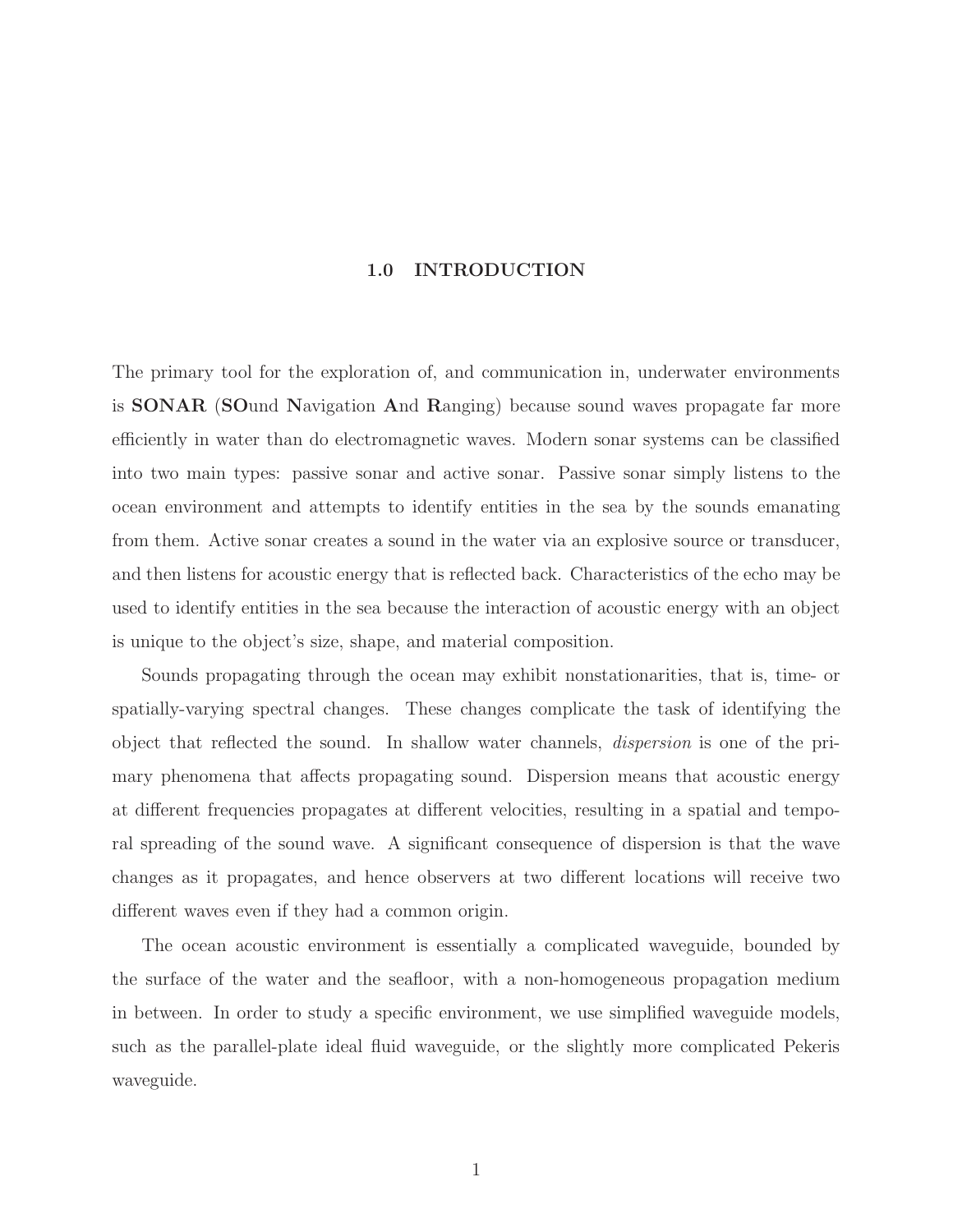It is a primary interest of the US Navy to develop and improve methods for automatic classification of sound in the sea, obtained via active or passive sonar, so that the fleet may be aware of potential threats lurking in the water. Human listeners were the original sonar classifiers, but for many reasons (e.g., fatigue, limits of human hearing) it is desirable to assist them with an automated system. Two main tasks are involved in automatic classification: development of a machine learning algorithm, and feature selection. Our concern here lies in feature selection, which is the art of choosing quantifiable characteristics of the received sound wave that are robust to environmental and other factors not related to the scattering of the wave by the object of interest in order to facilitate easy identification of the entity from which the wave has been reflected.

Statistical moments, computed on the time series or the spectrum of an echo, constitute a standard set of features used in sonar classification. Moments quantify such characteristics as duration, skewness, bandwidth, and kurtosis. These features do not account for the physics of ocean acoustic propagation, and therefore the effects of the ocean environment may alter the values of the moments. Thus, the moments may reflect qualities of the environment, which is inherently detrimental to classification, since the goal is to identify the source of the echo and not the environment through which it propagated. It is thereby desirable to use features which account for the physics of ocean acoustic propagation. Such features have recently been given [\[16\]](#page-71-0) for classification in dispersive shallow-water environments, and it is the purpose of this work to implement and evaluate these features in a simulated ocean environment.

In this work, we implement and test a class of moment-like features that are invariant to specific propagation effects, in particular dispersion. Our tests of the classification utility of the "dispersion-invariant moments" (DIMS) are performed on numerical models of dispersive propagation and acoustic scattering from steel shells. We consider the case of real dispersion relations, and in the conclusion discuss the implementation of complex dispersion and a future direction for research.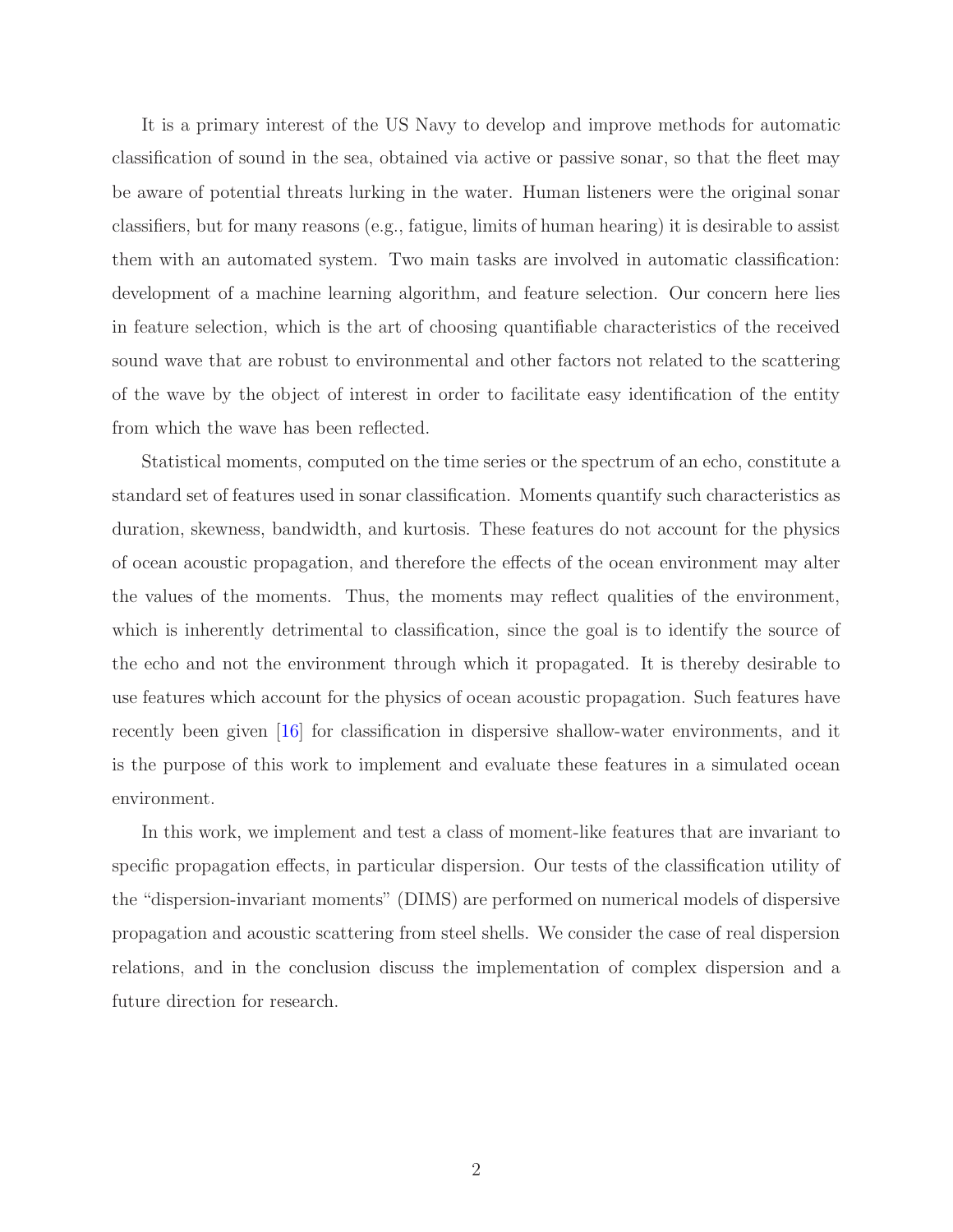#### 2.0 BACKGROUND

#### 2.1 THE WAVE EQUATION

<span id="page-11-2"></span><span id="page-11-1"></span><span id="page-11-0"></span>The acoustic wave equation may be formulated in terms of pressure, velocity, or displacement and in any coordinate system. The general form is derived from basic equations of motion and is expressed as [\[9\]](#page-70-1)

$$
\nabla^2 \Phi = \frac{1}{c^2} \frac{\partial^2 \Phi}{\partial t^2}
$$
\n(2.1)

where  $\Phi$  is the wave, c is the speed of sound in the medium, and t is time. The Laplacian,  $\nabla^2$  is defined as

$$
\nabla^2 = \frac{\partial^2}{\partial x^2} + \frac{\partial^2}{\partial y^2} + \frac{\partial^2}{\partial z^2}
$$
\n(2.2)

in Cartesian coordinates or

$$
\nabla^2 = \frac{1}{r} \frac{\partial}{\partial r} \left( r \frac{\partial}{\partial r} \right) + \frac{1}{r^2} \frac{\partial^2}{\partial \theta^2} + \frac{\partial^2}{\partial z^2}
$$
 (2.3)

in cylindrical coordinates. The Cartesian  $(x, y, z)$  and cylindrical  $(r, \theta, z)$  coordinates are related by

$$
r = \sqrt{x^2 + y^2} \tag{2.4}
$$

$$
\theta = \tan^{-1}\left(\frac{y}{x}\right) \tag{2.5}
$$

$$
z = z. \tag{2.6}
$$

The solution in Cartesian coordinates will be used in this work; the solution in cylindrical coordinates is given in the Appendix. In order to simplify the solution to the wave equation, it is often assumed that the speed of sound is either constant or a function of only the depth coordinate, z. Such an environment is called *horizontally stratified*. Propagation from source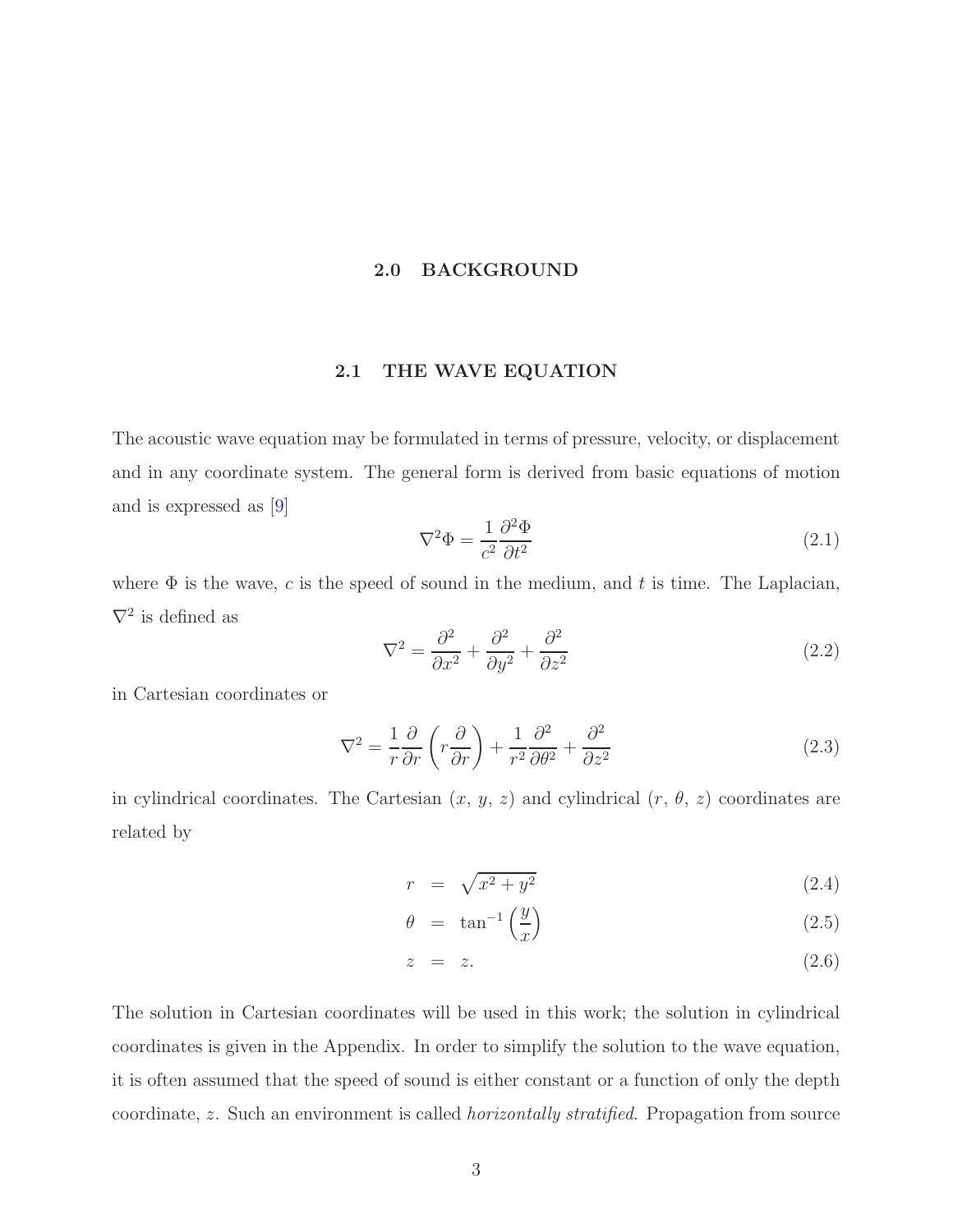<span id="page-12-1"></span>to receiver occurs in the two-dimentional  $x - z$  plane. We then seek a solution of the form  $|21|$ 

$$
\Phi(x, z, t) = \phi(z) e^{j(k_x x - \omega t)},\tag{2.7}
$$

where  $k_x$  is the horizontal wavenumber. The vertical wavenumber is defined as  $k_z$  and the two are related to the wavenumber in the direction of propagation  $(k)$  by

<span id="page-12-4"></span>
$$
k_x = k \sin \theta \tag{2.8}
$$

$$
k_z = k \cos \theta \tag{2.9}
$$

$$
k^2 = k_x^2 + k_z^2, \t\t(2.10)
$$

where  $k = \frac{\omega}{c}$  $\frac{\omega}{c}$  and  $\theta$  is the angle of k with respect to the z axis (Figure [1\)](#page-12-0).



<span id="page-12-0"></span>Figure 1: Components of the wavenumber in the direction of propagation.

Substituting Equation [\(2.7\)](#page-12-1) into Equation [\(2.1\)](#page-11-2) gives the Helmholtz equation [\[14\]](#page-71-2),

<span id="page-12-3"></span><span id="page-12-2"></span>
$$
\frac{\partial^2 \phi}{\partial z^2} + k_z^2 \phi = 0,\tag{2.11}
$$

which does not depend upon time. If  $c$  and  $k_z$  are constant, the general solution is given by

$$
\phi = C_1 e^{jk_z z} + C_2 e^{-jk_z z} = C_3 \cos(k_z z)
$$
\n(2.12)

where  $C_{1,2}$  are arbitrary constants of integration. In a homogeneous medium,  $C_1 = C_2$ , and the expression in Equation [\(2.12\)](#page-12-2) follows. The solution represents a vertical standing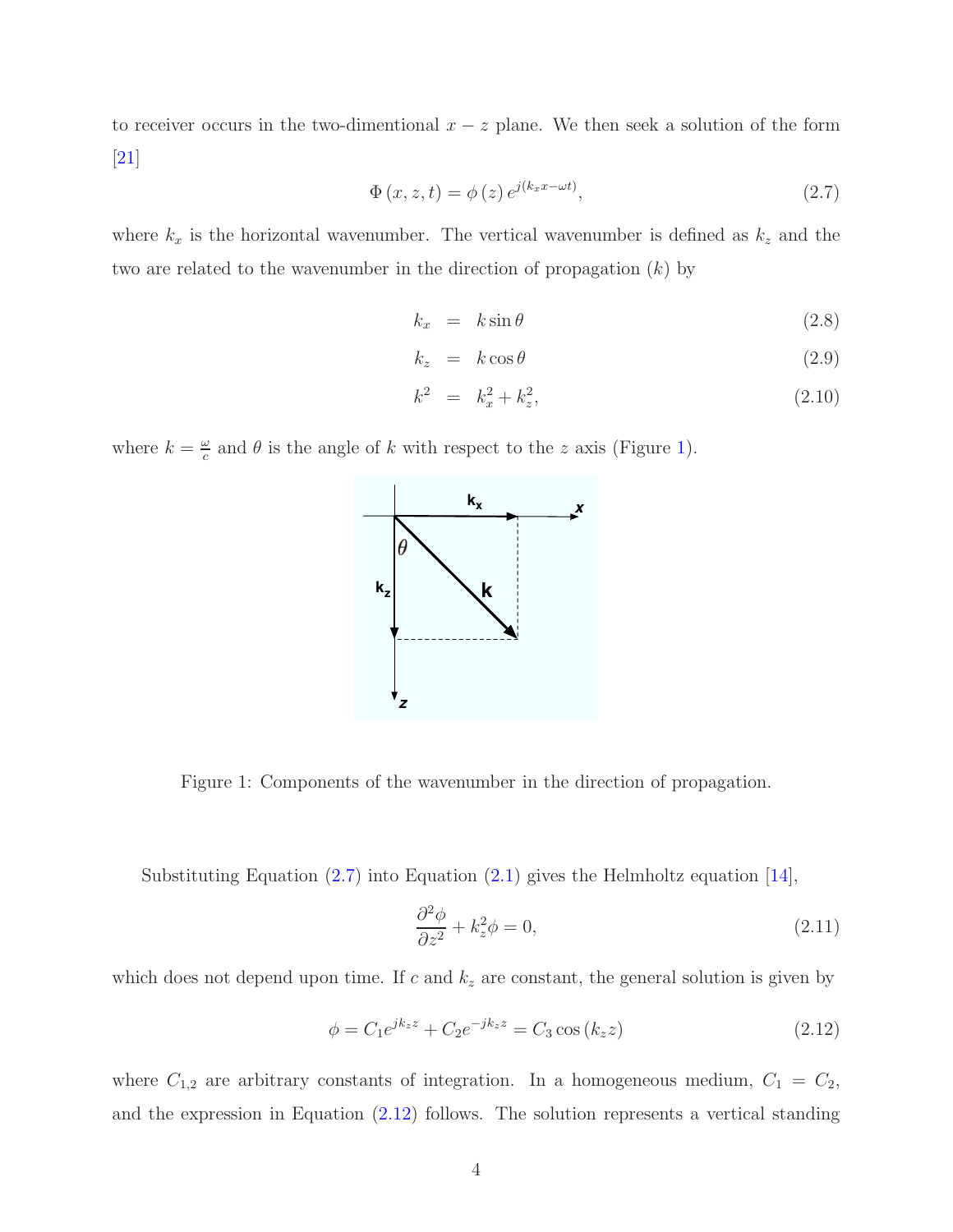wave pattern and, in the absence of boundary conditions,  $k_z$  is continuous and there are an infinite number of solutions to the Helmholtz equation (i.e., all vertical wavenumbers  $k_z$  are possible). These solutions are called modes and are analogous to the modes of a vibrating string.

The total time-dependent solution to the original wave equation (Eq. [2.1\)](#page-11-2) in an infinite homogeneous medium is then given, per mode, by

$$
\Phi(x, z, t) = C_3 \cos(k_z z) e^{j(k_x x - \omega t)},\tag{2.13}
$$

<span id="page-13-0"></span>which shows how the modes propagate in the  $x$  direction in a time-dependent manner.

#### 2.2 PROPAGATION IN WAVEGUIDES AND DISPERSION

Wave propagation in bounded media introduces boundary conditions on the wave equation (Eq. [2.1\)](#page-11-2) and thus results in more complicated solutions. The ocean acoustic environment is often modeled as a waveguide, and the solution of the wave equation for specific types of waveguides can give insight into the behavior of a pulse propagating in the ocean. Two of the most common types of waveguides used in ocean acoustic modeling are the two-plate (ideal fluid) waveguide and the Pekeris waveguide.

#### <span id="page-13-1"></span>2.2.1 Dispersion

Dispersion is a phenomenon in wave propagation whereby the velocity of propagation is dependent upon frequency. Two types of dispersion are relevant to ocean acoustics: geometrical dispersion and intrinsic dispersion. Geometrical dispersion is caused by waveguide-like structures, and the magnitude of the effect depends mostly upon the specific geometry of the environment. Intrinsic dispersion is caused by the frequency-dependent response of the medium and can be present even in a boundary-free environment. In shallow-water ocean acoustic environments, however, the effect of geometrical dispersion can be significant while the effect of intrinsic dispersion is negligible.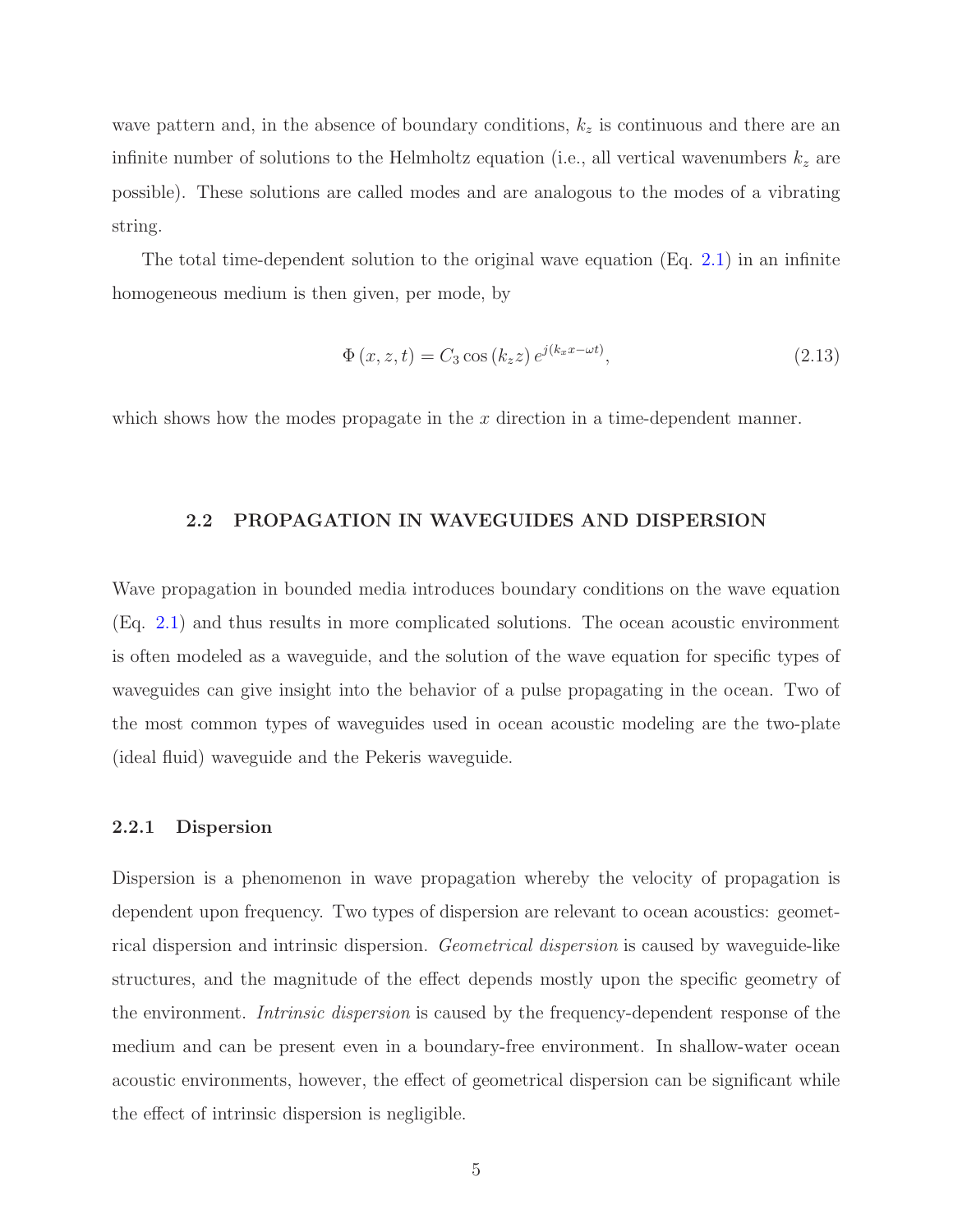The concepts of group velocity and phase velocity can be helpful when describing dispersion. The phase velocity of a signal is the speed of propagation of points of constant phase and is given by [\[9\]](#page-70-1)

$$
v_m = \frac{\omega}{k_{xm}}.\tag{2.14}
$$

Group velocity is the velocity at which variations in the envelope of a wave travel through the medium. It is given by [\[9\]](#page-70-1)

$$
u_m = \frac{\partial \omega}{\partial k_{xm}}.\tag{2.15}
$$

The plot of group velocity versus frequency is called a *dispersion curve* and is used to characterize the dispersion for a given propagation environment (e.g., Fig. [2\)](#page-14-0). For a wave propagating without dispersion,  $k_{xm} = \frac{\omega}{c}$  $\frac{\omega}{c}$ , and the group velocity is constant and independent of frequency. It follows that the wave propagates as

$$
\Phi(x, z, t) = \phi_m(z) e^{jk_{xm}(x - ct)}
$$
 [no dispersion] (2.16)



<span id="page-14-0"></span>Figure 2: Group velocity curves for the two-plate and Pekeris waveguides, depth=100m.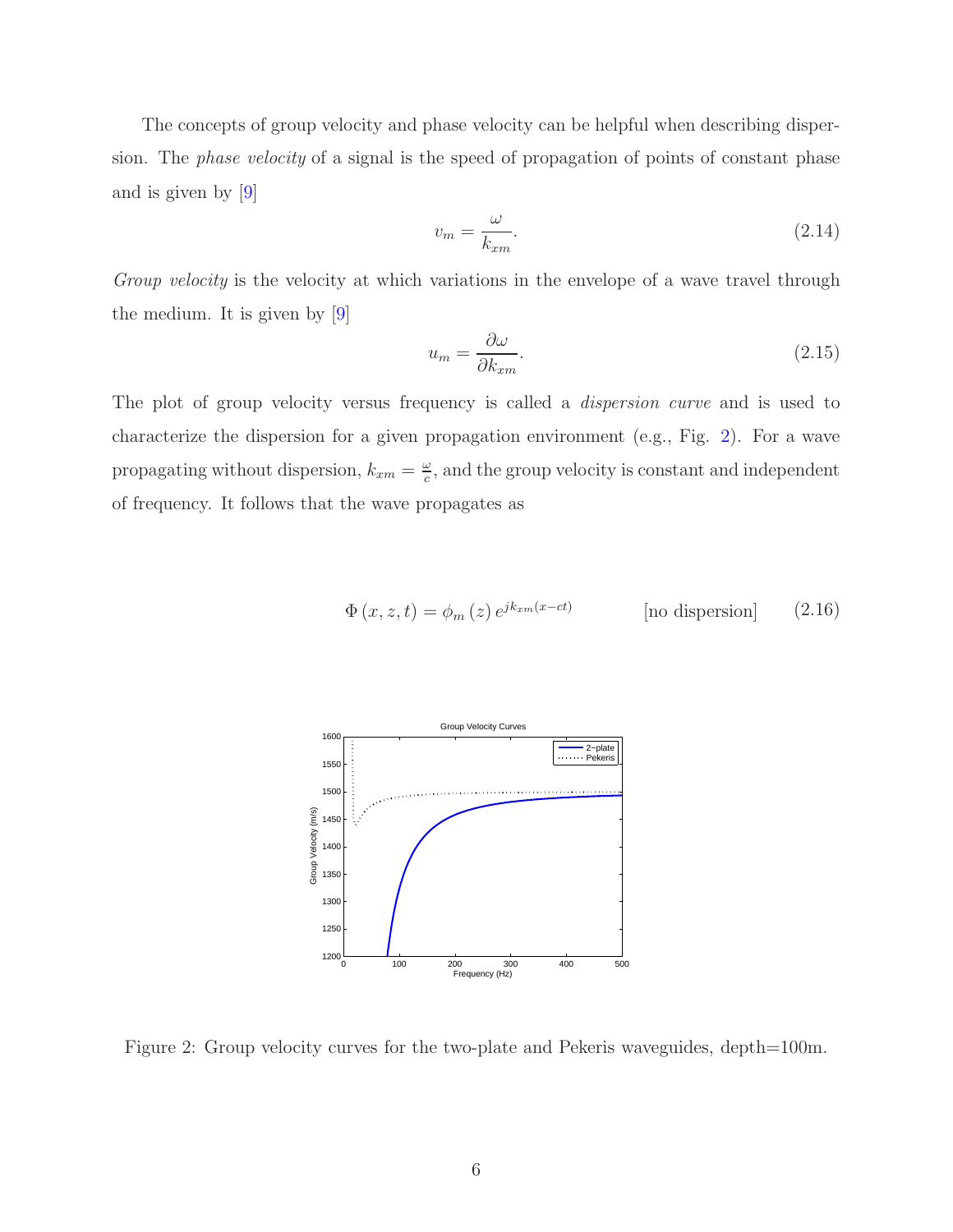

<span id="page-15-1"></span>Figure 3: Schematic diagram of the two-plate waveguide.

#### <span id="page-15-0"></span>2.2.2 Two-plate Waveguide

One of the simplest models of a shallow water acoustic propagation channel is the two-plate or ideal fluid waveguide. This model has a homogeneous, isovelocity fluid layer bounded by two perfectly reflecting parallel plates located at  $z = 0$  and  $z = D$  (Figure [3\)](#page-15-1).

<span id="page-15-3"></span>For the ideal fluid waveguide, the surface and bottom are modeled as pressure-release surfaces. Total reflection at these surfaces requires that the solution of the Helmholtz equation (Eq. [2.11\)](#page-12-3) must go to zero at both boundaries. Accordingly, the solution is of the form

$$
\phi_m(z) = A \sin(k_z z) \tag{2.17}
$$

<span id="page-15-4"></span>per mode m, where

$$
k_z = \frac{m\pi}{D} \tag{2.18}
$$

are the possible vertical wavenumbers, and  $\vec{A}$  is a constant. Thus, not all wavenumbers are possible, and the spectrum is said to be *discrete*. The solution for  $\phi_m(z)$  is a vertical standing wave with nodes at the boundaries (Figure [4\)](#page-16-0).

The vertical wavenumber is related to the horizontal wavenumber and the wavenumber in the direction of propagation by Equation  $(2.10)$ . In terms of the discrete spectrum, we can solve for the horizontal wavenumber (per mode  $m$ )

<span id="page-15-2"></span>
$$
k_{xm}^2 = k^2 - \left(\frac{m\pi}{D}\right)^2 \tag{2.19}
$$

$$
k_{xm} = \frac{1}{c} \sqrt{\omega^2 - \omega_{0m}^2}
$$
 (2.20)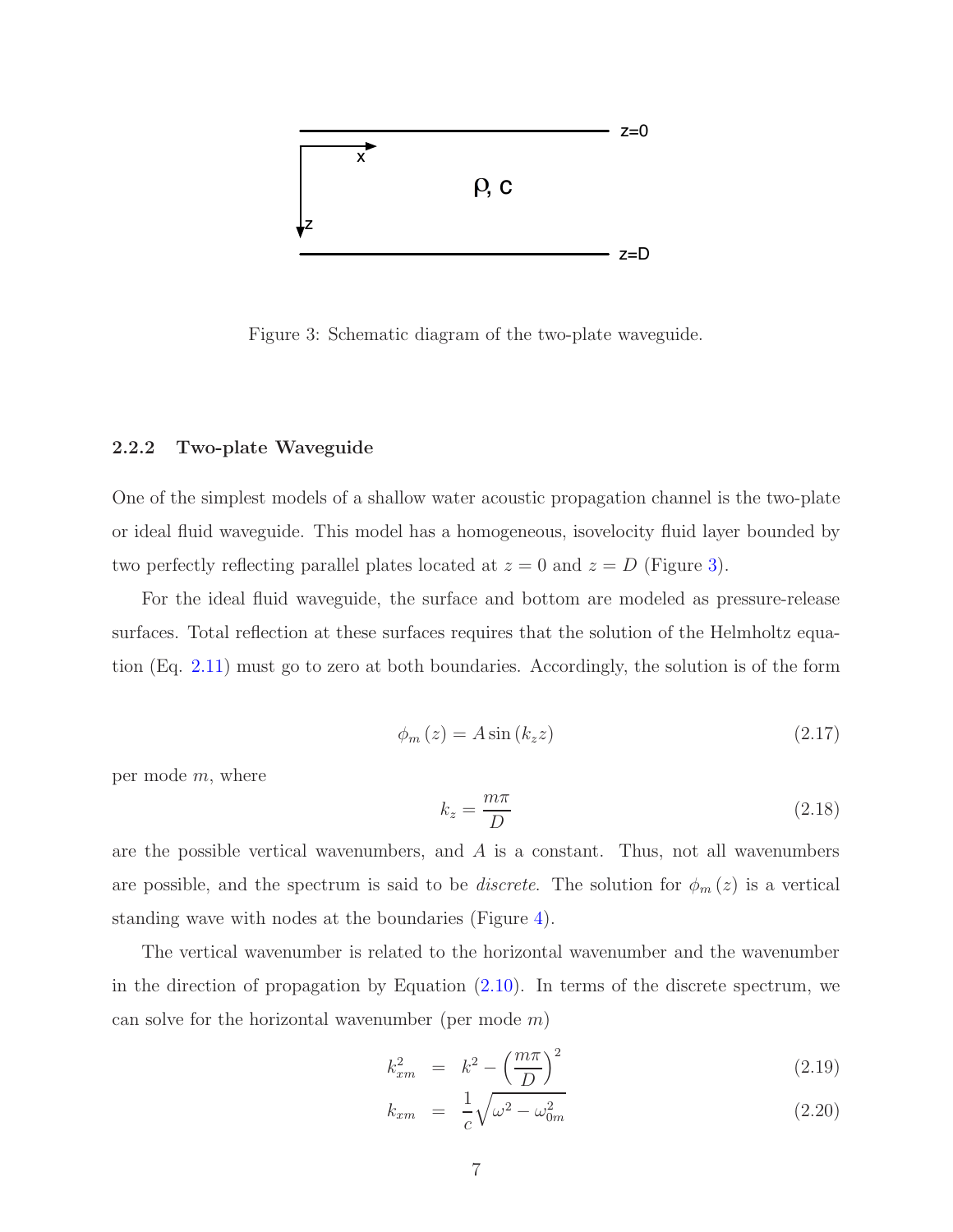

<span id="page-16-0"></span>Figure 4: Plot of the first four mode shapes for a two-plate isovelocity waveguide, D=100 meters, pressure-release bottom.

where  $\omega_{0m} = \frac{cm\pi}{D}$  $\frac{m\pi}{D}$  is the low cutoff frequency for mode m. A mode whose cutoff frequency is greater than the source frequency is called an *evanescent mode*, the intensity of which decays exponentially with range [\[21\]](#page-71-1). Evanescent modes are not relevant to this work, as they do not propagate to significant ranges. Equation  $(2.20)$  is called the *dispersion relation* and it describes how spatial frequency  $k$  and radial frequency  $w$  are coupled. The dispersion relation may also be formulated in terms of  $\omega$  as a function of wavenumber,

<span id="page-16-1"></span>
$$
\omega = c\sqrt{k_{xm}^2 + k_{0m}^2},\tag{2.21}
$$

where  $k_{0m} = \frac{m\pi}{D}$  $rac{n\pi}{D}$ .

The total time-dependent solution for the acoustic field in a two-plate waveguide is given by

$$
\Phi(x, z, t) = \phi_m(z) e^{j(k_{xm}(\omega)x - \omega t)},\tag{2.22}
$$

per mode, where  $k_{xm}(\omega)$  is given by Equation [\(2.20\)](#page-15-2) and  $\phi(z)$  is given by Equations [\(2.17\)](#page-15-3) and  $(2.18)$ . The total wave at a given depth z is then obtained by summing the contribution from each of the modes [\[14\]](#page-71-2).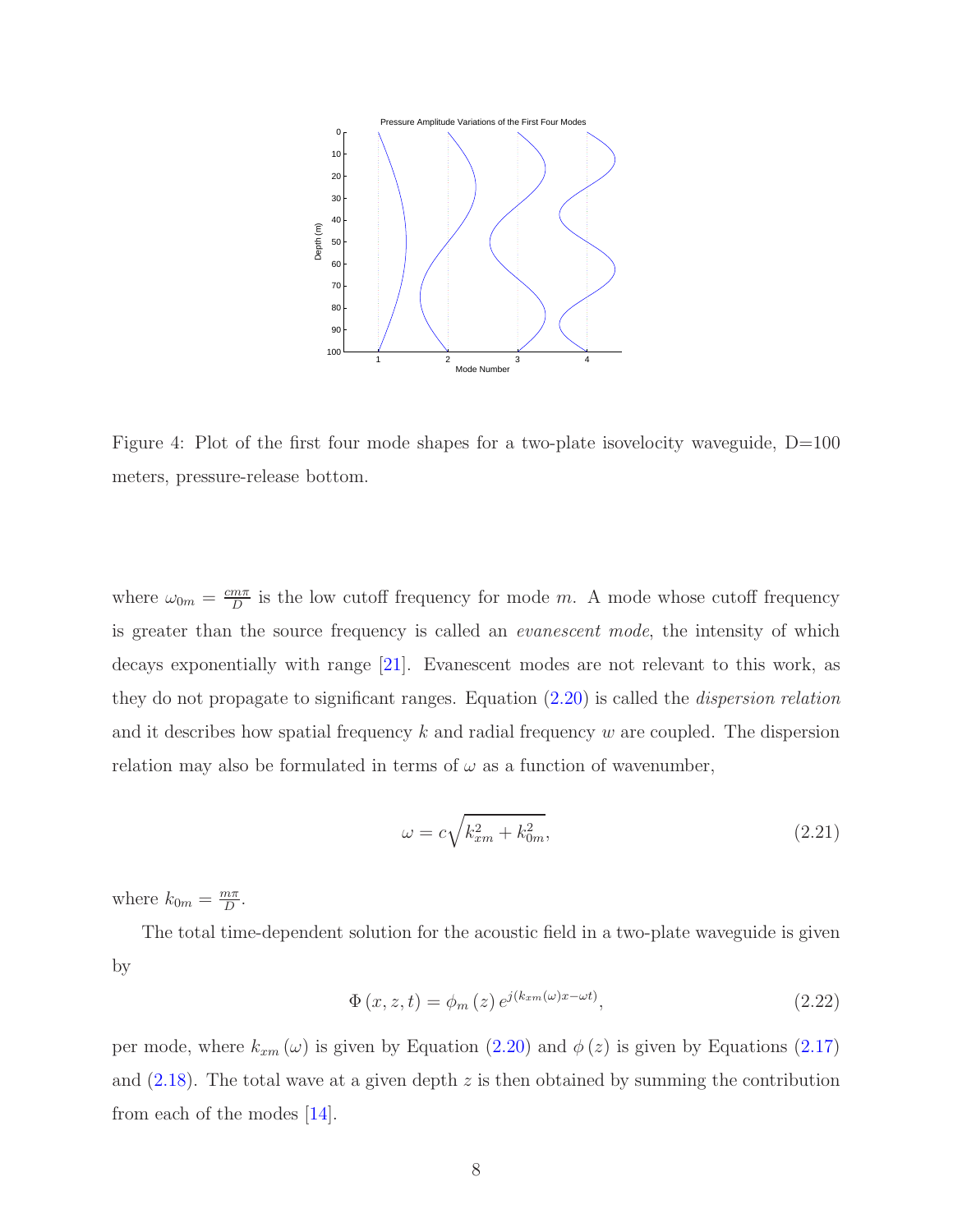Alternatively, the bottom may be modeled as a rigid, perfectly reflecting surface, instead of pressure-release. In this situation, the solution of the Helmholtz equation (Eq.  $2.11$ ) goes to zero at the surface and is at a maximum at the bottom. This solution is easily obtained by replacing the mode number m with  $m-\frac{1}{2}$  $\frac{1}{2}$  in Equations [\(2.18\)](#page-15-4), [\(2.20\)](#page-15-2), and [\(2.21\)](#page-16-1). (Fig. [5\)](#page-17-1) [\[2\]](#page-70-2). This approach would be used to model a shallow water channel with a very rigid bottom.



<span id="page-17-1"></span>Figure 5: Plot of the first four mode shapes for a rigid bottom two-plate isovelocity waveguide, D=100 meters.

#### <span id="page-17-0"></span>2.2.3 Pekeris Waveguide

Total internal reflection is a fairly good approximation for the behavior of sound waves acting upon the ocean surface, a fluid-air interface. For the ocean bottom, however, total reflection is usually a poor approximation, because the amount of energy transferred into the bottom is non-negligible, except for very hard bottoms.

Often the bottom is made up of wet silt or sand and possesses acoustic properties resembling a dense fluid. For this reason, a two-layered waveguide can be used to more accurately model propagation of sound in the ocean. This model, first introduced by Pekeris [\[7\]](#page-70-3), consists of a water layer of finite depth, constant density, and constant sound speed atop an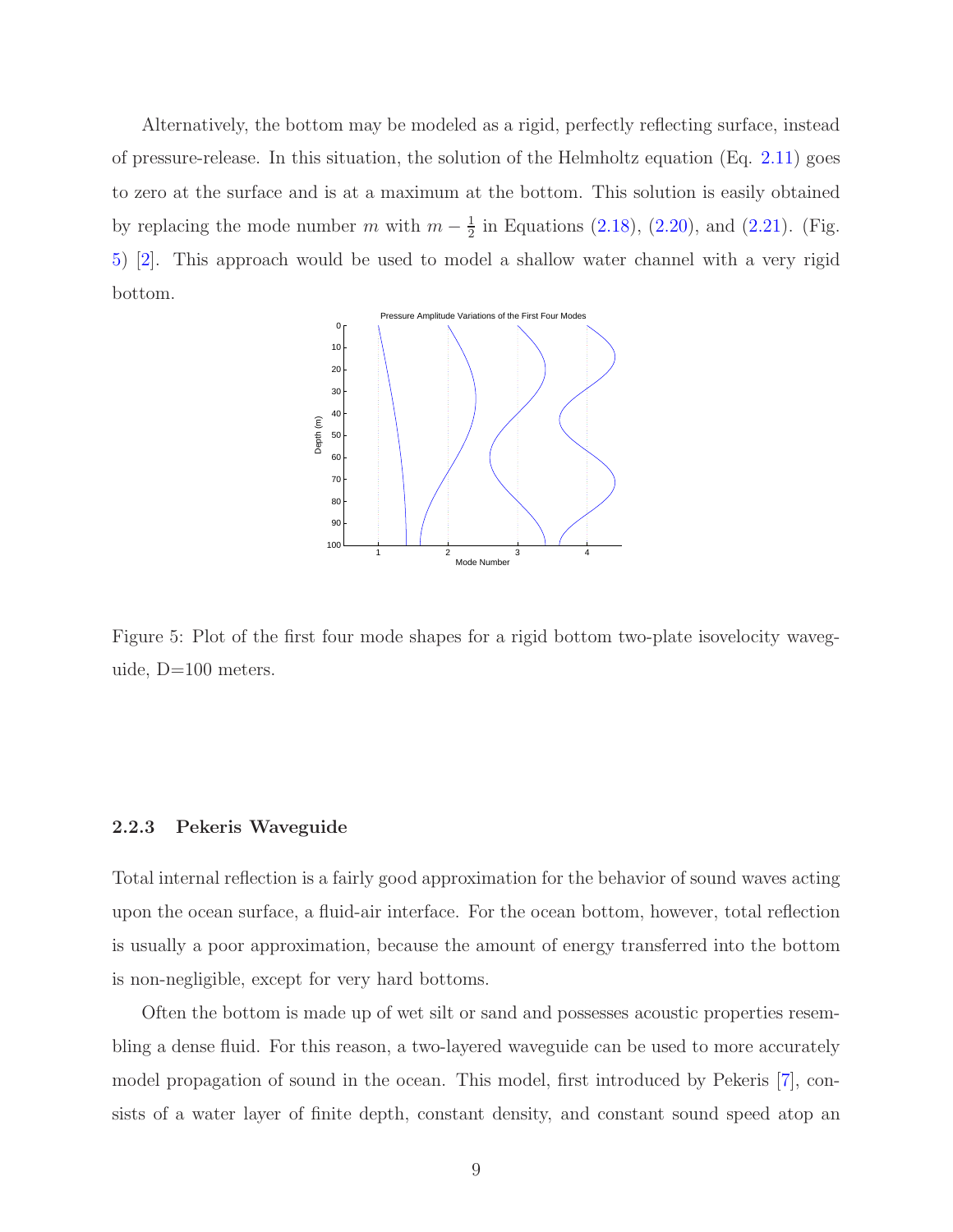infinitely deep fluid layer of constant density and sound speed (Figure [6\)](#page-18-0). The lower fluid layer typically has a higher density and sound speed than the water layer. The acoustic source and receiver are located in the water layer.



<span id="page-18-0"></span>Figure 6: Schematic diagram of the Pekeris waveguide.

Acoustic energy interacting with the boundary of the two fluid layers,  $z = D$ , may either be totally reflected into the water layer or partially reflected and partially transmitted into the lower fluid layer. The potential for transmission is proportional to the respective densities of the layers,  $\rho_1$  and  $\rho_2$ . In terms of the modes, the equations

<span id="page-18-1"></span>
$$
\rho_1 \phi_1 = \rho_2 \phi_2 \tag{2.23}
$$

$$
\frac{\partial \phi_1}{\partial z} = \frac{\partial \phi_2}{\partial z} \tag{2.24}
$$

describe the bounds on the transfer of energy from layer to layer.

For the Pekeris waveguide, two families of modes coexist. The first, referred to as *guided* modes, consists of modes trapped in the top layer (identical to the two-plate case) and decreasing exponentially in the bottom layer. The second, called *continuous-spectrum modes*, consists of modes which vary sinusoidally throughout the entire medium. The guided modes exhibit dispersive propagation [\[21\]](#page-71-1).

The solution of the Helmholtz equation is subject to the boundary condition at the ocean surface, that is, at  $z = 0$  the vertical standing wave must have a node. For the guided modes,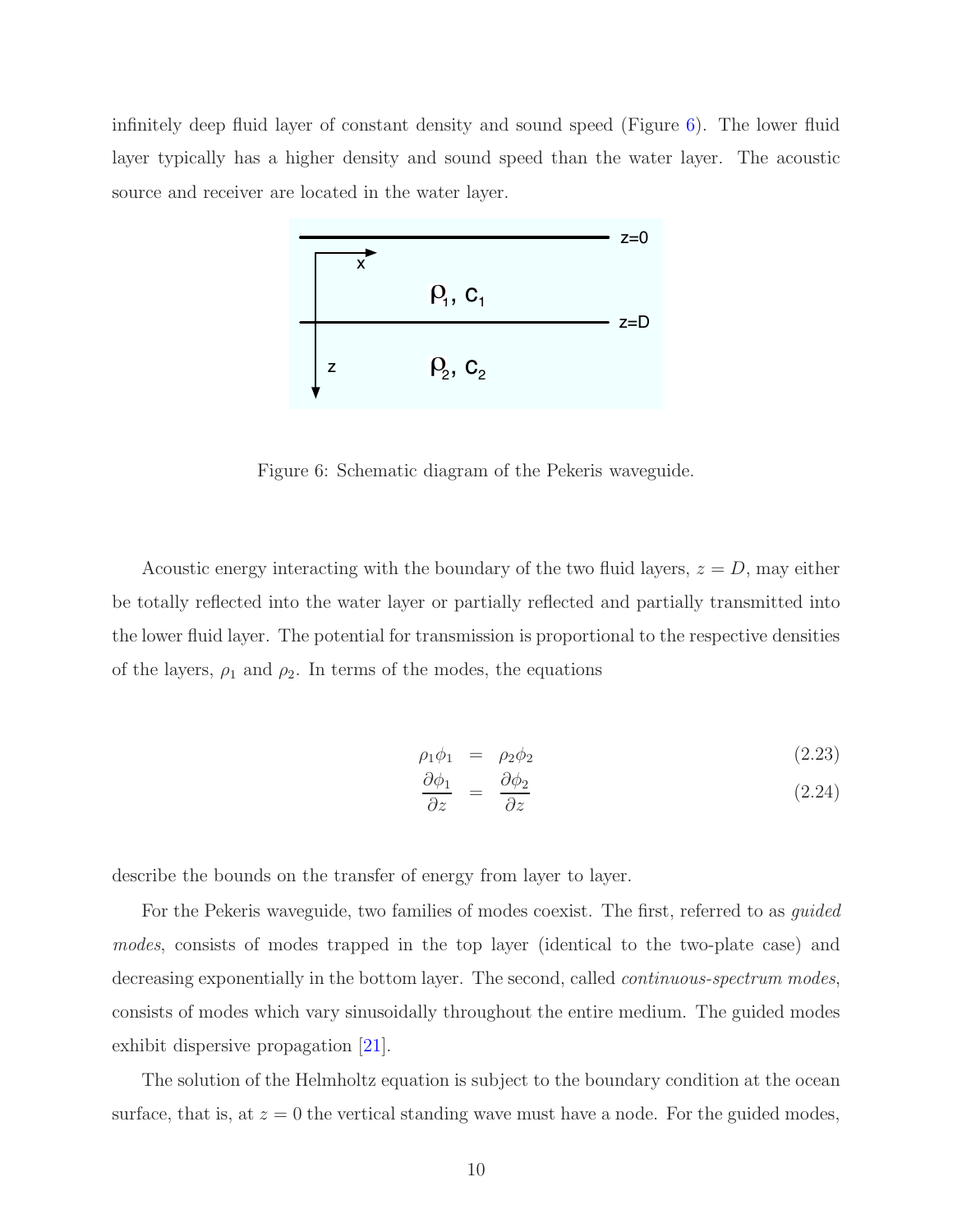the modes decay exponentially in the lower fluid layer,  $z > D$ , and are subject to Equations  $(2.23)$  and  $(2.24)$ ; thus, the solution is formulated as [\[21\]](#page-71-1)

<span id="page-19-5"></span>
$$
\phi_m(z) = A \begin{cases} \sin(k_{z1m}z), & 0 \le z \le D \\ \frac{\rho_1}{\rho_2} \sin(k_{z1m}D) e^{jk_{z2m}(z-D)}, & z > D \end{cases}
$$
(2.25)

<span id="page-19-0"></span>In order to obtain the characteristic equation for the guided modes, we must examine the conditions at the boundaries. The total field near the boundary is a sum of the incident and reflected waves

<span id="page-19-1"></span>
$$
\phi = e^{jk_z z} + R e^{-jk_z z} \tag{2.26}
$$

where  $R$  is the coefficient of reflection for the boundary. Assuming total reflection at the free surface  $(z = 0)$ , there can only be a phase change, and thus R is given by

$$
R = R_s = -e^{2j\theta} \tag{2.27}
$$

Evaluating Equation [\(2.26\)](#page-19-0) for the boundary at  $z = 0$ , we obtain

<span id="page-19-4"></span>
$$
\phi = 1 - e^{2j\theta} \tag{2.28}
$$

By definition, the pressure must vanish, therefore,

$$
\theta = m\pi. \tag{2.29}
$$

At the fluid-fluid boundary  $(z = D)$ , we employ the Rayleigh coefficient of reflection [\[2\]](#page-70-2)

$$
R_b = \frac{\rho_2 k_{z_1} - \rho_1 k_{z_2}}{\rho_2 k_{z_1} + \rho_1 k_{z_2}},\tag{2.30}
$$

which, using the trigonometric identity

$$
\tan^{-1} t = \frac{1}{2j} \ln \frac{1+jt}{1-jt},\tag{2.31}
$$

<span id="page-19-2"></span>is given as

$$
R_b = e^{-2j\tan^{-1}\left(\frac{\rho_2 k_{z_1}}{\rho_1 k_{z_2}}\right)}.
$$
\n(2.32)

<span id="page-19-3"></span>The reflection coefficient at the bottom  $R_b$  is related to the reflection coefficient at the surface  $R_s$  by [\[21\]](#page-71-1)

$$
R_b = R_s e^{2jk_{z1}D}.
$$
\n(2.33)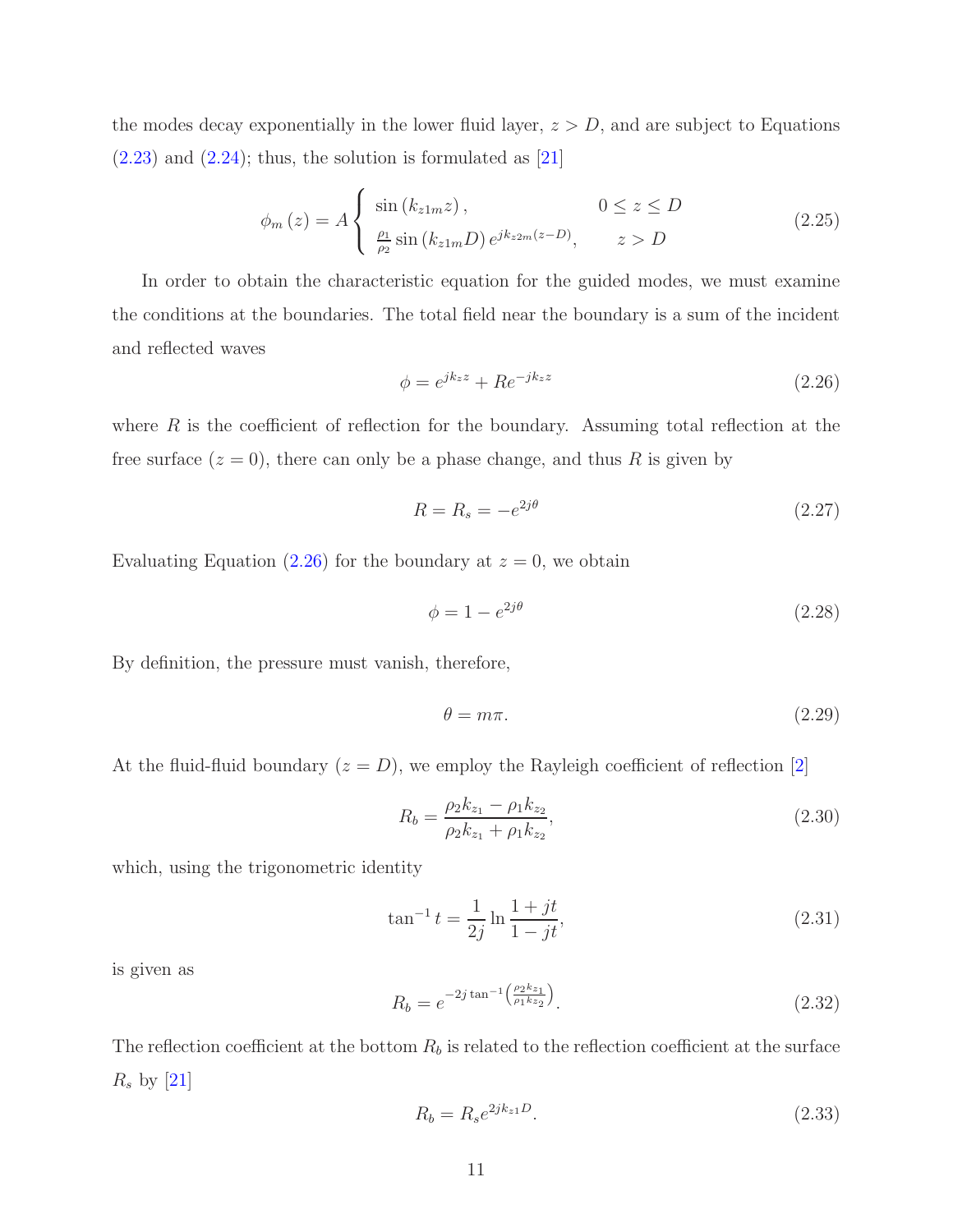Therefore, from Equations  $(2.27)$ ,  $(2.32)$ , and  $(2.33)$  we obtain

<span id="page-20-0"></span>
$$
\theta = k_{z1}D + \tan^{-1}\left(\frac{\rho_2}{\rho_1} \frac{k_{z1}}{jk_{z2}}\right)
$$
 (2.34)

<span id="page-20-1"></span>at the bottom boundary. Thus, from Equations [\(2.29\)](#page-19-4) and [\(2.34\)](#page-20-0), the characteristic equation for the guided modes is

$$
k_{z1}D + \tan^{-1}\left(\frac{\rho_2}{\rho_1} \frac{k_{z1}}{jk_{z2}}\right) = m\pi.
$$
 (2.35)

Using Equation  $(2.10)$ , we can write the relations

<span id="page-20-2"></span>
$$
k_{z1} = \sqrt{k^2 - k_{x1}^2} \tag{2.36}
$$

$$
jk_{z2} = \sqrt{k_{x2}^2 - k^2} \tag{2.37}
$$

which can be substituted into Equation  $(2.35)$  to obtain the dispersion relation

$$
k_{xm} = \frac{\frac{m\pi}{D} - \frac{1}{D}\tan^{-1}\left(\frac{\rho_2}{\rho_1}\sqrt{\frac{v_m^2/c_1^2 - 1}{1 - v_m^2/c_2^2}}\right)}{\sqrt{v_m^2/c_1^2 - 1}}
$$
(2.38)

where  $v_m$  is the phase velocity of the mode,  $c_1$  is the velocity of sound in the water layer, and  $c_2$  is the velocity of sound in the sediment layer.

The propagation of the guided modes in a Pekeris waveguide is therefore dispersive. The total time-dependent solution for the acoustic field in a Pekeris waveguide is given by

$$
\Phi(x, z, t) = \phi_m(z) e^{j(k_{xm}(\omega)x - \omega t)},\tag{2.39}
$$

per guided mode, where  $k_{xm}(\omega)$  is given by Equation [\(2.38\)](#page-20-2) and  $\phi_m(z)$  is given by Equation  $(2.25).$  $(2.25).$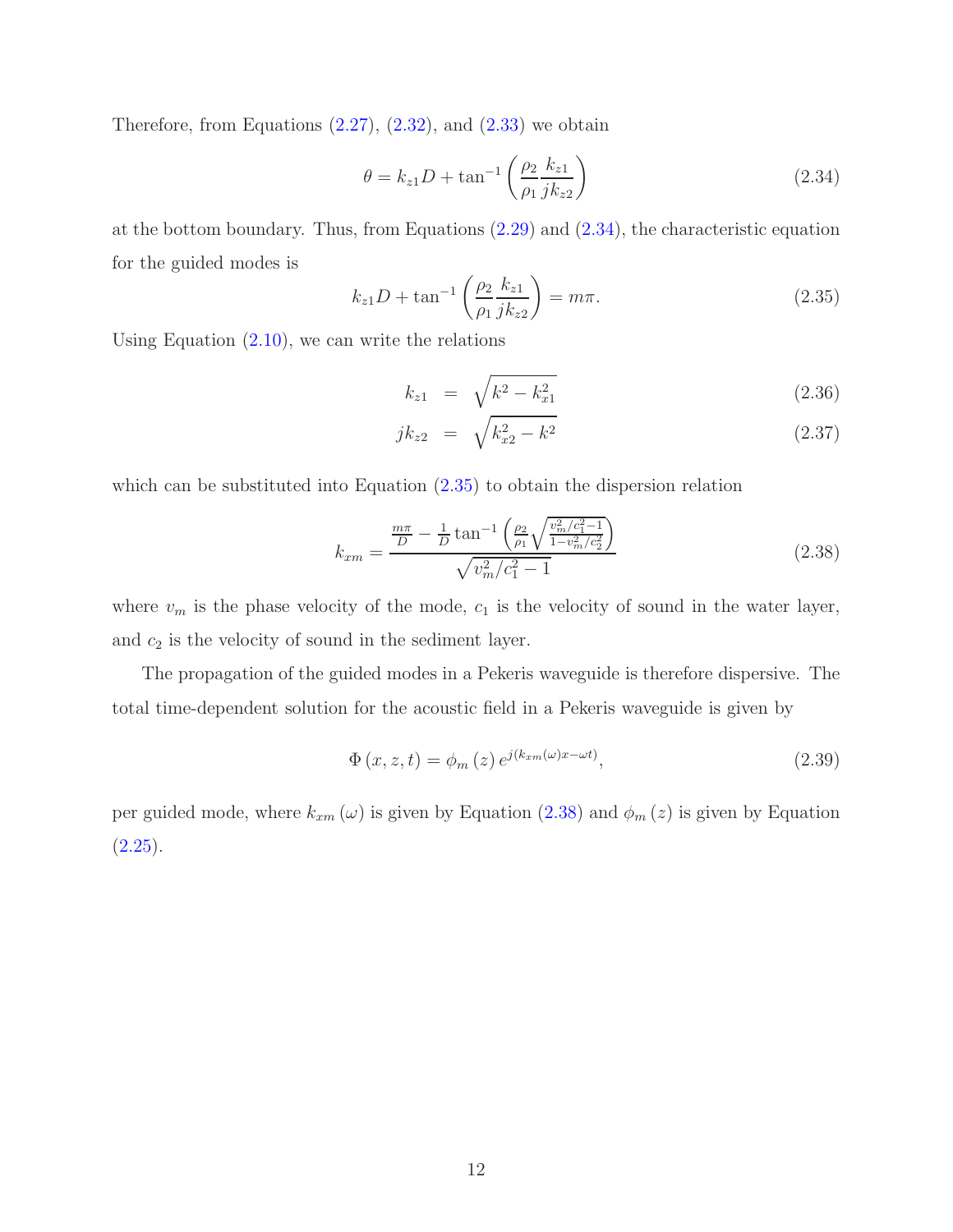#### 3.0 CLASSIFICATION

<span id="page-21-0"></span>The purpose of automatic signal classification in sonar applications is to identify the source of an echo without human input. Typically, the task involves distinguishing targets, such as submarines or mines, from clutter, such as rocks or schools of fish. Classification is complicated by the ocean environment because of ambient noise and propagation effects (such as attenuation and dispersion) that change the reflected sound as it propagates. Accordingly, different sounds may be due to different targets or different propagation environments. The latter is undesirable, motivating our efforts to obtain features that are (ideally) unaffected by propagation effects.

#### 3.1 STATISTICAL LEARNING

<span id="page-21-1"></span>Statistical learning uses a training set of data to build probability distributions of features that may be used to classify future signals [\[18\]](#page-71-3). The selection of features is fundamental to statistical classification of signals. A feature is a measurable property of a signal, such as bandwidth or signal-to-noise ratio (SNR). Other features describe the shape of a signal, such as skewness and kurtosis.

Ideally, in the chosen feature space, the distributions of the features for targets and clutter over the training set will be distinct from one another, allowing a classifier to determine an effective decision threshold. This threshold will then be used to classify future echoes as targets or clutter.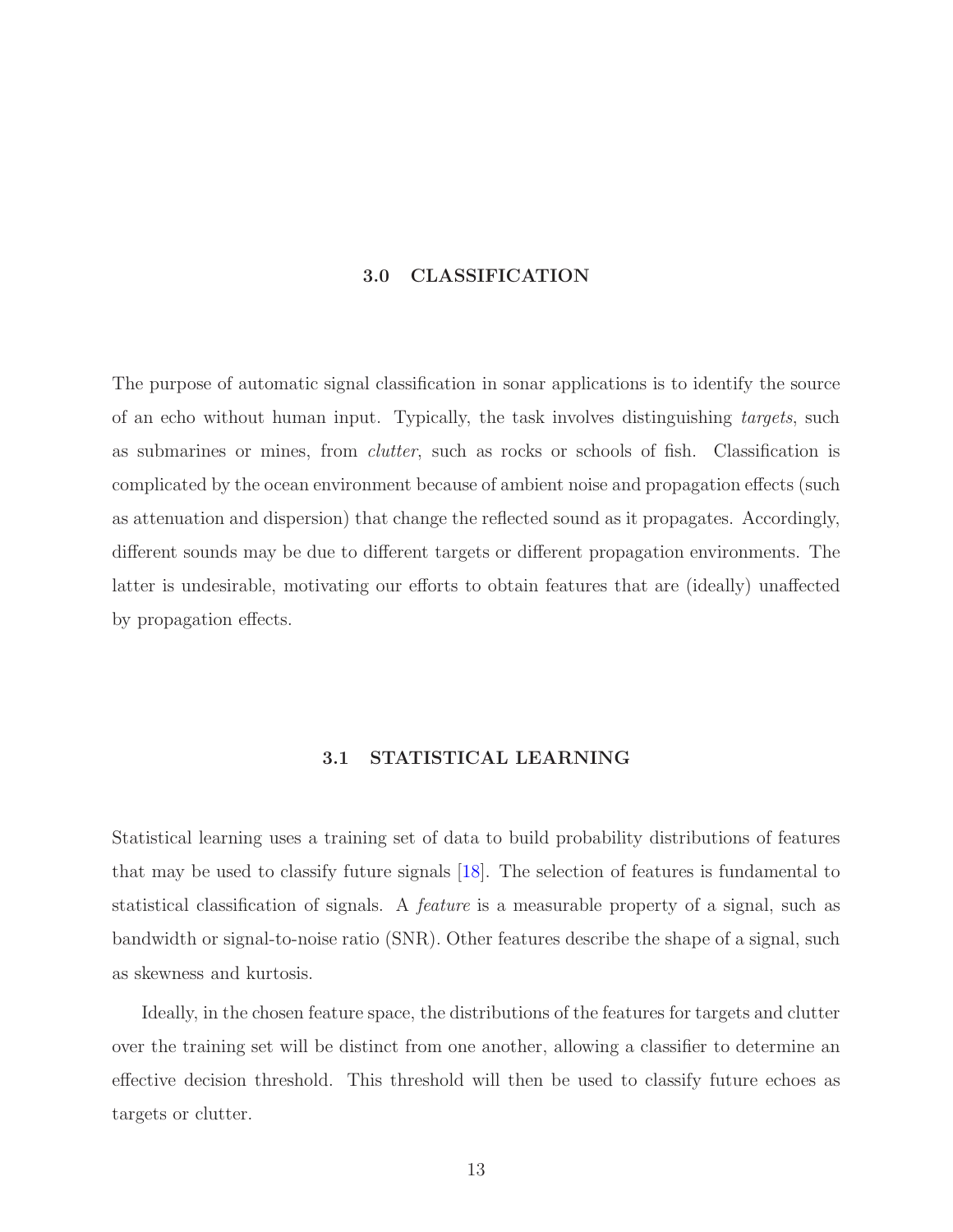#### 3.2 MOMENTS

<span id="page-22-0"></span>Statistical moments may be used to numerically quantify characteristics of a traveling wave and have been widely used as features for signal detection and classification. Temporal moments numerically describe attributes of a wave such as duration, which is the length of a pulse; skewness, which measures the temporal symmetry of a wave; and kurtosis, which provides information about the shape of the wave in the "tails" (i.e., far away from the centroid). The concept of moments is not specific to wave propagation, and the general formulas for calculating the moments of a traveling wave do not account for specific propagation effects.

#### <span id="page-22-1"></span>3.2.1 Propagation Effects on Temporal Moments

For ideal classification purposes, the wave received from a source should produce moment values which are similar in any propagation environment. In practice, of course, this is rarely the case, because the environment affects a propagating wave and changes it. Hence, it is likely that features derived from the wave will likewise change. Dispersion, frequencydependent attenuation, and environmental noise are three of the most significant propagation effects which complicate detection and classification. In this paper, our focus is on dispersion and its effects upon temporal moments.

The spectrum of the wave given by  $u(x, t)$  at  $x = 0$  is

$$
F(0,\omega) = \frac{1}{\sqrt{2\pi}} \int u(0,t) e^{j\omega t} dt
$$
\n(3.1)

<span id="page-22-2"></span>For propagation without attenuation, the spectrum of the wave at some other location  $x$  is given by

$$
F(x,\omega) = F(0,\omega)e^{jk(\omega)x}
$$
\n(3.2)

where  $k(\omega)$  is the dispersion relation.

The temporal moments of a wave  $u(x, t)$  at location x are given by [\[4\]](#page-70-4)

$$
\langle t^n \rangle_x = \int t^n \left| u(x, t) \right|^2 dt. \tag{3.3}
$$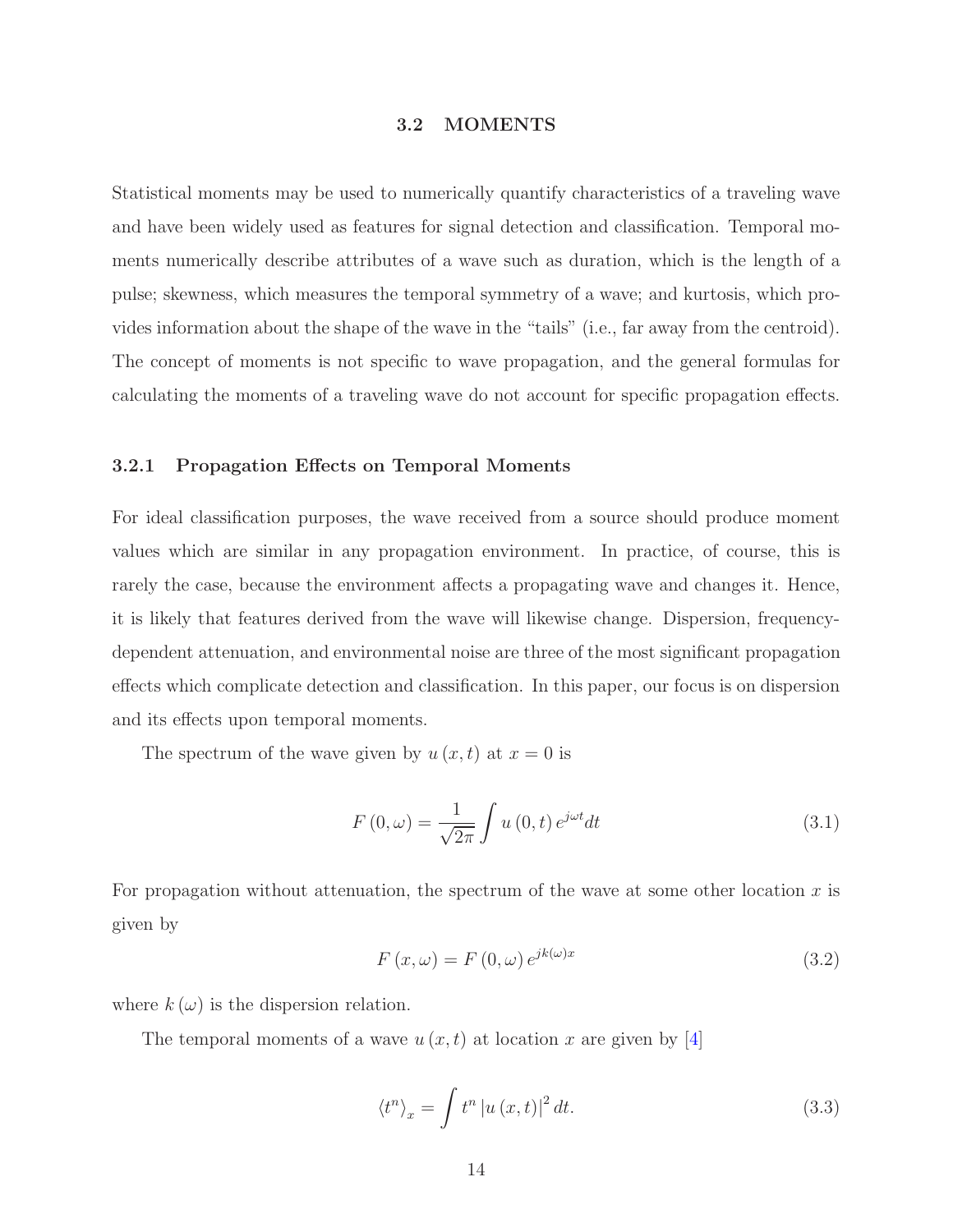The central temporal moments (or temporal moments centered about the mean time) are given by

<span id="page-23-0"></span>
$$
\mu_{t|x}^{n} = \int \left(t - \langle t \rangle_{x}\right)^{n} \left|u\left(x, t\right)\right|^{2} dt, \tag{3.4}
$$

which can also be written in the frequency domain as [\[16\]](#page-71-0)

$$
\mu_{t|x}^{n} = \int F^*(x,\omega) \left( j \frac{\partial}{\partial \omega} - \langle t \rangle_x \right)^n F(x,\omega) d\omega \tag{3.5}
$$

To illustrate the effect of dispersion upon the temporal moments, we examine the classical duration moment, defined as the central temporal moment with  $n = 2$ :

$$
\sigma_{t|x}^{2} = \int \left(t - \langle t \rangle_{x}\right)^{2} \left|u\left(x, t\right)\right|^{2} dt \tag{3.6}
$$

which can be written in the frequency domain as [\[4\]](#page-70-4)

$$
\sigma_{t|x}^{2} = \int \left| \left( j \frac{\partial}{\partial \omega} - \langle t \rangle_{x} \right) F(x, \omega) \right|^{2} d\omega. \tag{3.7}
$$

Use the identity from Equation [\(3.2\)](#page-22-2) to obtain

$$
\sigma_{t|x}^2 = \int \left| \left( j \frac{\partial}{\partial \omega} - \langle t \rangle_x \right) F(0, \omega) e^{jk(\omega)x} \right|^2 d\omega, \tag{3.8}
$$

and simplify to arrive at [\[5\]](#page-70-5)

$$
\sigma_{t|x}^{2} = \int \left[ \left| F'(0,\omega) \right|^{2} + \left| -k'(\omega) x + \langle t \rangle_{x} \right|^{2} \left| F(0,\omega) \right|^{2} \right] d\omega. \tag{3.9}
$$

In a dispersive environment,

$$
\langle t \rangle_x = \langle t \rangle_0 + \int \psi'(x, \omega) |F(0, \omega)|^2 d\omega \tag{3.10}
$$

where  $\psi(x,\omega)$  is the spectral phase. Thus, the value of the duration moment depends upon the  $x$  coordinate, which potentially increases the variability of this moment and, in turn, reduces its discriminatory utility.

If there is no dispersion,  $k(\omega) \to k$ ,  $k'(\omega) x \to \frac{x}{c}$ ,  $\langle t \rangle_x = \langle t \rangle_0 +$  $\mathcal{X}$  $\mathcal{C}$ (3.11)

and the duration moment reduces to

$$
\sigma_{t|x}^2 = \int \left[ \left| F'(0,\omega) \right|^2 + \left| \langle t \rangle_0 F(0,\omega) \right|^2 \right] d\omega. \tag{3.12}
$$

The right-hand side of the equation has no x dependence, and thus it is clear that  $\sigma_{t|x}^2 = \sigma_{t|0}^2$ in the absence of dispersion.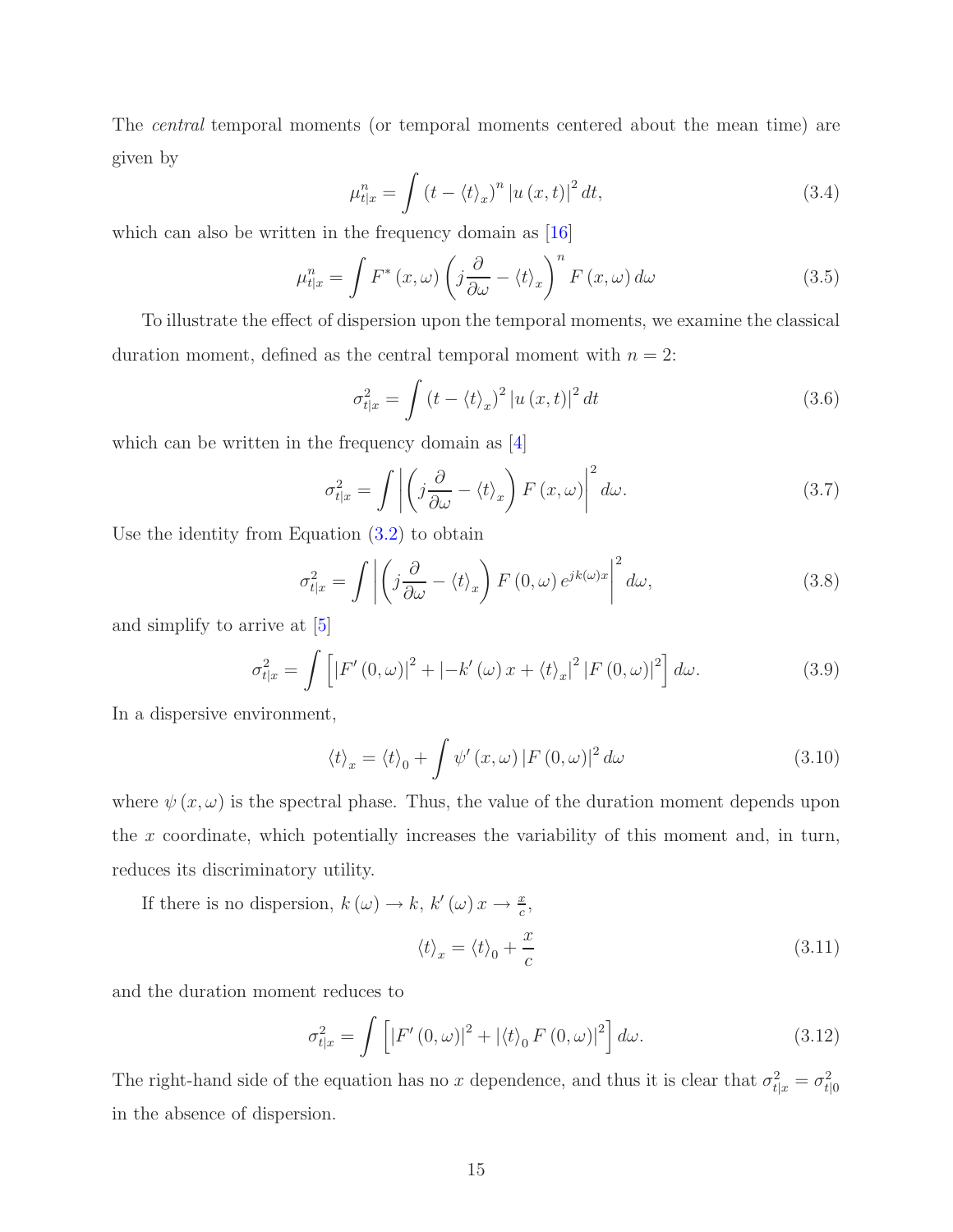#### 3.3 DISPERSION-INVARIANT MOMENTS

<span id="page-24-0"></span>In dispersive environments, the velocity of propagating sound is dependent upon frequency, a phenonemenon which manifests itself as a spreading of energy in the time and spatial domains. In the time-frequency plane, however, dispersion does not induce time-spreading per frequency; instead, the energy at a given frequency is merely delayed by the quantity  $t_g(x,\omega)$ , which is known as the *group delay*. The group delay is given by

$$
t_g(x,\omega) = -\psi'(x,\omega), \qquad (3.13)
$$

where  $\psi(x,\omega)$  is the spectral phase of the wave at x. This property can be exploited to formulate new temporal moments which are invariant to dispersion, as has been shown by Loughlin and Cohen [\[16\]](#page-71-0). The formulation is similar to the central temporal moments given in Equation [\(3.5\)](#page-23-0), except the moment is centered about the group delay instead of the mean time,

$$
A_n(x) = \int F^*(x, \omega) \left( j \frac{\partial}{\partial \omega} - t_g(x, \omega) \right)^n F(x, \omega) d\omega.
$$
 (3.14)

The most important property of these moments is that in a dispersive envrionment with no damping (real dispersion relation), the value of the moment does not depend upon position per mode. To illustrate this property, we expand the spectrum of the wave at  $x$  into its amplitude and phase components, and make use of the identity [\[6\]](#page-70-6)

$$
\left(j\frac{\partial}{\partial \omega} + \psi'(x,\omega)\right)^n F(x,\omega) = j^n B^{(n)}(x,\omega) e^{j\psi(x,\omega)}
$$
\n(3.15)

<span id="page-24-1"></span>to obtain

$$
A_n(x) = \int B(x,\omega) e^{-j\psi(x,\omega)} j^n B^{(n)}(x,\omega) e^{j\psi(x,\omega)} d\omega \qquad (3.16)
$$

$$
= \int B(x,\omega) j^n B^{(n)}(x,\omega) d\omega \tag{3.17}
$$

$$
= \int B(0,\omega) j^n B^{(n)}(0,\omega) d\omega \qquad (3.18)
$$

where the final equation is true because the spectral amplitude is constant in the absence of damping. Thus,  $A_n(x) = A_n(0)$ , which means that the value of the moment is invariant to dispersion, per mode.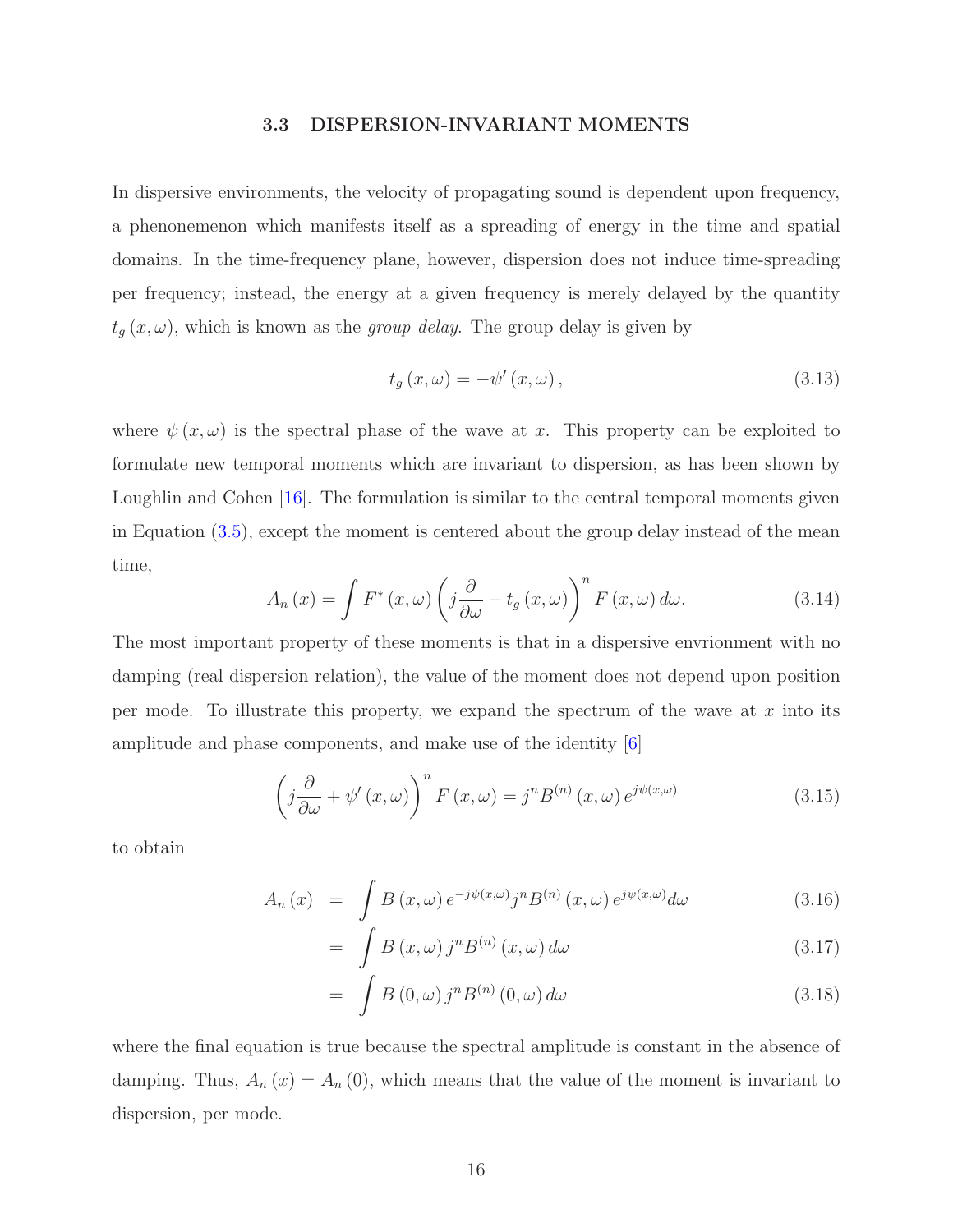#### <span id="page-25-0"></span>3.3.1 Implementation

Equation [\(3.18\)](#page-24-1) may be written in operator notation as

$$
A_n(x) = \int B(0, \omega) \left( j \frac{\partial}{\partial \omega} \right)^n B(0, \omega) d\omega \tag{3.19}
$$

which can be transformed into the time-domain to obtain

<span id="page-25-1"></span>
$$
A_n(x) = \int t^n |u_a(t)|^2 dt
$$
 (3.20)

where  $u_a$  is a signal constructed from the spectral amplitude,

$$
u_a(t) = \frac{1}{2\pi} \int |F(x,\omega)| e^{j\omega t} d\omega.
$$
 (3.21)

Since the dispersion relation is real,  $|F(x, \omega)| = |F(0, \omega)|$ , by which the invariance of the moments to dispersion follows. The procedure for calculating  $A_n(x)$  is straightforward: calculate the magnitude spectrum, construct the signal  $u_a$  by inverse transforming to the time domain, and compute  $A_n$  as given in Equation [\(3.20\)](#page-25-1).

The signal  $u_a$  is symmetric about zero; therefore, the value of  $A_n$  for odd values of n is identically zero, which offers no classification utility. This situation may be remedied by one of two approaches. Either replace time vector  $t$  in Equation  $(3.20)$  by its absolute value, or (equivalently) compute a one-sided integral by changing the lower bound of integration from  $-\infty$  to 0. In this work, we computed one-sided moments.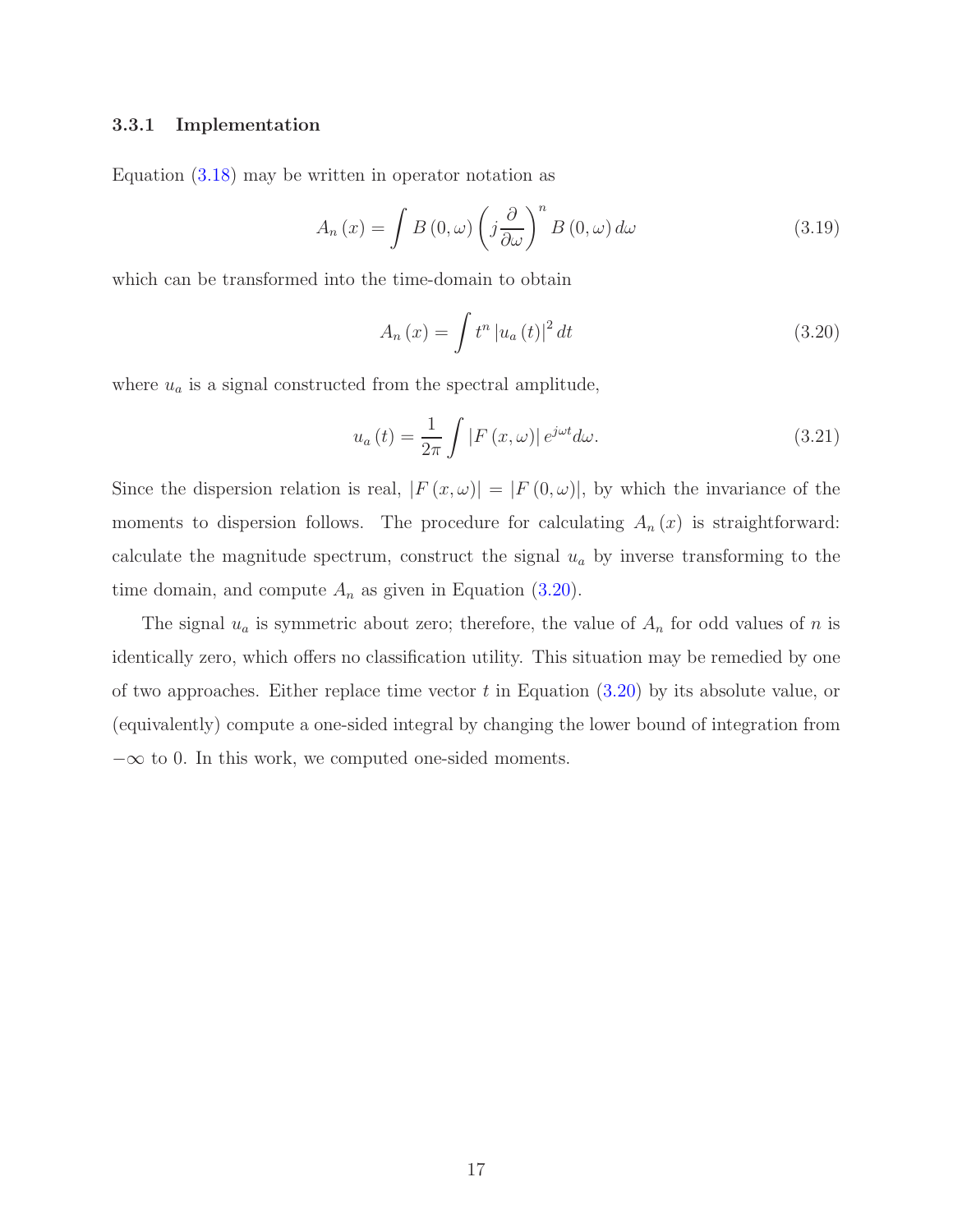#### <span id="page-26-0"></span>4.0 IMPLEMENTATION OF CLASSIFICATION SIMULATION

This section describes some classification simulations conducted to compare the performance of the dispersion-invariant moments to the performance of traditional moments that are used for classification. The simulations were conducted using numerical methods to compute the sonar backscatter from air-filled steel shells and the subsequent propagation of the wave through a simulated dispersive shallow-water channel (Figure [7\)](#page-26-1).



<span id="page-26-1"></span>Figure 7: Graphical overview of the simulation.

The goal was to distinguish between two different shells (sphere vs. cylinder) from the moment features extracted from the propagated echoes. The shells were insonified by an impulsive interrogating waveform, and the backscattered pressure obtained by resonance scattering theory (RST) [\[8\]](#page-70-7) was used as the initial waveform  $u(0, t)$  in the channel at position  $x = 0$ . This initial backscattered wave was then propagated to several distances in a dispersive channel model.

The classification features extracted from each simulated propagated echo were ordinary central temporal moments given in Equation  $(3.5)$  for  $n = 2, 3, 4$ , and the corresponding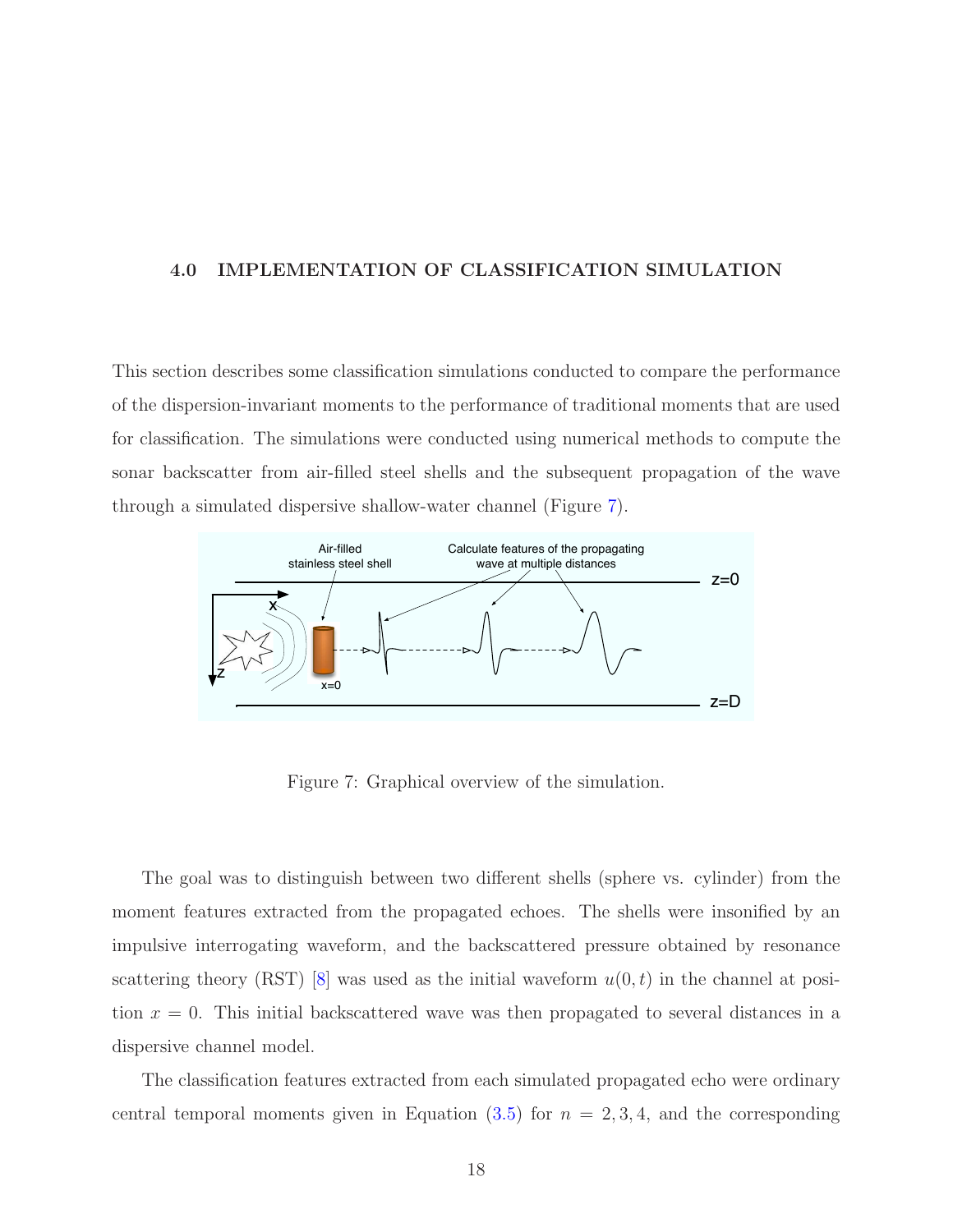dispersion-invariant moments given in Equation [\(3.20\)](#page-25-1). Receiver operating characteristic (ROC) curves were generated in order to compare classification performance of the two features.

The geometry of the shells (i.e., size and thickness) was chosen to represent real-world objects and to generate feature values which facilitate easy classification prior to propagation through a dispersive channel. For this simulation, the depth of the channel  $(D)$  was fixed at 50 meters, and the maximum propagation distance  $(x)$  was 15 kilometers. Feature values were calculated at 25 meter increments starting at  $x = 25$ , resulting in a feature vector of length 599. A feature vector for each moment was calculated for each shell, resulting in 12 total feature vectors per trial. The feature values were calculated from the first propagating mode in the waveguide  $(m = 1)$ . The sampling frequency was fixed at 10 kHz. The inner and outer radii of the steel shells are given in Figure [8.](#page-27-1)



<span id="page-27-1"></span>Figure 8: Diagrams of the sphere and cylinder.

#### 4.1 RESONANCE SCATTERING THEORY

<span id="page-27-0"></span>When an object is insonified, the acoustic energy may excite resonances in the object corresponding to its natural modes of vibration. Resonance scattering theory (RST) is a wellknown method for computing the resonances present in objects that form simple geometric shapes. [\[8,](#page-70-7) [10,](#page-70-8) [12,](#page-70-9) [13,](#page-71-4) [22\]](#page-71-5)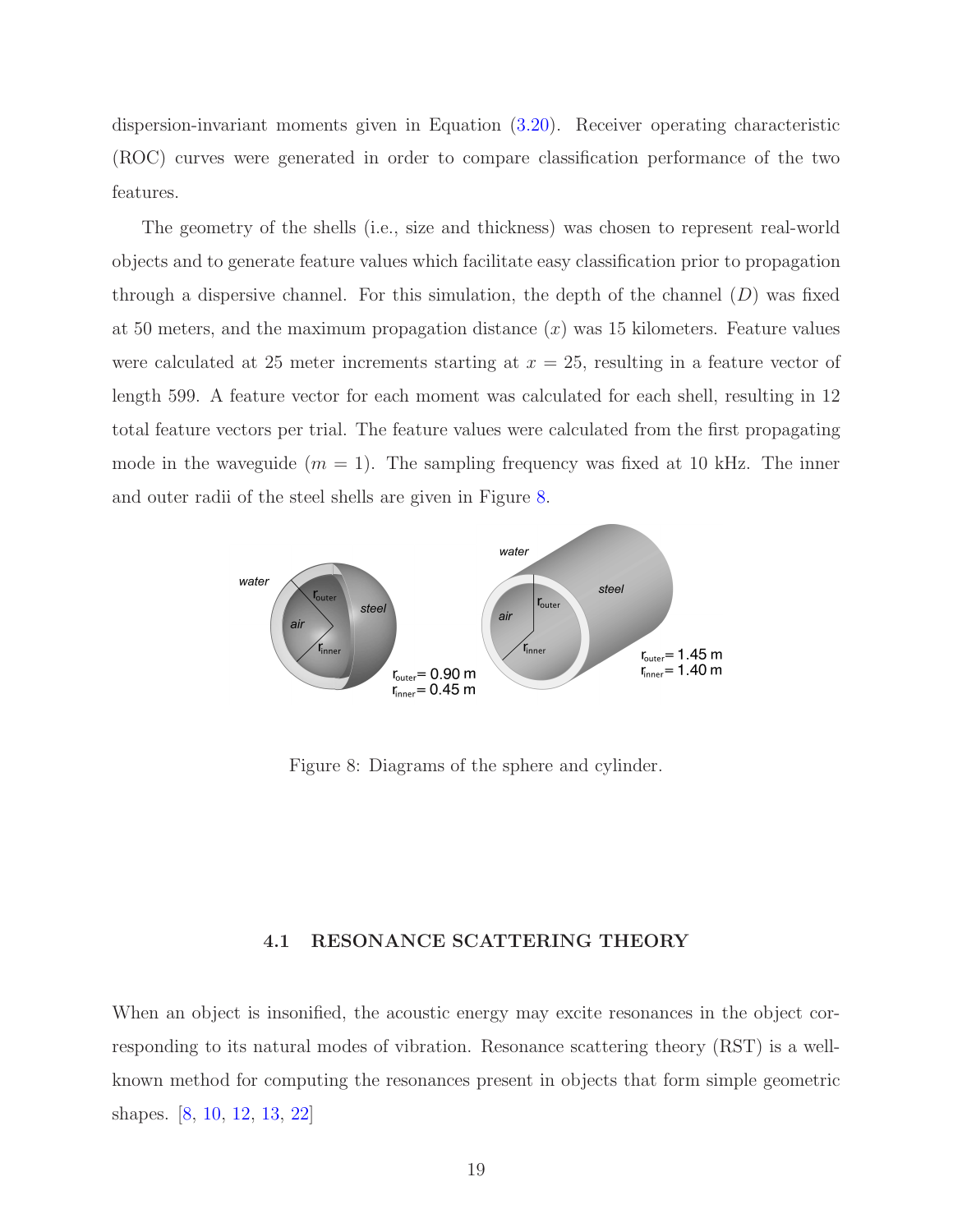The total field is a sum of the incident and scattered fields,

$$
\Phi(\mathbf{r}) = \Phi^{incident}(\mathbf{r}) + \Phi^{scattered}(\mathbf{r})
$$
\n(4.1)

where the incident field is a plane wave

$$
\Phi^{incident}(\mathbf{r}) = p_0 e^{j(kr\cos\theta - \omega t)}\tag{4.2}
$$

and, in the continuous-wave case, the scattered field is given by

$$
\Phi^{scattered}(\mathbf{r}) = \frac{p_0}{\mathbf{r}} e^{-jx\tau} \frac{a}{2} \left[ \sum_{n=0}^{\infty} \left( -1 \right)^n (2n+1) T_n(x) \right] \tag{4.3}
$$

where  $x = ka$ , and  $T_n(x)$  is known as the T-matrix. The coefficients of the T-matrix for spherical and cylindrical shells are given in the Appendix. If the interrogating waveform is broadband, we make the substitution [\[11\]](#page-70-10)

$$
p_0 e^{-j x \tau} \to \frac{1}{2\pi} \int G(x') e^{-j x' \tau} dx'
$$
\n(4.4)

where  $G(x')$  is the spectrum of the interrogating waveform. The backscattered pressure is then given by

$$
\Phi^{scattered}(\mathbf{r}) = \frac{1}{2\pi} \int f_{\infty}(\pi, x') G(x') e^{-j x' \tau} dx'
$$
\n(4.5)

<span id="page-28-0"></span>where

$$
f_{\infty}(\pi, x) = \frac{a}{jx} \sum_{n=0}^{\infty} (-1)^n (2n+1) T_n(x).
$$
 (4.6)

Implementation of Equation [\(4.6\)](#page-28-0) clearly requires that a finite number of modes be used. We investigated an appropriate upper limit to use by examining the simulated waveforms for upper limits of n ranging from 1 to 50. Our simulations showed that for  $n > 5$ , the differences in the waveforms were slight; examples of simulated waveforms for a cylinder computed with  $n = 5$  and  $n = 25$  are shown in Figure [9,](#page-29-1) along with the respective spectrograms. Hence the upper limit was taken to be 5 in our implementation of Equation [\(4.6\)](#page-28-0).

For the material properties given in Table [1](#page-29-0) and the geometries given in Figure [8,](#page-27-1) the backscatter computed by RST (with  $n = 5$ ) for each shell is shown in Figure [10.](#page-30-2)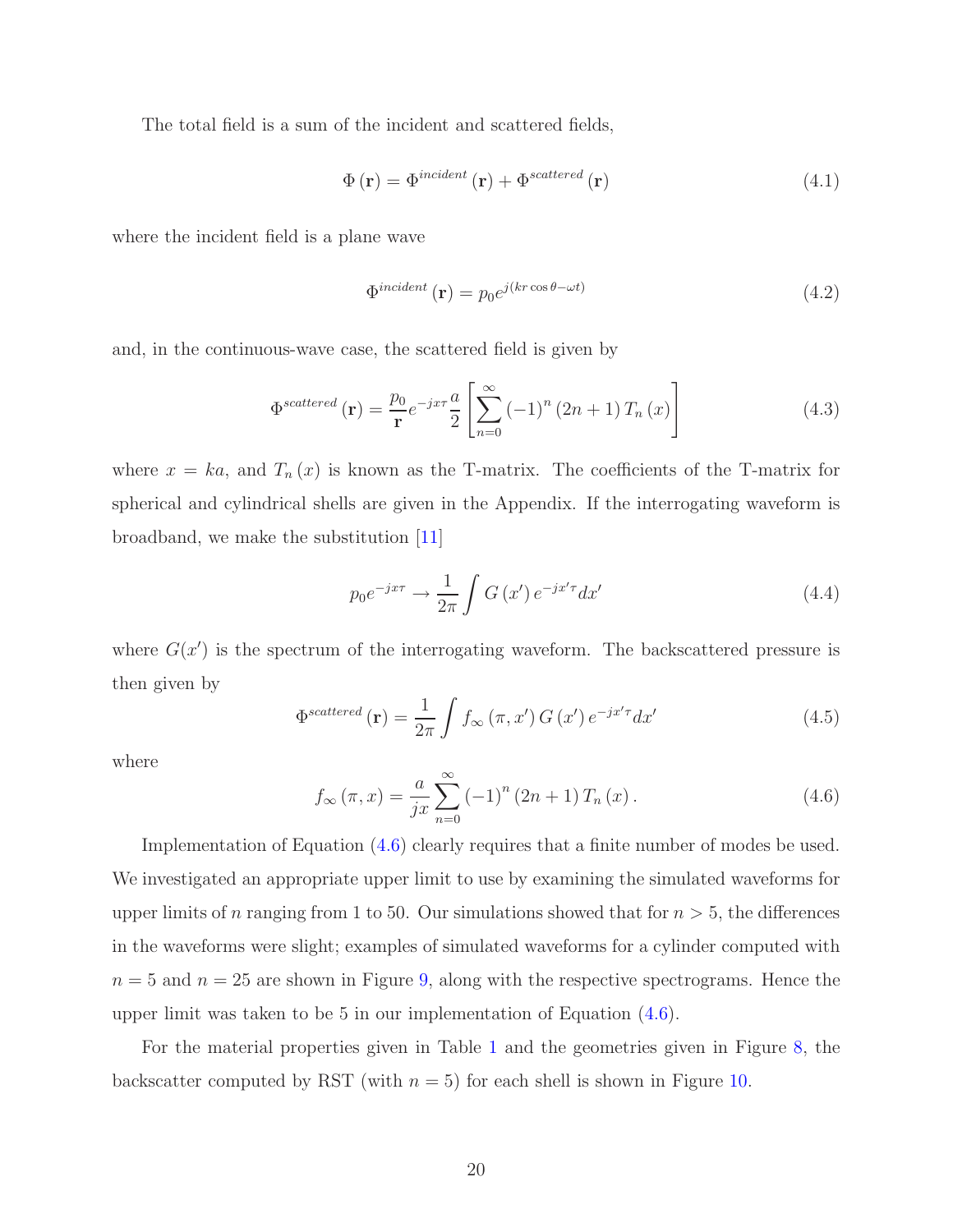

<span id="page-29-1"></span>Figure 9: Spectrograms of the inital backscattered waves from a cylinder for  $n = 5$  (left) and  $n=25$  (right).

<span id="page-29-0"></span>Table 1: Material properties of the shells and environment.

|                | Density                       | Sound Speed                |
|----------------|-------------------------------|----------------------------|
|                | $\left(\frac{kg}{m^3}\right)$ | $\left(\frac{m}{s}\right)$ |
| Water layer    | 1000                          | 1500                       |
| Sediment layer | 1800                          | 1800                       |
| Air            | 1.2                           | 340                        |
| <b>Steel</b>   | 7800                          | 5880 (dilatational)        |
|                |                               | $3140$ (shear)             |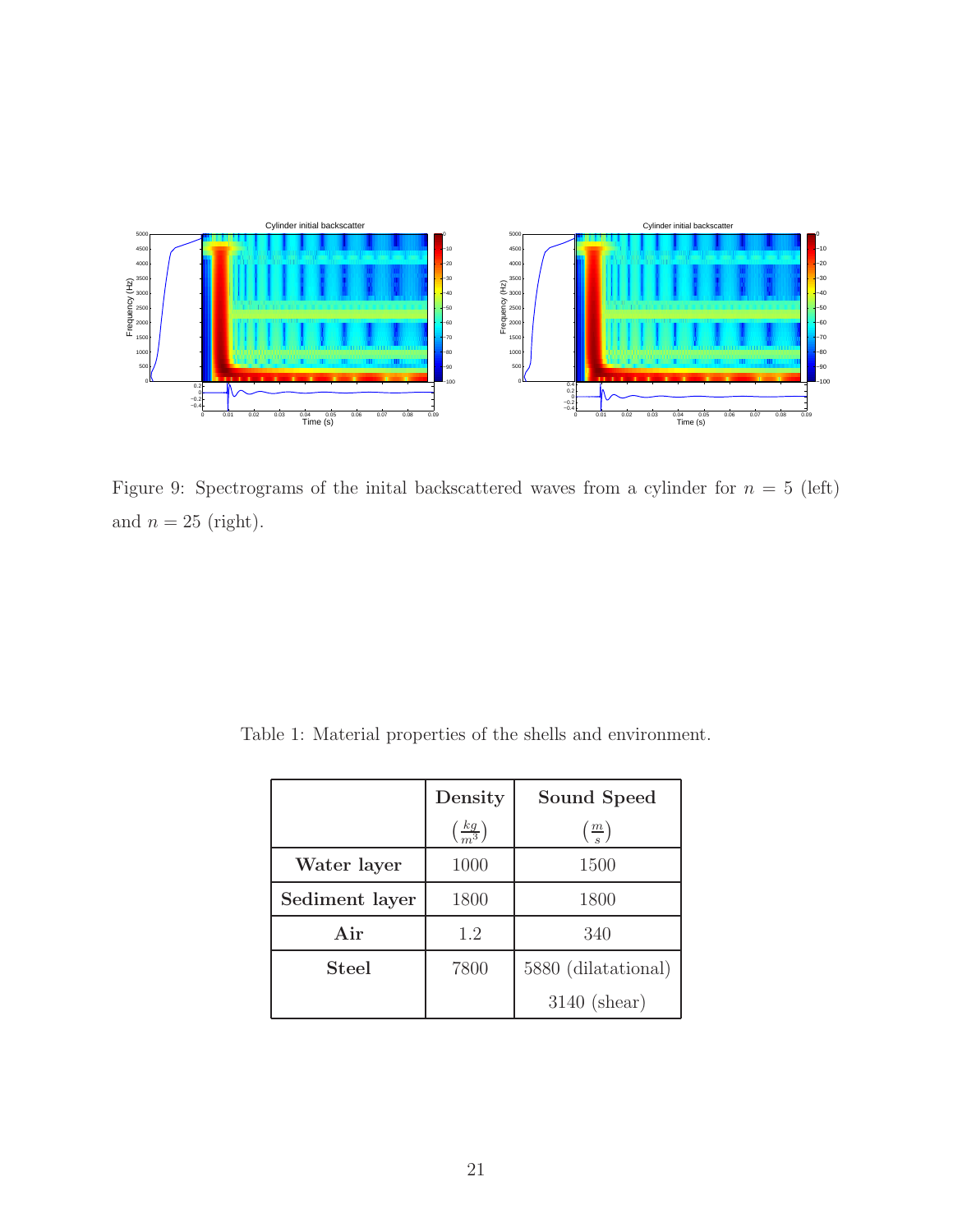

<span id="page-30-2"></span><span id="page-30-0"></span>Figure 10: Spectrograms of the inital backscattered waves from the sphere and cylinder.

#### 4.2 PROPAGATION MODELS

The propagation models used in the simulations calculate the impulse response of a waveguide, per mode, at a given range (horizontal distance). Both a two-plate and Pekeris waveguide are used, as implemented by Aluko [\[1\]](#page-70-11). The two-plate waveguide has a depth of 50 meters, a rigid bottom, and an isovelocity sound speed profile of  $c = 1500 \frac{m}{s}$ . The Pekeris waveguide has a water layer depth of 50 meters, density  $1000 \frac{kg}{m^3}$ , and isovelocity sound speed profile of  $c = 1500 \frac{m}{s}$ . The sediment layer has a density of  $1800 \frac{kg}{m^3}$  and a sound speed of 1800 $\frac{m}{s}$ . The group velocity curves for the two waveguides are given in Figure [\(11\)](#page-31-1). In both waveguides, white Gaussian noise was added to the propagated waveforms to arrive at an SNR of 20 dB.

#### 4.3 EVALUATION

<span id="page-30-1"></span>The features are evaluated for classification utility by means of a receiver operating characteristic (ROC) curve. ROC curves are generated by computing distributions of feature values for the two shells and sweeping a decision threshold across the distributions. At each threshold, the probability of correct classification and the probability of false alarm (false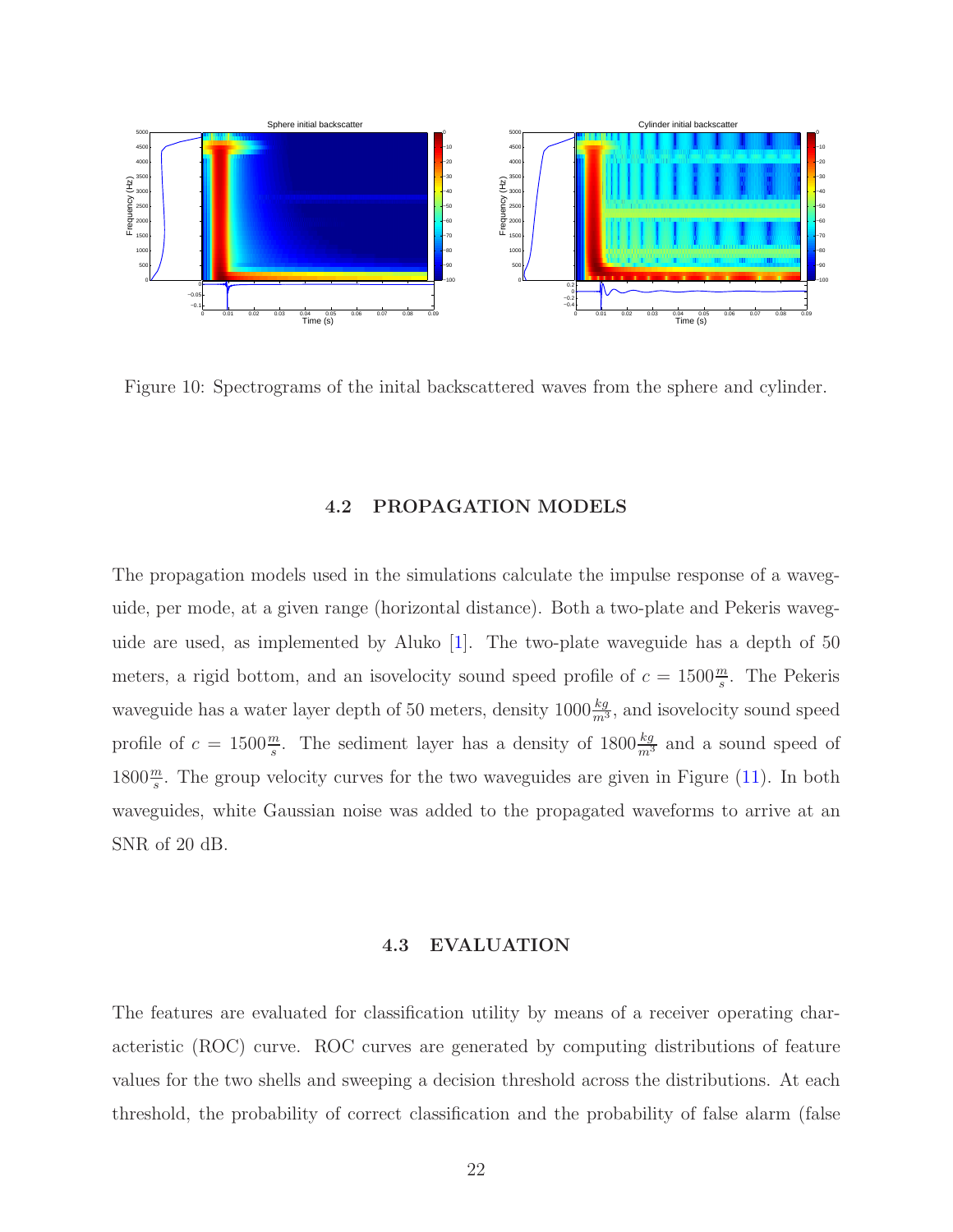

<span id="page-31-1"></span>Figure 11: Group velocity curves for the waveguides used in this simulation.

classification) are computed. The probability of correct classification is then plotted against the probability of false alarm.

The ROC curve provides a graphical representation of the separability of the underlying distributions that facilitates easy comparison of the classification utility of the features. Better classification is indicated by higher probabilities of correct classification at lower probabilities of false alarm. Graphically, this is represented by the curve trending toward the upper-left corner of the figure. Two ROC curves are plotted on each figure, one for the dispersion-invariant moment (DIM), and one for the corresponding ordinary temporal moment (MOM). The curve which lies closer to the upper-left corner indicates the feature which has greater class separation and hence would be more useful for classification.

#### 4.4 RESULTS

<span id="page-31-0"></span>As the waves propagate through the dispersive two-plate waveguide, the energy at low frequencies is delayed relative to higher frequencies (Figures [12](#page-32-0) and [13\)](#page-32-1). This affects the value of the ordinary temporal moment, causing the value of the moment at any point  $x$  to contain information about both the steel shell and the channel itself. For example, the duration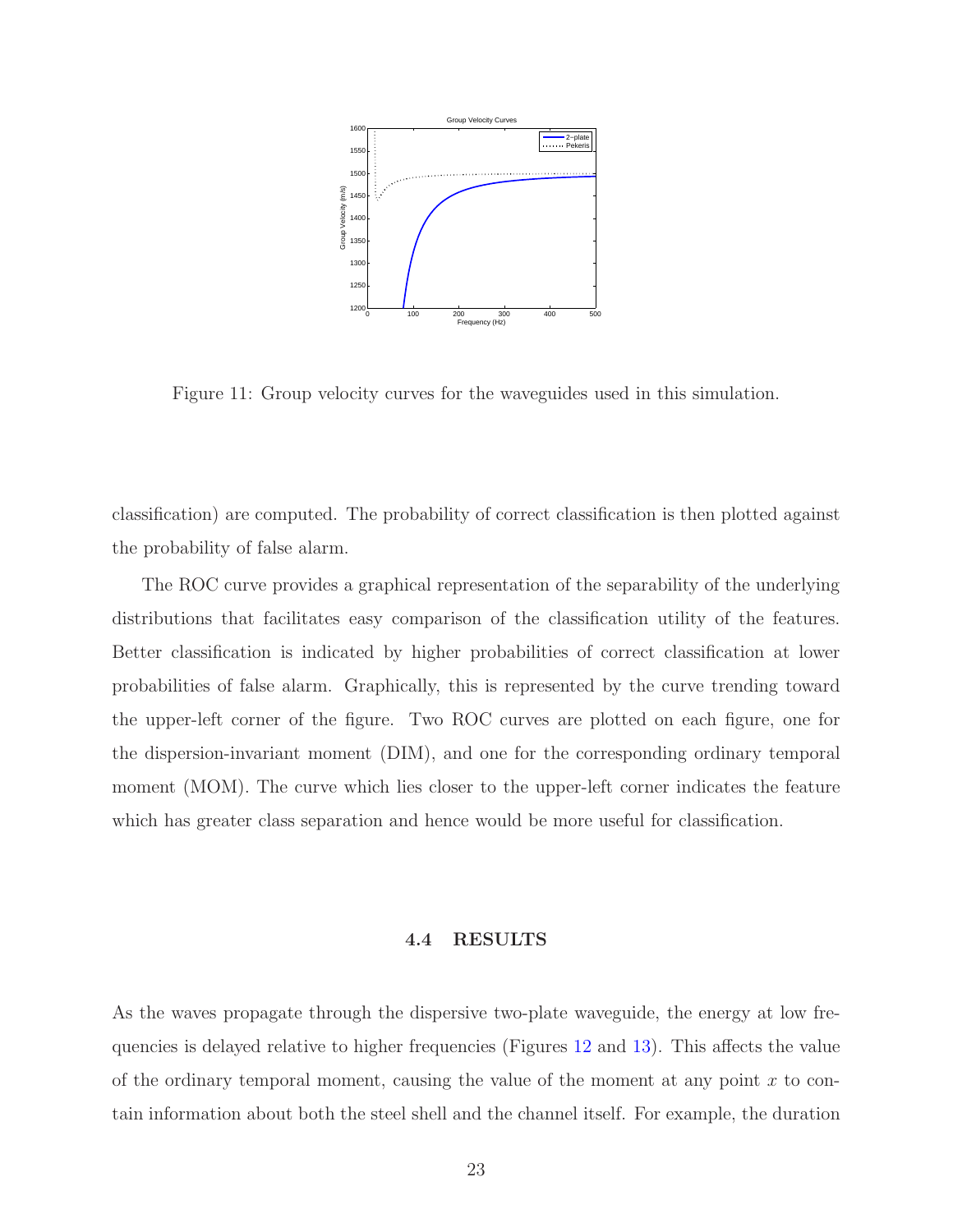moment,  $n = 2$ , will increase as the wave propagates, which is clear from the figures because the wave stretches in time. In contrast, the dispersion-invariant temporal moment will not vary (in the absence of noise), allowing the value of the moment at any point to fully reflect information about the target shell.



<span id="page-32-0"></span>Figure 12: Spectrograms of the wave propagating in the two-plate waveguide from the sphere at 7.5 km and 15 km.



<span id="page-32-1"></span>Figure 13: Spectrograms of the wave propagating in the two-plate waveguide from the cylinder at 7.5 km and 15 km.

ROC curves for the dispersion-invariant moments and the ordinary temporal moments show that the dispersion-invariant moments are more useful for classification (Figures [14,](#page-33-0) [15,](#page-33-1) and [16\)](#page-34-0).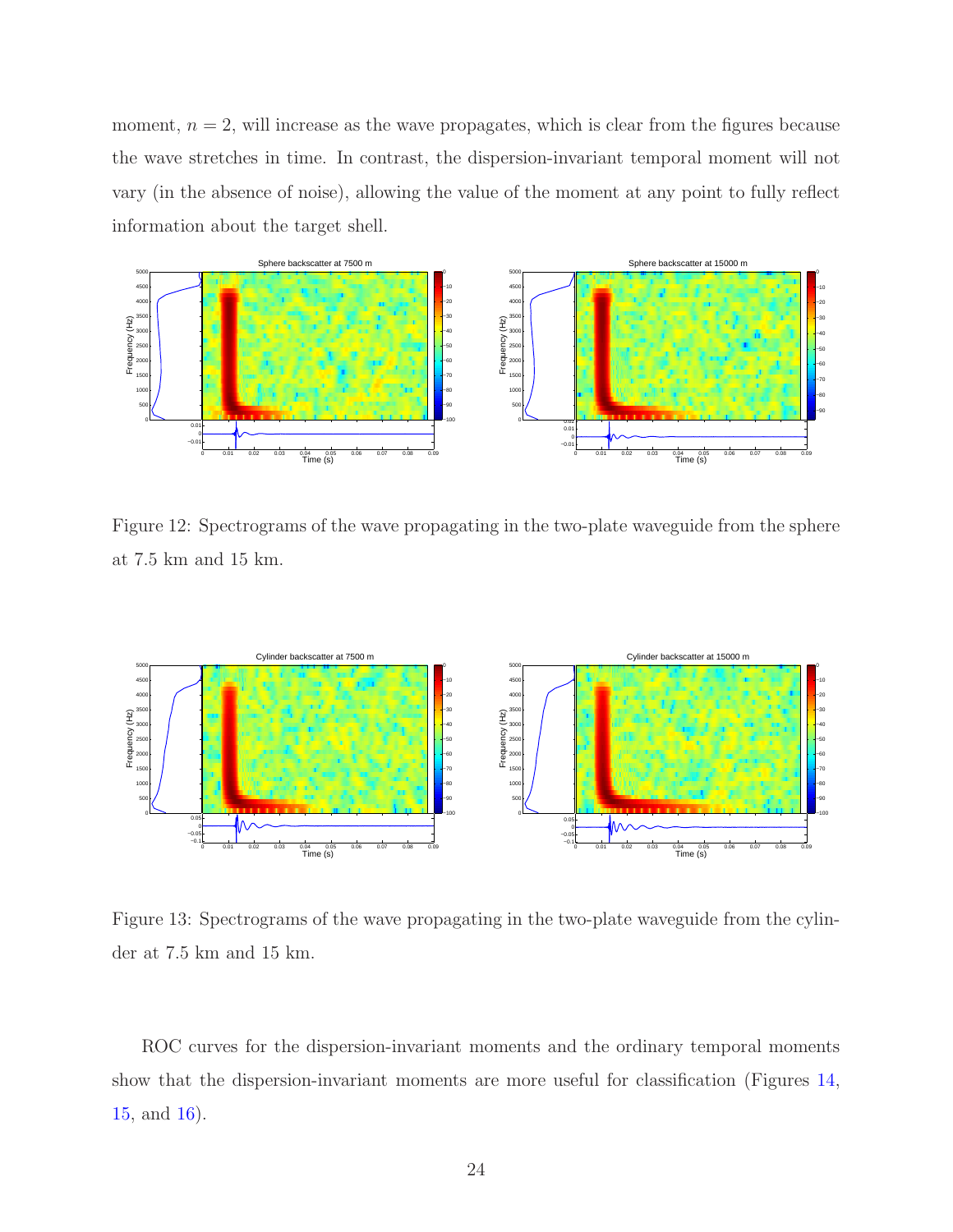

<span id="page-33-0"></span>Figure 14: ROC curves comparing DIM and MOM for n=2, two-plate waveguide.



<span id="page-33-1"></span>Figure 15: ROC curves comparing DIM and MOM for n=3, two-plate waveguide.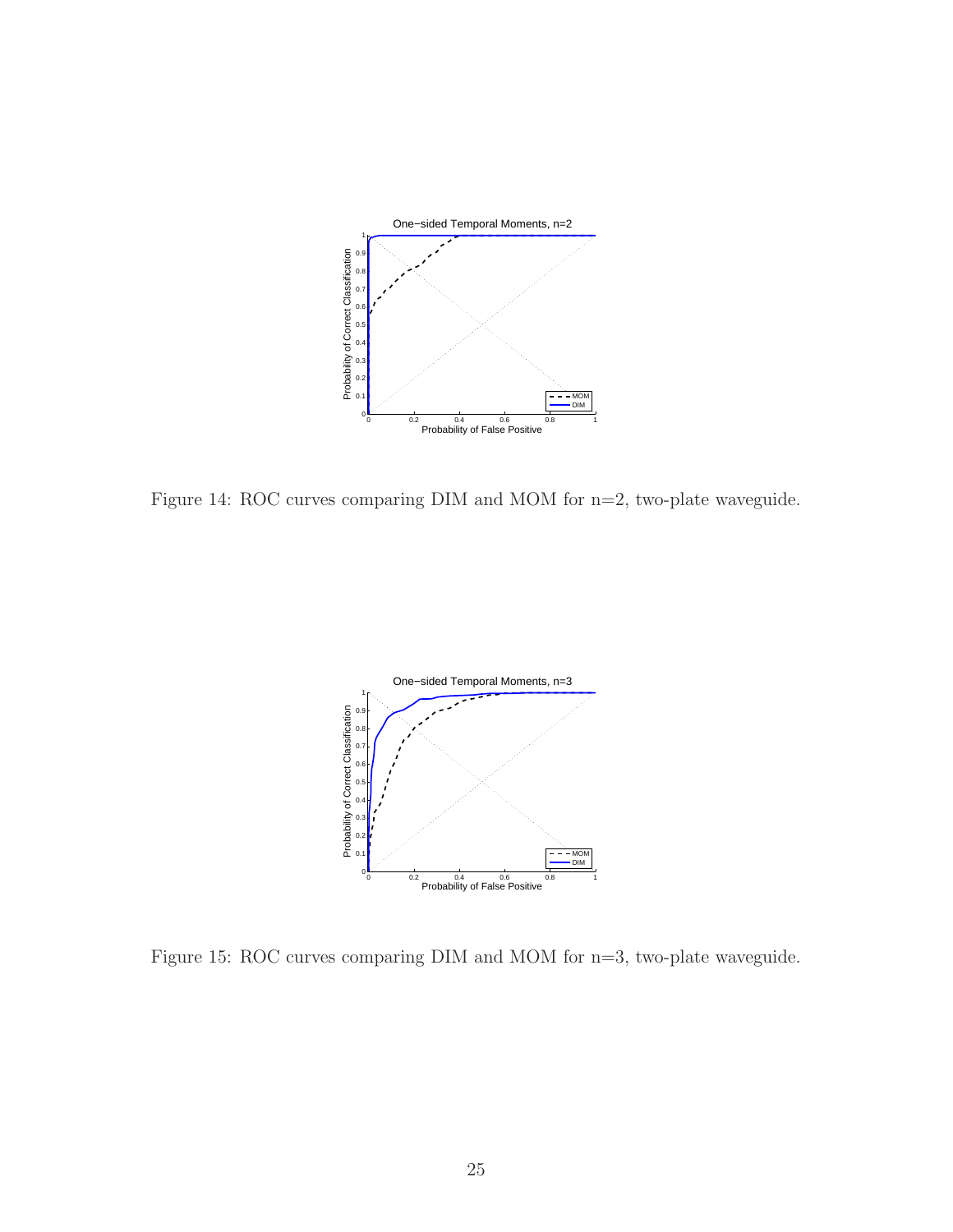

<span id="page-34-0"></span>Figure 16: ROC curves comparing DIM and MOM for n=4, two-plate waveguide.

Waves propagating in the Pekeris waveguide also show the effects of dispersion, with lower frequencies delayed in time relative to higher frequencies (Figures [17](#page-34-1) and [18\)](#page-35-0).



<span id="page-34-1"></span>Figure 17: Spectrograms of the wave propagating in the Pekeris waveguide from the sphere at 7.5 km and 15 km.

ROC curves showing the separability of the distributions of the two moments for the waves propagating in the Pekeris waveguide indicate that the dispersion-invariant temporal moments are more useful for classification (Figures [19,](#page-35-1) [20,](#page-36-0) and [21\)](#page-36-1).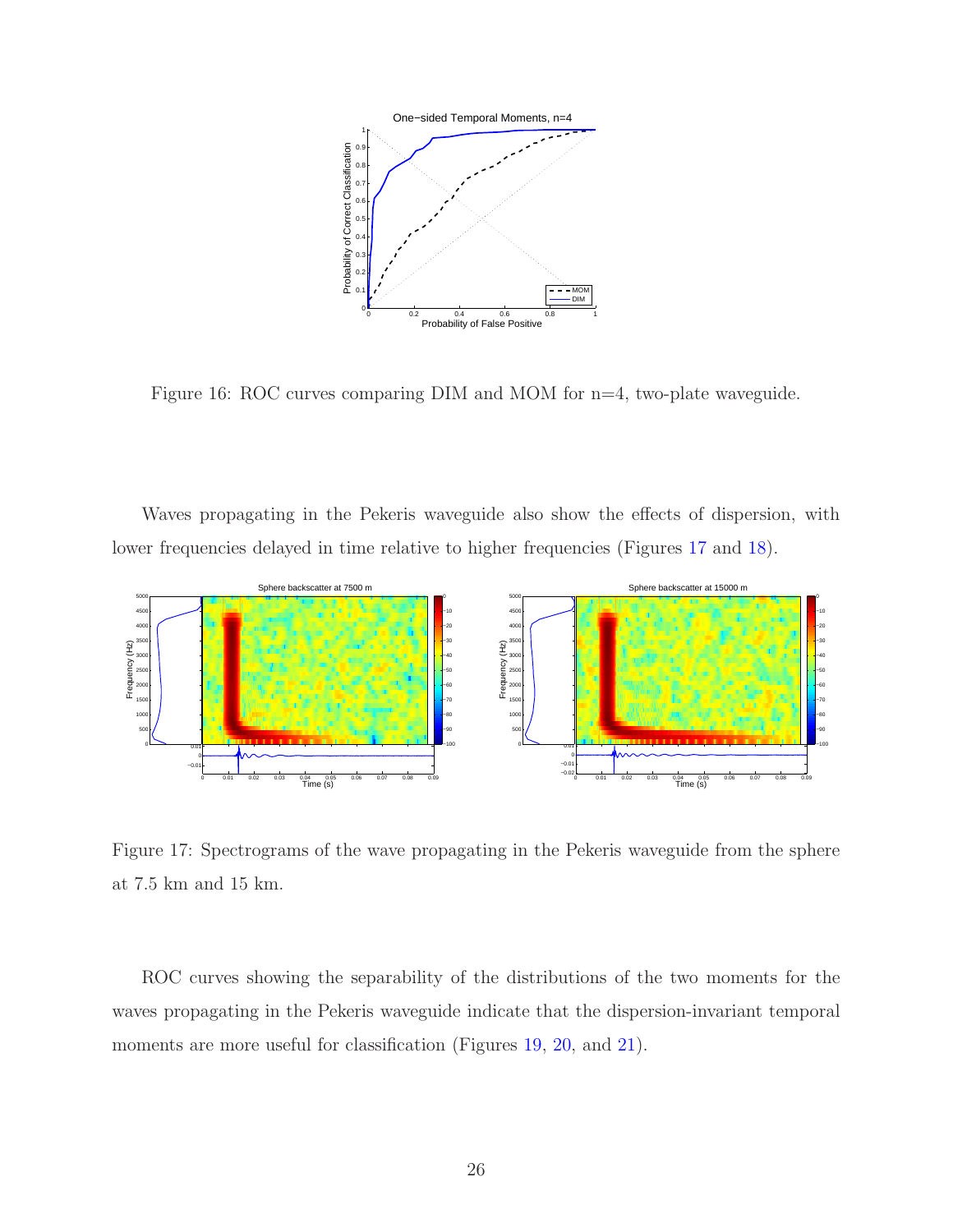

<span id="page-35-0"></span>Figure 18: Spectrograms of the wave propagating in the Pekeris waveguide from the cylinder at 7.5 km and 15 km.  $\,$ 



<span id="page-35-1"></span>Figure 19: ROC curves comparing DIM and MOM for n=2, Pekeris waveguide.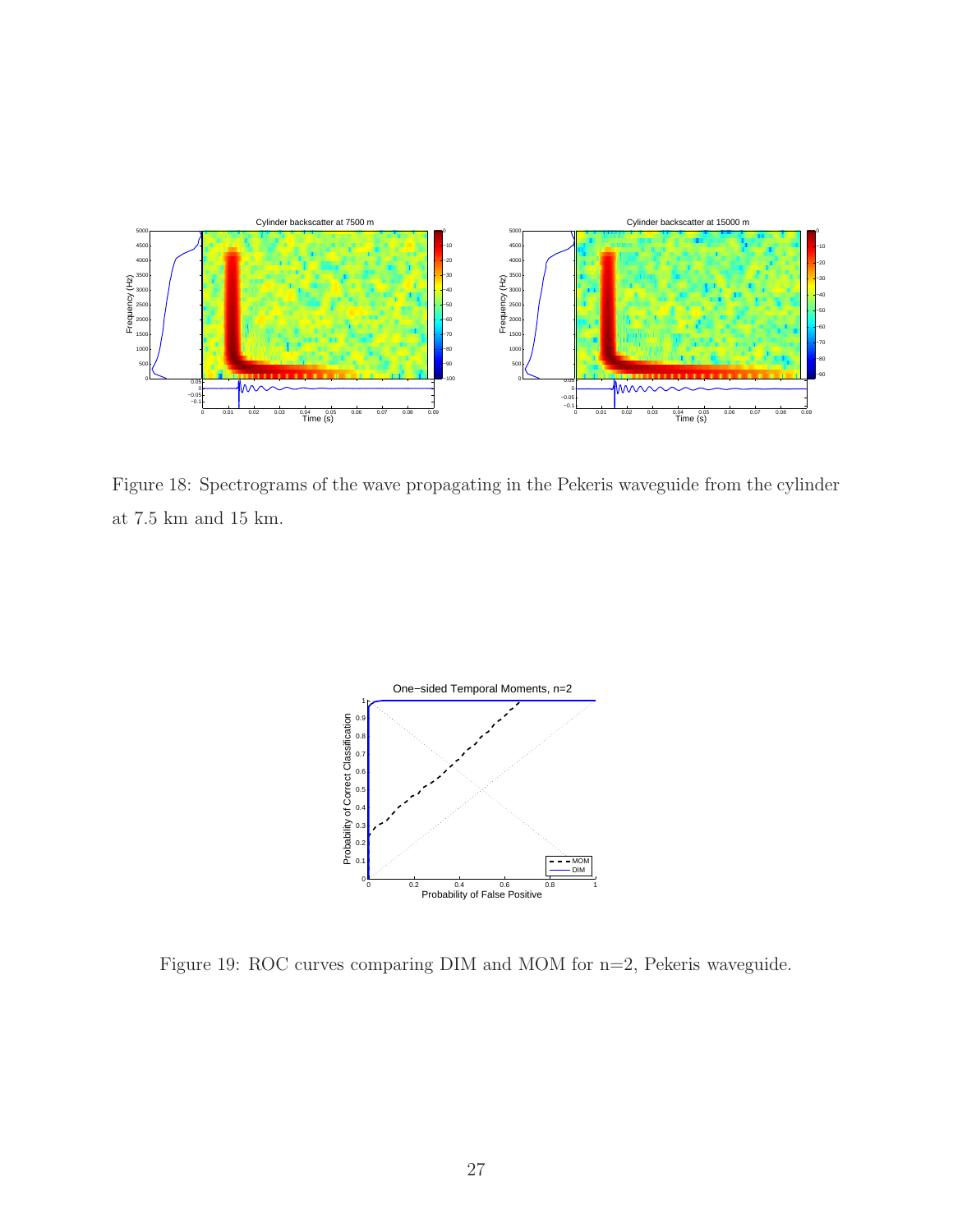

Figure 20: ROC curves comparing DIM and MOM for n=3, Pekeris waveguide.



Figure 21: ROC curves comparing DIM and MOM for n=4, Pekeris waveguide.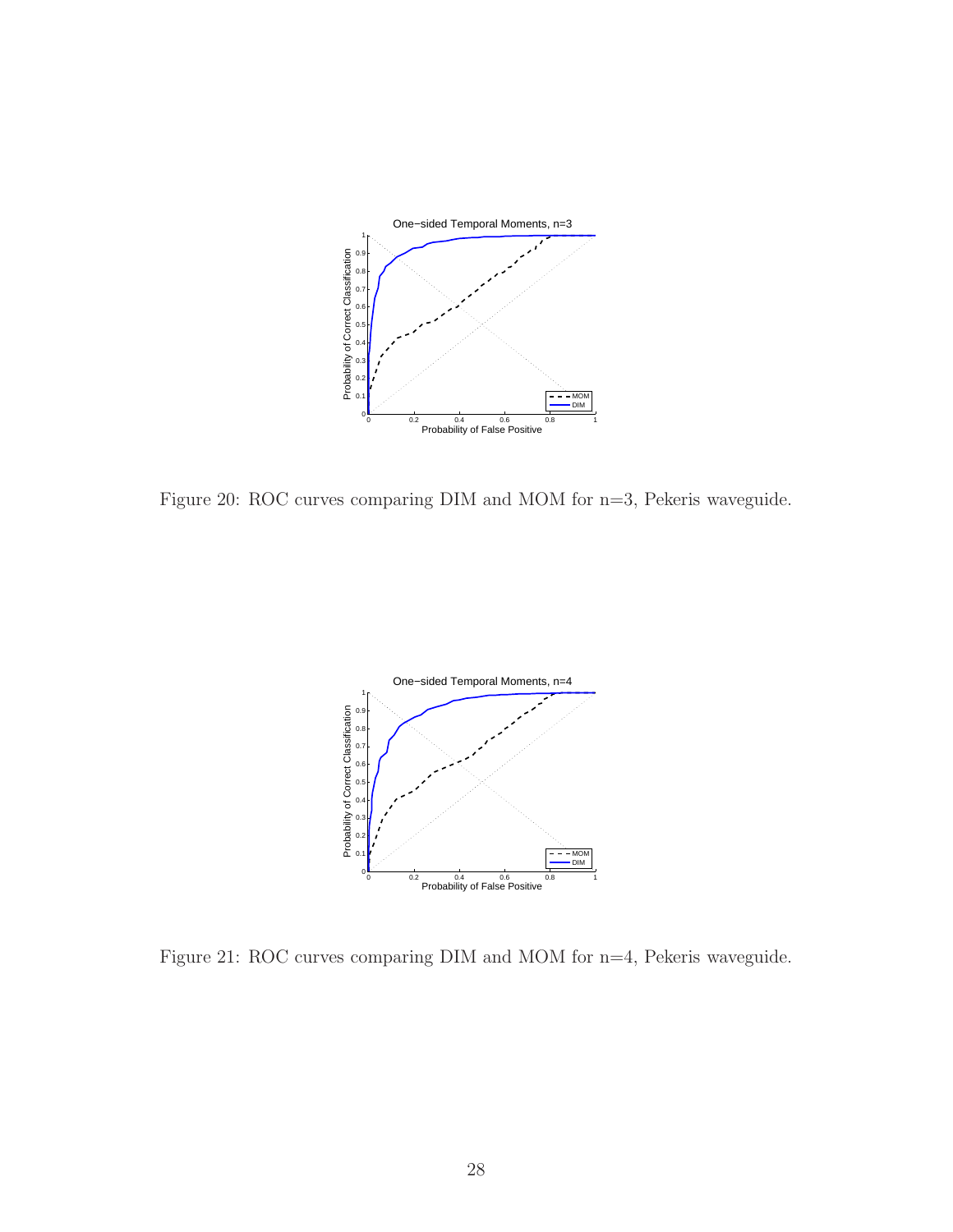#### 5.0 CONCLUSIONS AND FUTURE WORK

We have implemented dispersion-invariant temporal moments [\[16\]](#page-71-0) and evaluated their utility for classification of sonar signals in shallow-water ocean environments via simulation. For propagation with a real dispersion relation (no damping), it is clear that the dispersioninvariant temporal moments show greater separability than the corresponding ordinary temporal moments.

The propagation of sound in the ocean can exhibit frequency-dependent attenuation [\[3\]](#page-70-0), and this will cause the value of  $A_n$  to vary with x. Figures [22](#page-38-0) and [23](#page-38-1) show the waves after propagating in the two-plate waveguide with complex dispersion,

$$
k(\omega) = k_r(\omega) + j\beta \tag{5.1}
$$

where  $\beta = 10^{-8}$  is the imaginary part of the dispersion relation. Notice that the higher frequencies are attenuated as the wave propagates (compare with Figures [\(12\)](#page-32-0) and [\(13\)](#page-32-1) for propagation without attenuation).

This attenuation negatively affects classification (Figures [24,](#page-39-0) [25,](#page-39-1) and [26\)](#page-40-0). In the future, we intend to develop signal processing methods to compensate for this attenuation.

We can model the attenuation as

$$
B(x,\omega) = B(0,\omega)e^{-\beta\omega x},\qquad(5.2)
$$

and taking the natural logarithm of both sides, we obtain

$$
\ln B\left(x,\omega\right) = \ln B\left(0,\omega\right) - \beta\omega x\tag{5.3}
$$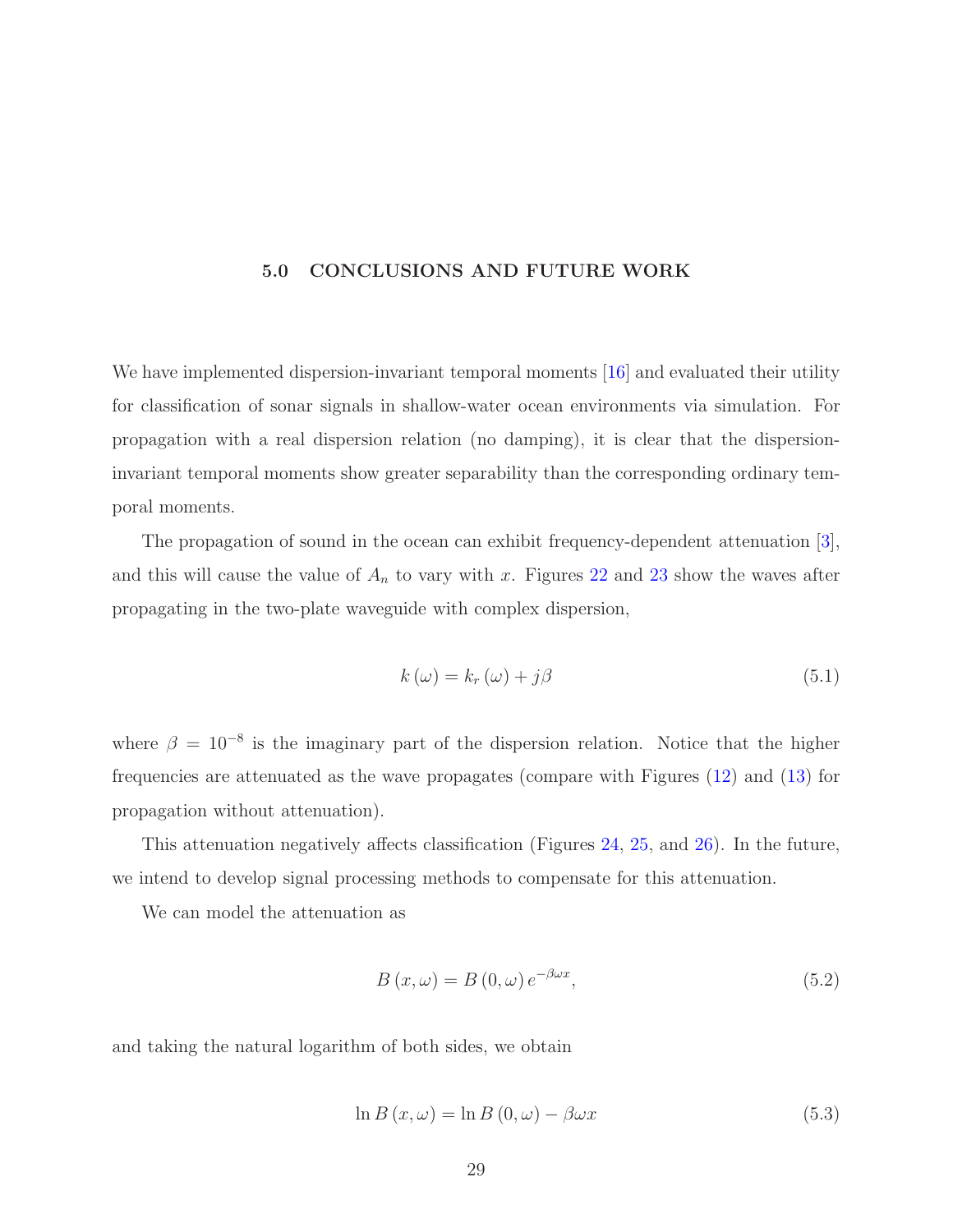

<span id="page-38-0"></span>Figure 22: Spectrograms of the wave propagating with complex dispersion from the sphere at 7.5 km and 15 km.  $\,$ 



<span id="page-38-1"></span>Figure 23: Spectrograms of the wave propagating with complex dispersion from the cylinder at 7.5 km and 15 km.  $\,$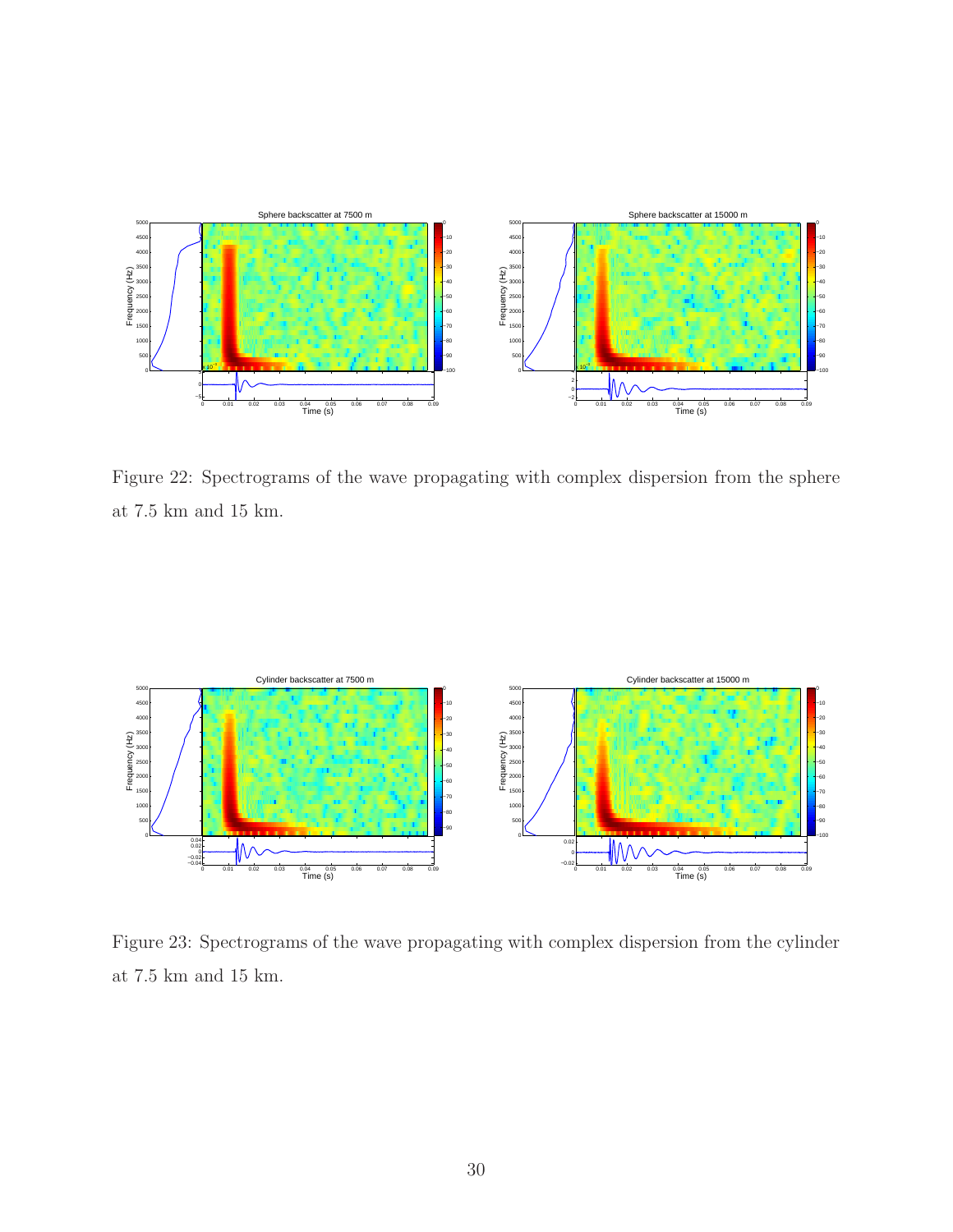

<span id="page-39-0"></span>Figure 24: ROC curves comparing DIM and MOM for n=2, two-plate waveguide, complex dispersion.



<span id="page-39-1"></span>Figure 25: ROC curves comparing DIM and MOM for n=3, two-plate waveguide, complex dispersion.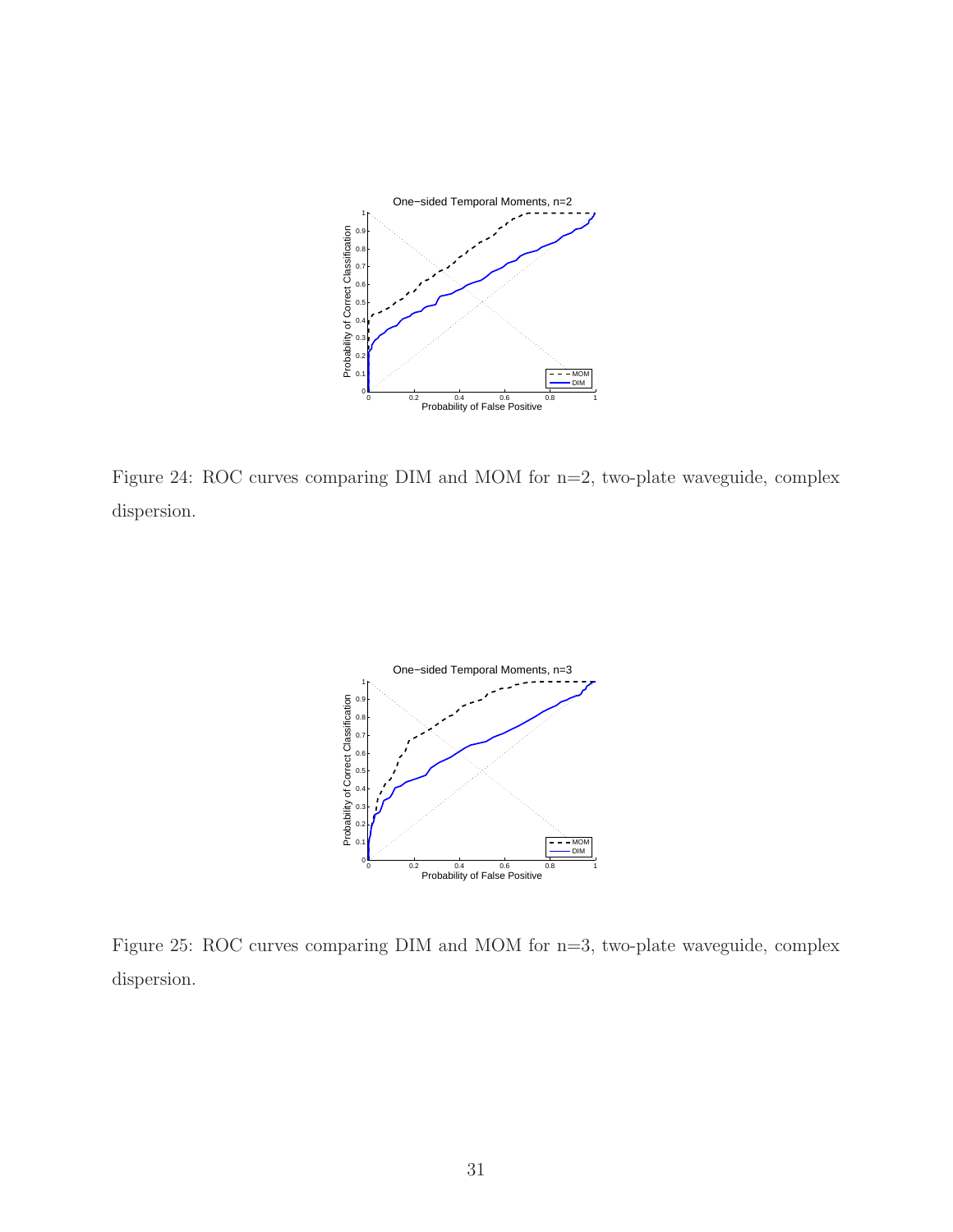

<span id="page-40-0"></span>Figure 26: ROC curves comparing DIM and MOM for n=4, two-plate waveguide, complex dispersion.

The derivative with respect to  $\omega$  gives

$$
\frac{B'(x,\omega)}{B(x,\omega)} = \frac{B'(0,\omega)}{B(0,\omega)} - \beta x\tag{5.4}
$$

which removes the frequency-dependence of the attenuation. This processing chain is akin to Cepstral processing [\[20\]](#page-71-1). In the future, we intend to explore this procedure and others in order to compensate for the effects of frequency-dependent attenuation.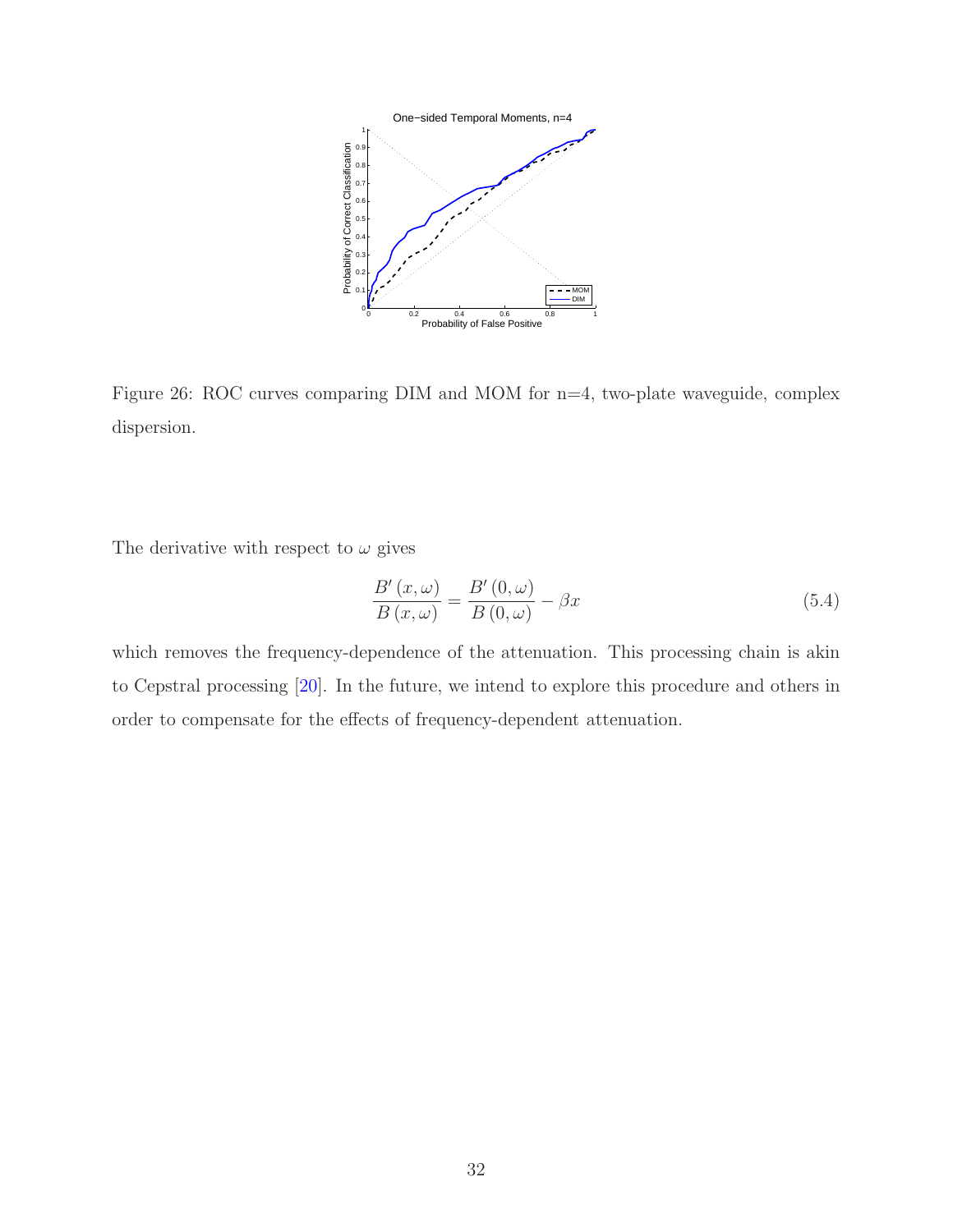## APPENDIX A

## CYLINDRICAL COORDINATES



Figure 27: Cylindrical Coordinate System.

The Laplacian in cylindrical coordinates (Eq. [2.3\)](#page-11-0) may be simplified by applying an assumption of *cylindrical symmetry*, that is, that a wave propagating from a source is identical at every value of  $\theta$  for any given range r.

$$
\Phi(r, \theta, z) = \Phi(r, z) \tag{A.1}
$$

$$
\Phi(r, z) = \Phi(-r, z) \tag{A.2}
$$

This assumption is intuitively acceptable in light of the assumption that the environment is horizontally stratified, because the sound speed at a given depth is constant across range.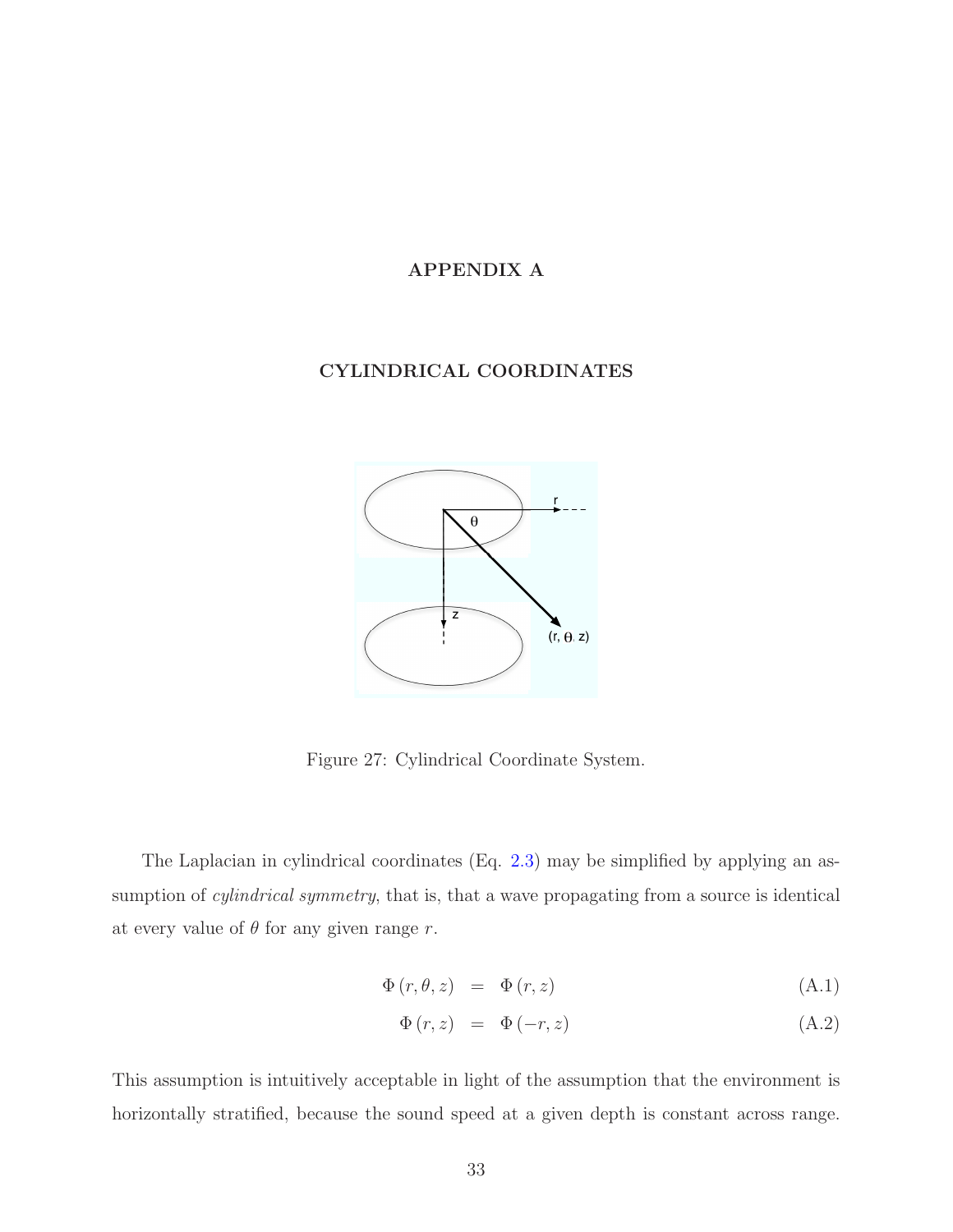Equation [\(2.3\)](#page-11-0) gives the formula for the Laplacian in cylindrical coordinates

<span id="page-42-0"></span>
$$
\nabla^2 = \frac{1}{r} \frac{\partial}{\partial r} \left( r \frac{\partial}{\partial r} \right) + \frac{1}{r^2} \frac{\partial^2}{\partial \theta^2} + \frac{\partial^2}{\partial z^2}.
$$
 (A.3)

Because of cylindrical symmetry, the value of  $\Phi$  is constant over  $\theta$ , and therefore the partial derivative with respect to  $\theta$  goes to zero. The partial derivative with respect to r may be distributed using the product rule

$$
\frac{1}{r}\frac{\partial}{\partial r}\left(r\frac{\partial}{\partial r}\right) = \frac{\partial^2}{\partial r^2} + \frac{1}{r}\frac{\partial}{\partial r}
$$
\n(A.4)

Thus, Equation ( [A.3\)](#page-42-0) reduces to

$$
\nabla^2 = \frac{\partial^2}{\partial r^2} + \frac{1}{r} \frac{\partial}{\partial r} + \frac{\partial^2}{\partial z^2},\tag{A.5}
$$

and Equation  $(2.1)$  has the form

$$
\frac{\partial^2 \Phi}{\partial r^2} + \frac{1}{r} \frac{\partial \Phi}{\partial r} + \frac{\partial^2 \Phi}{\partial z^2} = \frac{1}{c^2} \frac{\partial^2 \Phi}{\partial t^2}.
$$
 (A.6)

Applying the form of the desired solution (Equation [2.7\)](#page-12-0), we obtain

<span id="page-42-1"></span>
$$
\frac{\partial^2 \Phi}{\partial r^2} + \frac{1}{r} \frac{\partial \Phi}{\partial r} + \frac{\partial^2 \Phi}{\partial z^2} + k^2 \Phi = 0,
$$
 (A.7)

an equation whose solution is well-known and given by

$$
\Phi = \phi(z) H_0^{(1,2)}(k_r r) e^{-j\omega t}, \qquad (A.8)
$$

where  $H_0^{(1,2)}$  $_{0}^{(1,2)}$  are Hankel functions of the first and second kind. The asymptotic approximation, valid for  $k_r r \gg 1$  and given by

$$
H_0^{(1,2)}\left(k_r r\right) \approx \sqrt{\frac{2}{\pi k_r r}} e^{\pm j(k_r r - \pi/4)}\tag{A.9}
$$

illustrates that  $H_0^{(1)}$  $_0^{(1)}$  corresponds to waves traveling in the  $+r$  direction (outward) and thus we choose the Hankel function of the first kind in Equation ( [A.8\)](#page-42-1).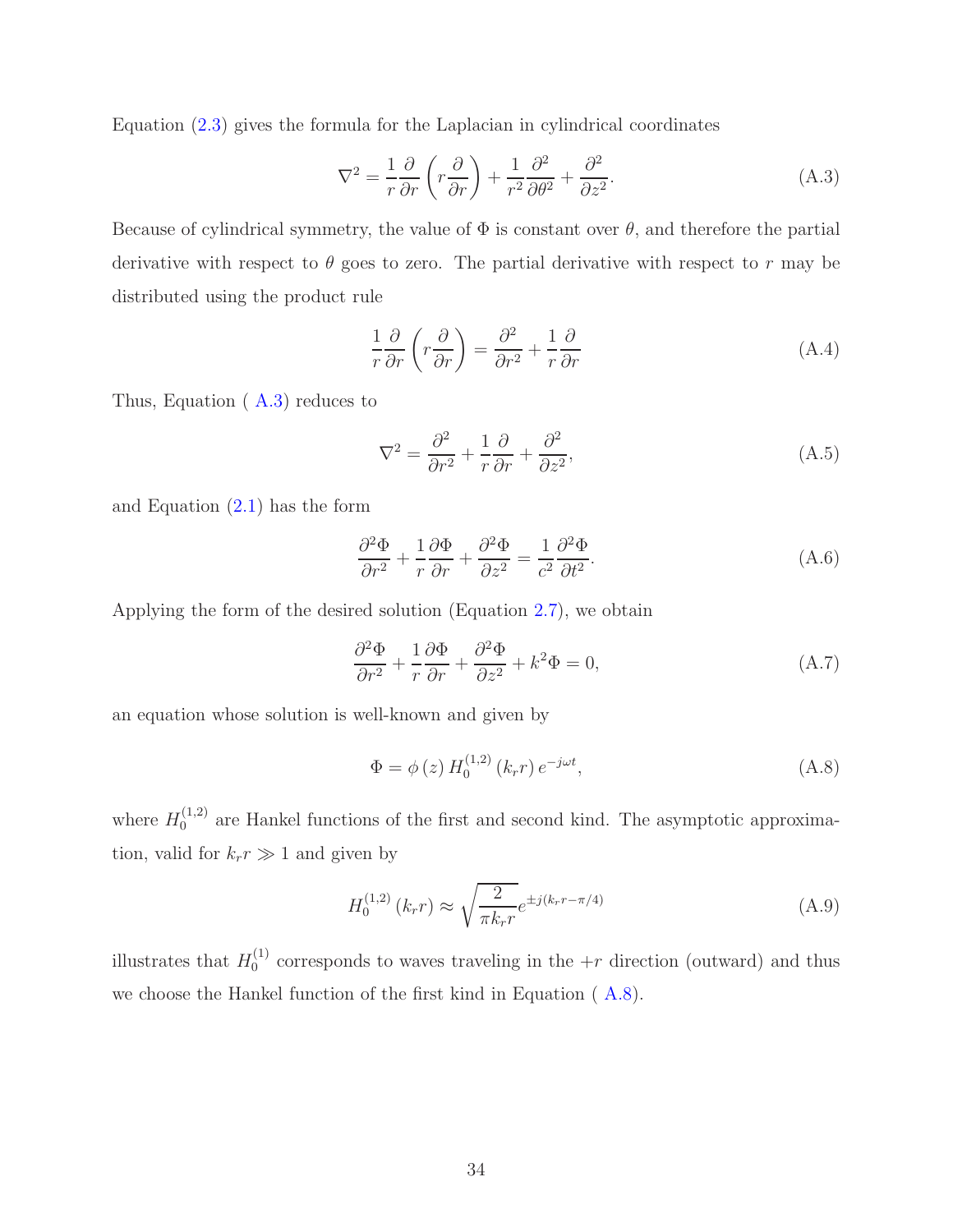#### APPENDIX B

#### T-MATRIX COEFFICIENTS

The T-matrix is given by

$$
T_n(x) = \frac{|B_n(x)|}{|D_n(x)|}
$$
\n(B.1)

where  $B$  and  $D$  are given in the following sections for the elastic sphere and elastic cylinder. In the definition of the coefficients,  $k_1$  is the wavenumber in the water,  $k_{d_2}$  is the wavenumber for dilatational waves in the shell,  $k_{s_2}$  is the wavenumber for shear waves in the shell, and  $k_3$ is the wavenumber for waves in air. The Hankel function of the first kind is denoted  $H_n^{(1)}$ , and  $J_n$  and  $Y_n$  are the Bessel functions of the first and second kind, respectively.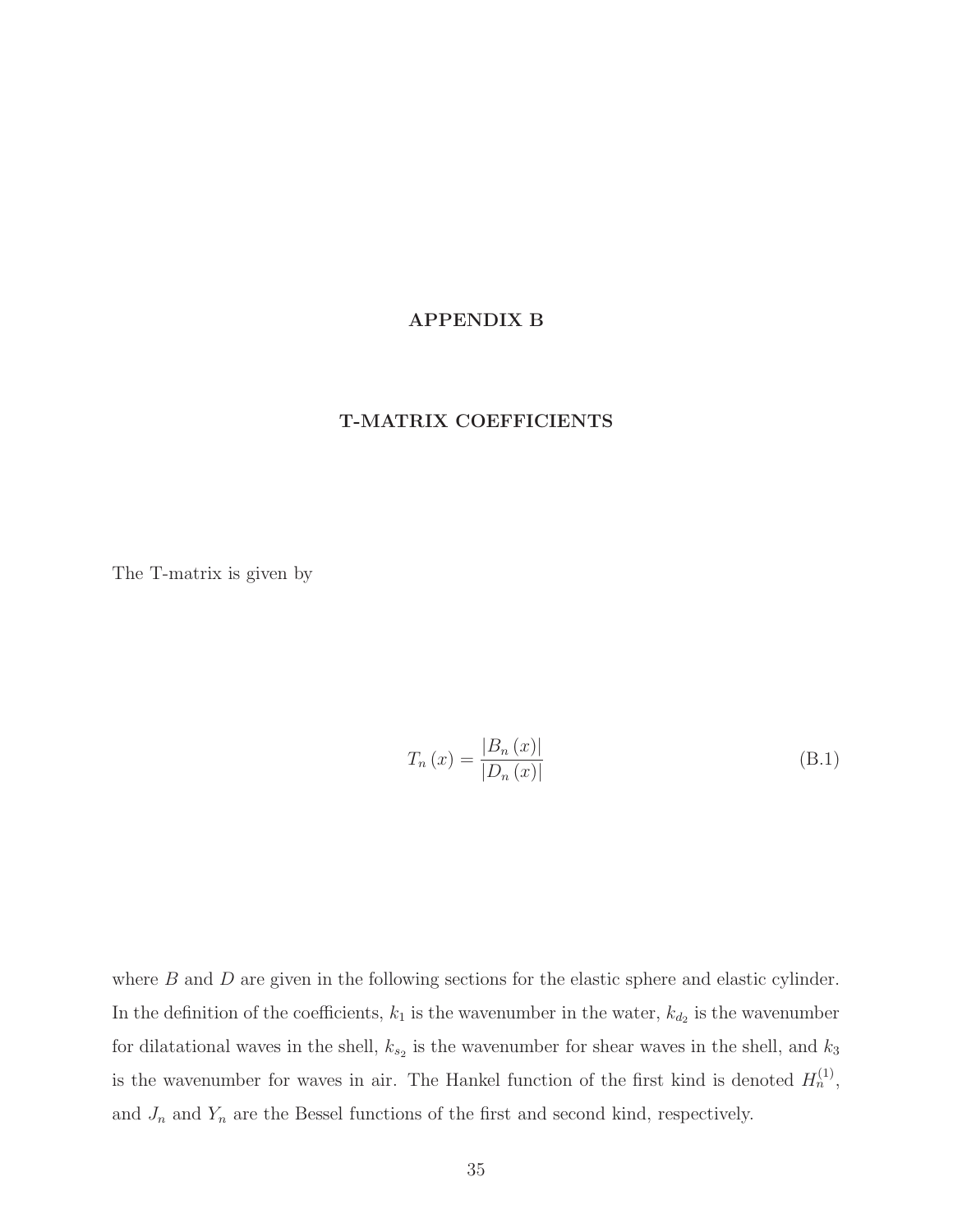# B.1 ELASTIC SPHERE

$$
B_n(x) = \begin{bmatrix} \Re \{d_{11}\} & d_{12} & d_{13} & d_{14} & d_{15} & 0 \\ \Re \{d_{21}\} & d_{22} & d_{23} & d_{24} & d_{25} & 0 \\ 0 & d_{32} & d_{33} & d_{34} & d_{35} & 0 \\ 0 & d_{42} & d_{43} & d_{44} & d_{45} & d_{46} \\ 0 & d_{52} & d_{53} & d_{54} & d_{55} & d_{56} \\ 0 & d_{62} & d_{63} & d_{64} & d_{65} & 0 \end{bmatrix}
$$
(B.2)  

$$
D_n(x) = \begin{bmatrix} d_{11} & d_{12} & d_{13} & d_{14} & d_{15} & 0 \\ d_{21} & d_{22} & d_{23} & d_{24} & d_{25} & 0 \\ 0 & d_{32} & d_{33} & d_{34} & d_{35} & 0 \\ 0 & d_{42} & d_{43} & d_{44} & d_{45} & d_{46} \\ 0 & d_{52} & d_{53} & d_{54} & d_{55} & d_{56} \\ 0 & d_{62} & d_{63} & d_{64} & d_{65} & 0 \end{bmatrix}
$$
(B.3)

$$
d_{11} = \left(\frac{\rho_1}{\rho_2}\right) k_{s_2}^2 a^2 H_n^{(1)}\left(k_1 a\right) \tag{B.4}
$$

$$
d_{12} = [2n(n+1) - k_{s_2}^2 a^2] J_n(k_{d_2}a) - 4k_{d_2} a J'_n(k_{d_2}a)
$$
 (B.5)

$$
d_{13} = [2n(n+1) - k_{s_2}^2 a^2] Y_n(k_{d_2}a) - 4k_{d_2} a Y'_n(k_{d_2}a)
$$
 (B.6)

$$
d_{14} = 2n(n+1) [k_{s2} a J'_n(k_{s2} a) - J_n(k_{s2} a)] \tag{B.7}
$$

$$
d_{15} = 2n(n+1) [k_{s_2} a Y'_n(k_{s_2} a) - Y_n(k_{s_2} a)] \tag{B.8}
$$

$$
d_{21} = k_1 a H_n^{\prime(1)}(k_1 a) \tag{B.9}
$$

$$
d_{22} = k_{d_2} a J'_n (k_{d_2} a) \tag{B.10}
$$

$$
d_{23} = k_{d_2} a Y'_n (k_{d_2} a) \tag{B.11}
$$

$$
d_{24} = n(n+1) J_n(k_{s_2} a)
$$
 (B.12)

$$
d_{25} = n(n+1)Y_n(k_{s_2}a)
$$
 (B.13)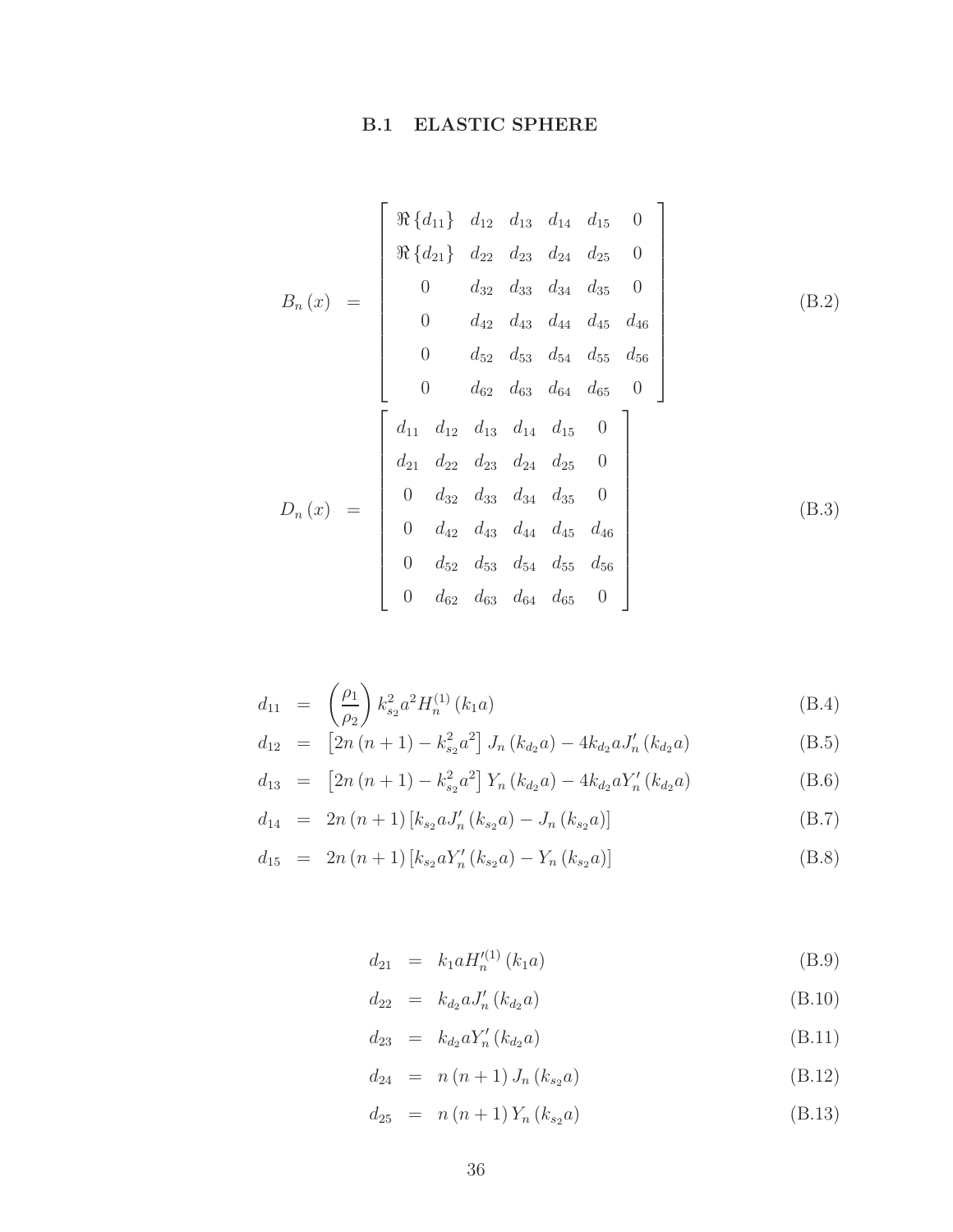$$
d_{32} = 2 [J_n (k_{d_2} a) - k_{d_2} a J'_n (k_{d_2} a)] \tag{B.14}
$$

$$
d_{33} = 2 \left[ Y_n \left( k_{d_2} a \right) - k_{d_2} a Y'_n \left( k_{d_2} a \right) \right]
$$
 (B.15)

$$
d_{34} = 2k_{s_2}aJ'_n(k_{s_2}a) + [k_{s_2}^2a^2 - 2n(n+1) + 2]J_n(k_{s_2}a)
$$
 (B.16)

$$
d_{35} = 2k_{s_2}aY'_n(k_{s_2}a) + [k_{s_2}^2a^2 - 2n(n+1) + 2]Y_n(k_{s_2}a)
$$
 (B.17)

$$
d_{42} = -4k_{d_2}bJ'_n(k_{d_2}b) + [2n(n+1) - k_{s_2}^2b^2]J_n(k_{d_2}b)
$$
 (B.18)

$$
d_{43} = -4k_{d_2}bY'_n(k_{d_2}b) + [2n(n+1) - k_{s_2}^2b^2]Y_n(k_{d_2}b)
$$
 (B.19)

$$
d_{44} = 2n(n+1) [k_{s_2} b J'_n(k_{s_2} b) - J_n(k_{s_2} b)]
$$
 (B.20)

$$
d_{45} = 2n (n+1) [k_{s_2} b Y'_n (k_{s_2} b) - Y_n (k_{s_2} b)] \tag{B.21}
$$

$$
d_{46} = \left(\frac{\rho_3}{\rho_2}\right) k_{s_2}^2 b^2 J_n(k_3 b) \tag{B.22}
$$

$$
d_{52} = k_{d_2} b J'_n (k_{d_2} b) \tag{B.23}
$$

$$
d_{53} = k_{d_2} b Y'_n (k_{d_2} b) \tag{B.24}
$$

$$
d_{54} = n (n + 1) J_n (k_{s2} b)
$$
 (B.25)

$$
d_{55} = n (n+1) Y_n (k_{s_2} b)
$$
 (B.26)

$$
d_{56} = -k_3 b J'_n (k_3 b) \tag{B.27}
$$

$$
d_{62} = 2 [J_n (k_{d_2}b) - k_{d_2}bJ' (k_{d_2}b)] \tag{B.28}
$$

$$
d_{63} = 2 \left[ Y_n \left( k_{d_2} b \right) - k_{d_2} b Y' \left( k_{d_2} b \right) \right]
$$
 (B.29)

$$
d_{64} = 2k_{s_2}bJ'_n(k_{s_2}b) + [k_{s_2}^2b^2 - 2n(n+1) + 2]J_n(k_{s_2}b)
$$
 (B.30)

$$
d_{65} = 2k_{s2}bY'_{n}(k_{s2}b) + [k_{s2}^{2}b^{2} - 2n(n+1) + 2]Y_{n}(k_{s2}b)
$$
 (B.31)

$$
A_1^* = -\left(\frac{\rho_1}{\rho_2}\right) k_{s_2}^2 a^2 J_n(k_1 a) \tag{B.32}
$$

$$
A_2^* = k_1 a J'_n(k_1 a) \tag{B.33}
$$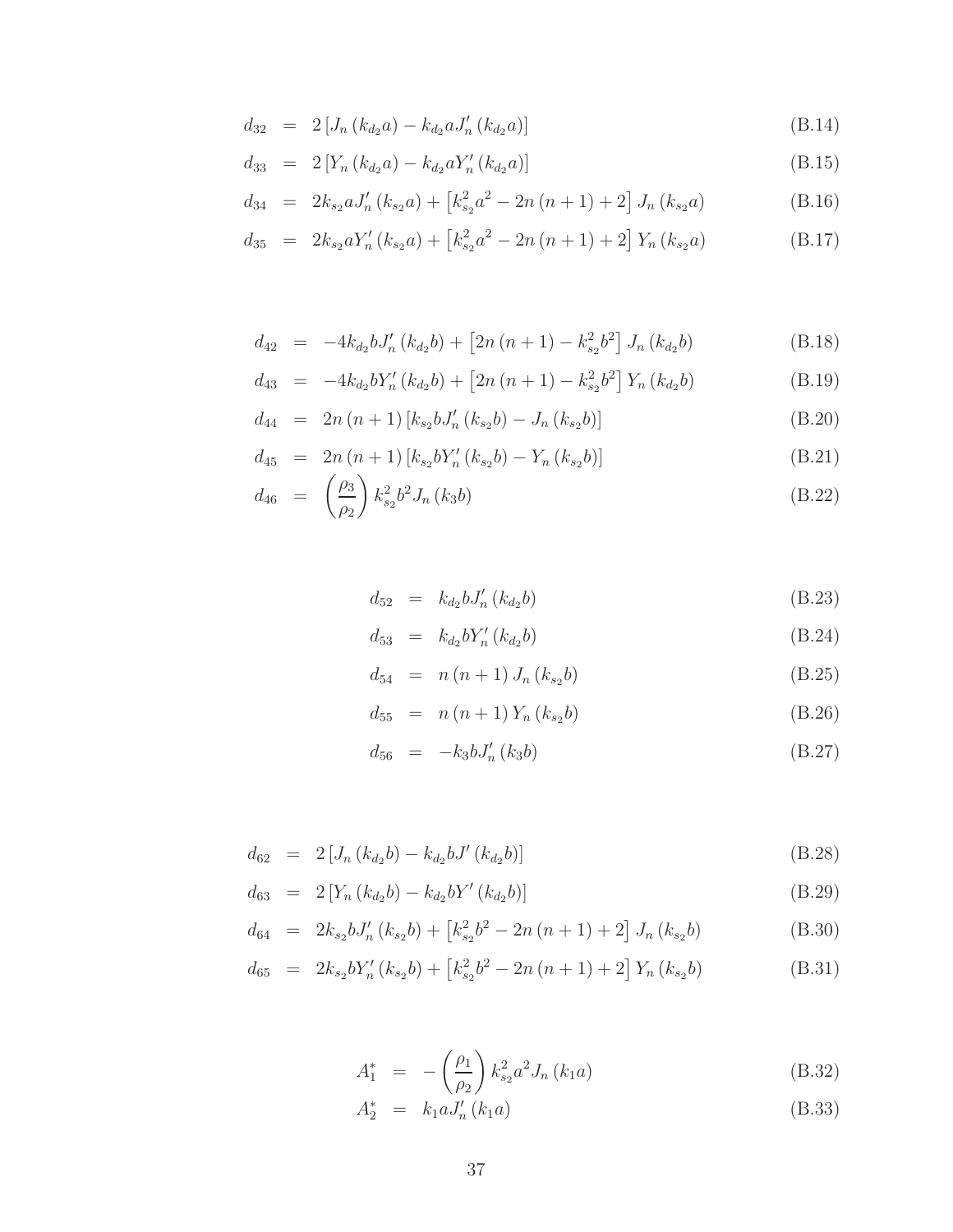# **B.2 ELASTIC CYLINDER**

$$
B_n(x) = \begin{bmatrix} d_{11} & d_{12} & d_{13} & d_{14} & d_{15} & A_1^* \\ d_{21} & d_{22} & d_{23} & d_{24} & d_{25} & A_2^* \\ 0 & d_{32} & d_{33} & d_{34} & d_{35} & 0 \\ 0 & d_{42} & d_{43} & d_{44} & d_{45} & 0 \\ 0 & d_{52} & d_{53} & d_{54} & d_{55} & 0 \\ 0 & d_{62} & d_{63} & d_{64} & d_{65} & 0 \end{bmatrix}
$$
(B.34)  

$$
D_n(x) = \begin{bmatrix} d_{11} & d_{12} & d_{13} & d_{14} & d_{15} & 0 \\ d_{21} & d_{22} & d_{23} & d_{24} & d_{25} & 0 \\ 0 & d_{32} & d_{33} & d_{34} & d_{35} & 0 \\ 0 & d_{42} & d_{43} & d_{44} & d_{45} & d_{46} \\ 0 & d_{52} & d_{53} & d_{54} & d_{55} & d_{56} \\ 0 & d_{62} & d_{63} & d_{64} & d_{65} & 0 \end{bmatrix}
$$
(B.35)

$$
d_{11} = \left(\frac{\rho_1}{\rho_2}\right) k_{s_2}^2 a^2 H_n^{(1)}\left(k_1 a\right) \tag{B.36}
$$

$$
d_{12} = (2n^2 - k_{s_2}^2 a^2) J_n(k_{d_2} a) - 2k_{d_2} a J'_n(k_{d_2} a)
$$
 (B.37)

$$
d_{13} = (2n^2 - k_{s_2}^2 a^2) Y_n (k_{d_2} a) - 2k_{d_2} a Y'_n (k_{d_2} a)
$$
 (B.38)

$$
d_{14} = 2n [k_{s_2} a J'_n (k_{s_2} a) - J_n (k_{s_2} a)] \tag{B.39}
$$

$$
d_{15} = 2n [k_{s_2} a Y'_n (k_{s_2} a) - Y_n (k_{s_2} a)] \tag{B.40}
$$

$$
d_{21} = -k_1 a H_n^{(1)}(k_1 a) \tag{B.41}
$$

$$
d_{22} = k_{d_2} a J'_n (k_{d_2} a) \tag{B.42}
$$

$$
d_{23} = k_{d_2} a Y'_n (k_{d_2} a) \tag{B.43}
$$

$$
d_{24} = nJ_n(k_{s_2}a) \tag{B.44}
$$

$$
d_{25} = nY_n(k_{s_2}a) \t\t (B.45)
$$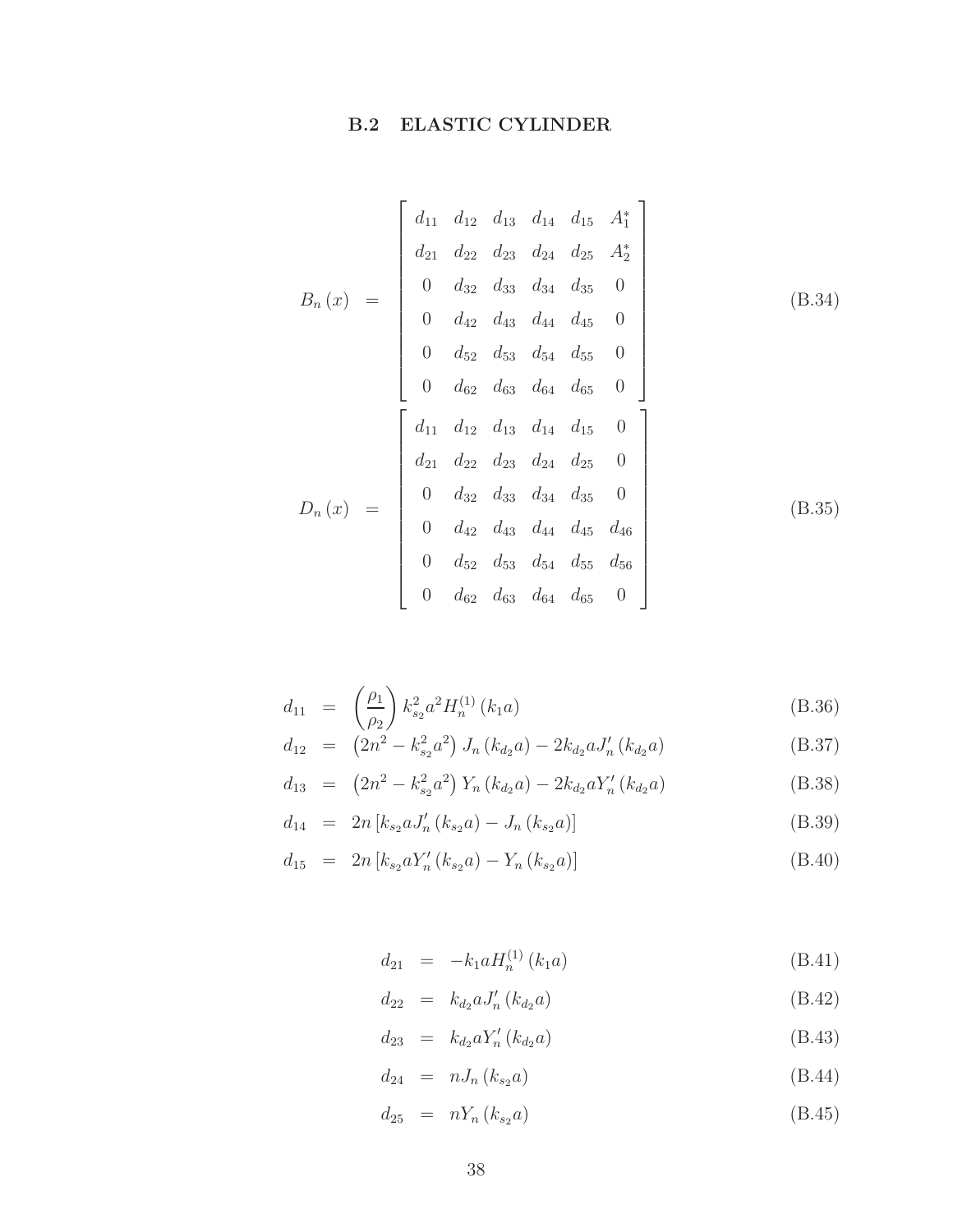$$
d_{32} = 2n [J_n (k_{d_2} a) - k_{d_2} a J'_n (k_{d_2} a)] \qquad (B.46)
$$

$$
d_{33} = 2n \left[ Y_n \left( k_{d_2} a \right) - k_{d_2} a Y'_n \left( k_{d_2} a \right) \right]
$$
\n(B.47)

$$
d_{34} = 2k_{s_2}aJ'_n(k_{s_2}a) + [k_{s_2}^2a^2 - 2n^2]J_n(k_{s_2}a)
$$
 (B.48)

$$
d_{35} = 2k_{s_2}aY'_n(k_{s_2}a) + [k_{s_2}^2a^2 - 2n^2]Y_n(k_{s_2}a)
$$
 (B.49)

$$
d_{42} = -2k_{d_2}bJ'_n(k_{d_2}b) + [2n^2 - k_{s_2}^2b^2]J_n(k_{d_2}b)
$$
 (B.50)

$$
d_{43} = -2k_{d_2}bY'_n(k_{d_2}b) + [2n^2 - k_{s_2}^2b^2]Y_n(k_{d_2}b)
$$
 (B.51)

$$
d_{44} = 2n [k_{s_2} b J'_n (k_{s_2} b) - J_n (k_{s_2} b)] \tag{B.52}
$$

$$
d_{45} = 2n [k_{s_2} b Y'_n(k_{s_2} b) - Y_n(k_{s_2} b)] \tag{B.53}
$$

$$
d_{46} = \left(\frac{\rho_3}{\rho_2}\right) k_{s_2}^2 b^2 J_n(k_3 b) \tag{B.54}
$$

$$
d_{52} = k_{d_2} b J'_n (k_{d_2} b) \tag{B.55}
$$

$$
d_{53} = k_{d_2} b Y'_n (k_{d_2} b) \tag{B.56}
$$

$$
d_{54} = nJ_n(k_{s_2}b) \tag{B.57}
$$

$$
d_{55} = nY_n(k_{s_2}b) \t\t (B.58)
$$

$$
d_{56} = -k_3 b J'_n (k_3 b) \tag{B.59}
$$

$$
d_{62} = 2n [J_n (k_{d_2}b) - k_{d_2}b J'_n (k_{d_2}b)] \qquad (B.60)
$$

$$
d_{63} = 2n \left[ Y_n \left( k_{d_2} b \right) - k_{d_2} b Y'_n \left( k_{d_2} b \right) \right]
$$
 (B.61)

$$
d_{64} = 2k_{s2}bJ'_{n} \left(k_{s2}^{2}b^{2} - 2n^{2}\right)J_{n} \left(k_{s2}b\right)
$$
 (B.62)

$$
d_{65} = 2k_{s_2}bY'_n(k_{s_2}^2b^2 - 2n^2)Y_n(k_{s_2}b)
$$
 (B.63)

$$
A_1^* = -\left(\frac{\rho_1}{\rho_2}\right) k_{s_2}^2 a^2 J_n(k_1 a) \tag{B.64}
$$

$$
A_2^* = k_1 a J_n'(k_1 a) \tag{B.65}
$$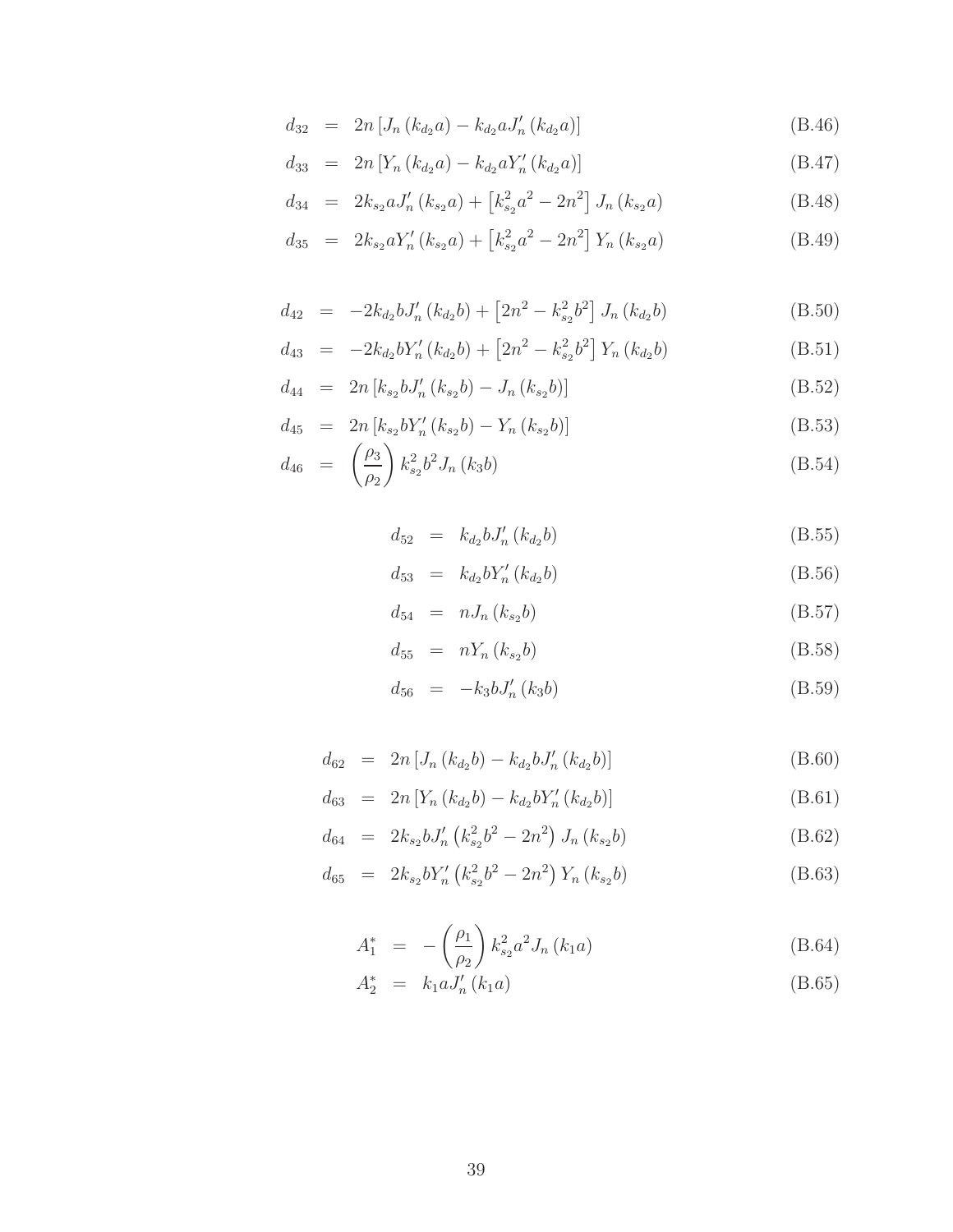## APPENDIX C

## MATLAB CODE USED FOR SIMULATIONS

## C.1 MOMENTS.M

function  $[DIM,MOM,y] = moments(x,fs,n,flag)$ % % USAGE:  $[DIM, MOM, y] = moments(x, fs, n, flag)$ % % Matlab function to compute dispersion-invariant and ordinary central % temporal moments of time series x % % Parameters: % x - input time series [dimension 1xN] % fs - sampling frequency [Hz] % n - order of moment % flag - 0=return ordinary central moments % 1=return absolute value central moments % (only effects odd moments, not DIMs) % 2=return inverse-t moments % DIM - dispersion-invariant moment value % MOM - ordinary moment value % y - augmented time series corresponding to dispersion-invariant moment

40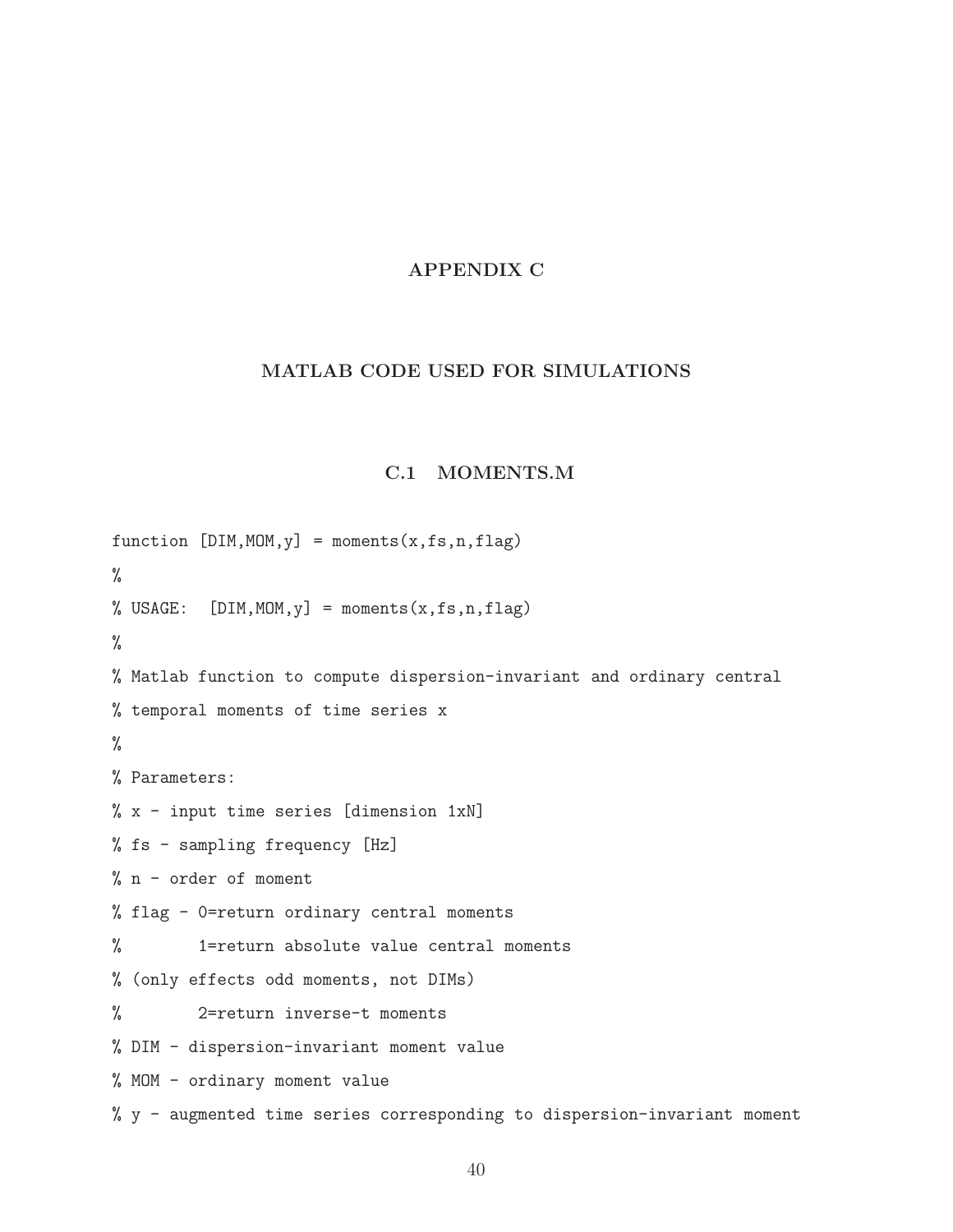% % Author: P. Loughlin (adapted from Greg Okopal's momgd147) % Version 1.0, 10 March 2006 % Version 1.1, 16 March 2006: added inverse-time moments and changed DIMS % to one-sided calculations (G. Okopal) %

 $[r,c]$ =size $(x)$ ; if r>c, x=x'; end % force x to 1xN vector

 $y = (ifft(abs(fft(x))))$ ; % augmented signal for DIM calcuations  $y = y(1:floor(end/2))$ ; %use only the first half of the augmented signal  $t = [0:length(x)-1]/fs;$ t\_dim=[0:length(y)-1]/fs; % t vector for dispersion invariant % % \*\*\* SKIP this section -- only needed if doing symmetric % % DIMs (i.e., using full ifft vector, rather than the first half for % % one-sided DIMs as now being done starting with v1.1.) \*\*\* % % check for odd / even length, and adjust vector to preserve symmetry. For % % odd length,  $y(1)=y(\text{end}), y(2)=y(\text{end}-1), \ldots$ , but for even length, % % symmetry is such that  $y(2)=y(\text{end}), y(3)=y(\text{end}-1)$ , etc. Set % %  $y(1)=0$  for even-length vector. This will give zero for odd moments, % % which is what you should get. % %if  $\text{mod}(\text{length}(y), 2)$ ,  $y(1)=0$ ; end  $y=y/norm(y)$ ; % normalize to unit-energy for moment calculations  $x=x/norm(x)$ ;  $\lambda t_a = \text{sum}(t_dim.*(abs(y).^2));$  % compute mean time (Don't need for %one-sided DIM)  $t_x = sum(t.*(abs(x).^2));$ if (flag==1)

%absolute moments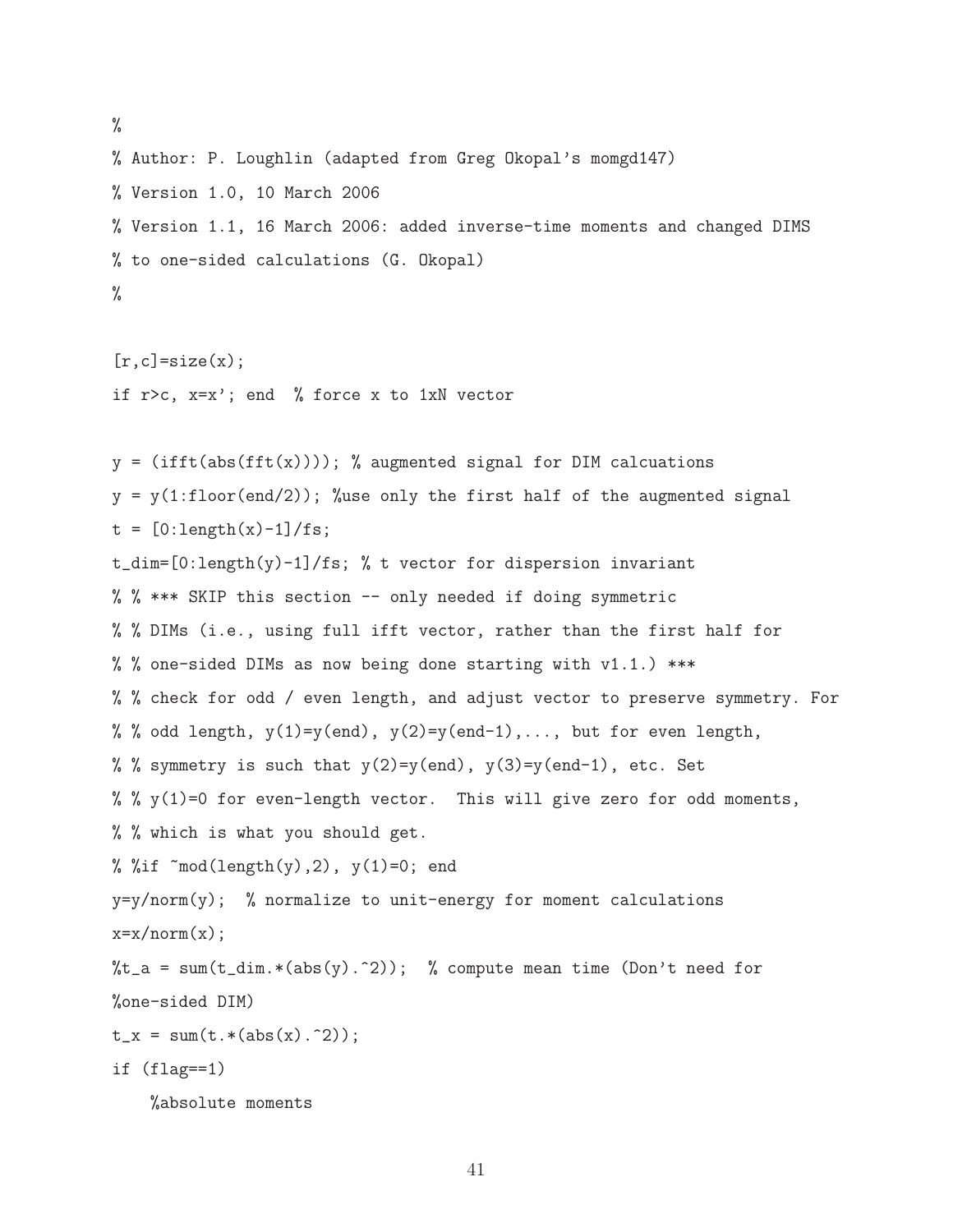```
DIM = sum((abs(t_dim).n).*(abs(y).^2));MOM = sum((abs(t-t_x).n).*(abs(x).2));elseif (flag==2)
   %inverse t moments
   t_dim_inv = (1./(t_dim+1));t_{inv} = (1./(t+1));
```

```
%compute mean inverse time
%t_a_inv = sum(t_dim_inv.*(abs(y).^2)); %Don't need for one-sided DIM
t_x_inv = sum(t_inv.*(abs(x).^2));
```

```
DIM = sum(((t_dim_inv).^n).*(abs(y).^2));MOM = sum((t_inv-t_ix_inv).^n.*(abs(x).^2));
```
else

```
%ordinary moments
%one-sided DIMs are by default absolute moments
DIM = sum(((t_dim).n).*(abs(y).2));MOM = sum((t-t_x).^n).*(abs(x).^2));
```
end

return;

## C.2 CLASSIFICATION\_SIMULATION.M

%This is the main script that runs the simulation

%GENERAL PARAMETERS  $fs = 10000;$ %sampling frequency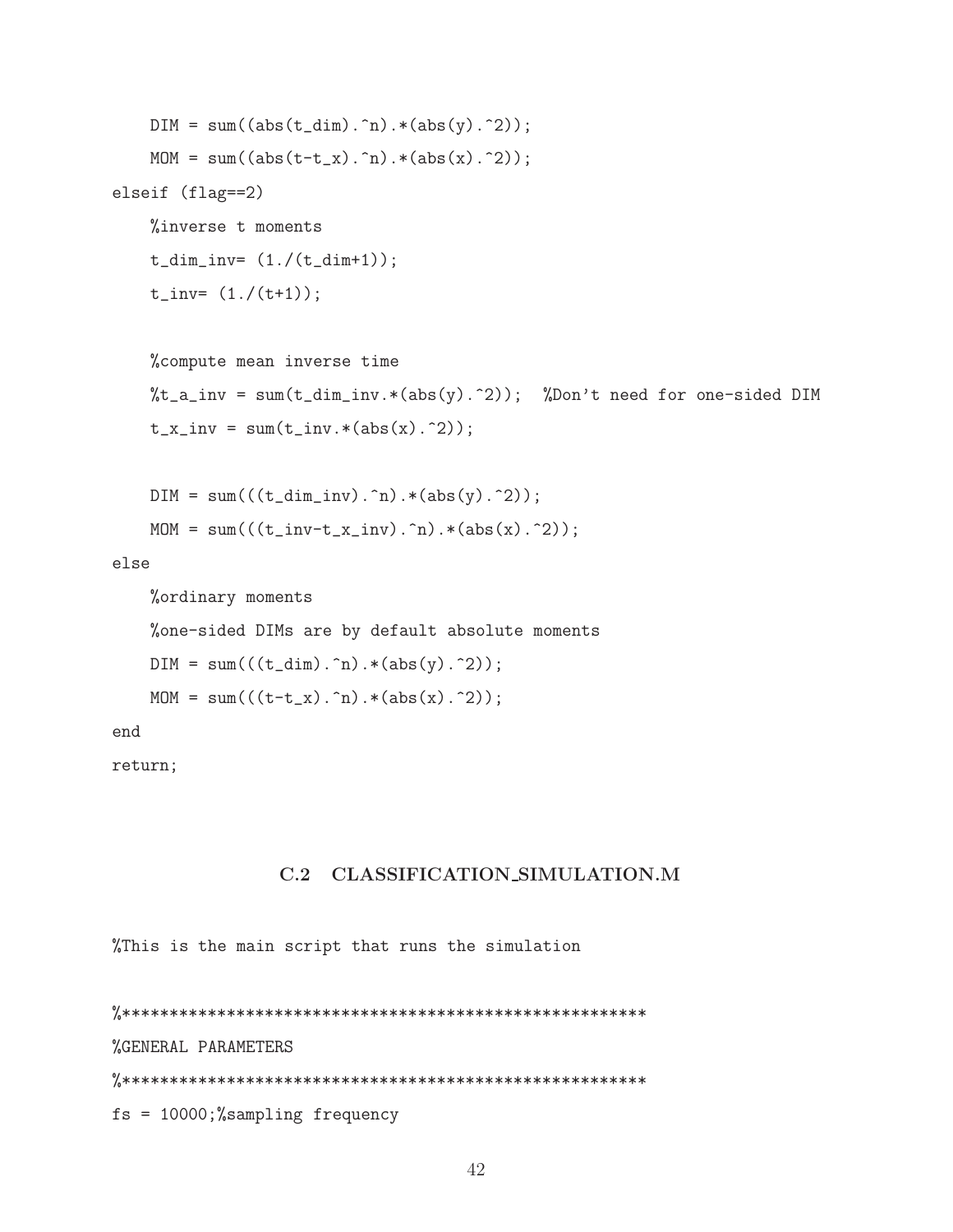$max_n = 5$ ; %number of scattering modes freq\_pts=fs;%number of pts used in RST calculation  $f1r = 100$ ;%spectrogram floor colorflag =  $0; \%0$  color, 1 b&w

%CHANNEL PARAMETERS MaxDist=15000;%total channel length IncDist=25;%increment for moment calculation D=50;%depth of channel m=1;%propagated mode snr=20;%determines power of white Gaussian noise added to signal  $imaginary_dispersion = 0;\%(10^(-8));$ 

**%MOMENT PARAMETERS** mom\_flag=0;%mom\_flag = 0 for ordinary, 1 for absolute, 2 for inverse ord=4;%highest order of moment to calculate

%SHELL PARAMETERS shell\_type1=0;%shell types: 0 for sphere, 1 for cylinder  $a_s1 = 0.90$ ; %m =>outer radius of shell 1  $b_s1 = 0.45$ ; %m =>inner radius of shell 1

shell\_type2=1;%shell types: 0 for sphere, 1 for cylinder  $a_s2 = 1.45$ ; %m =>outer radius of shell 2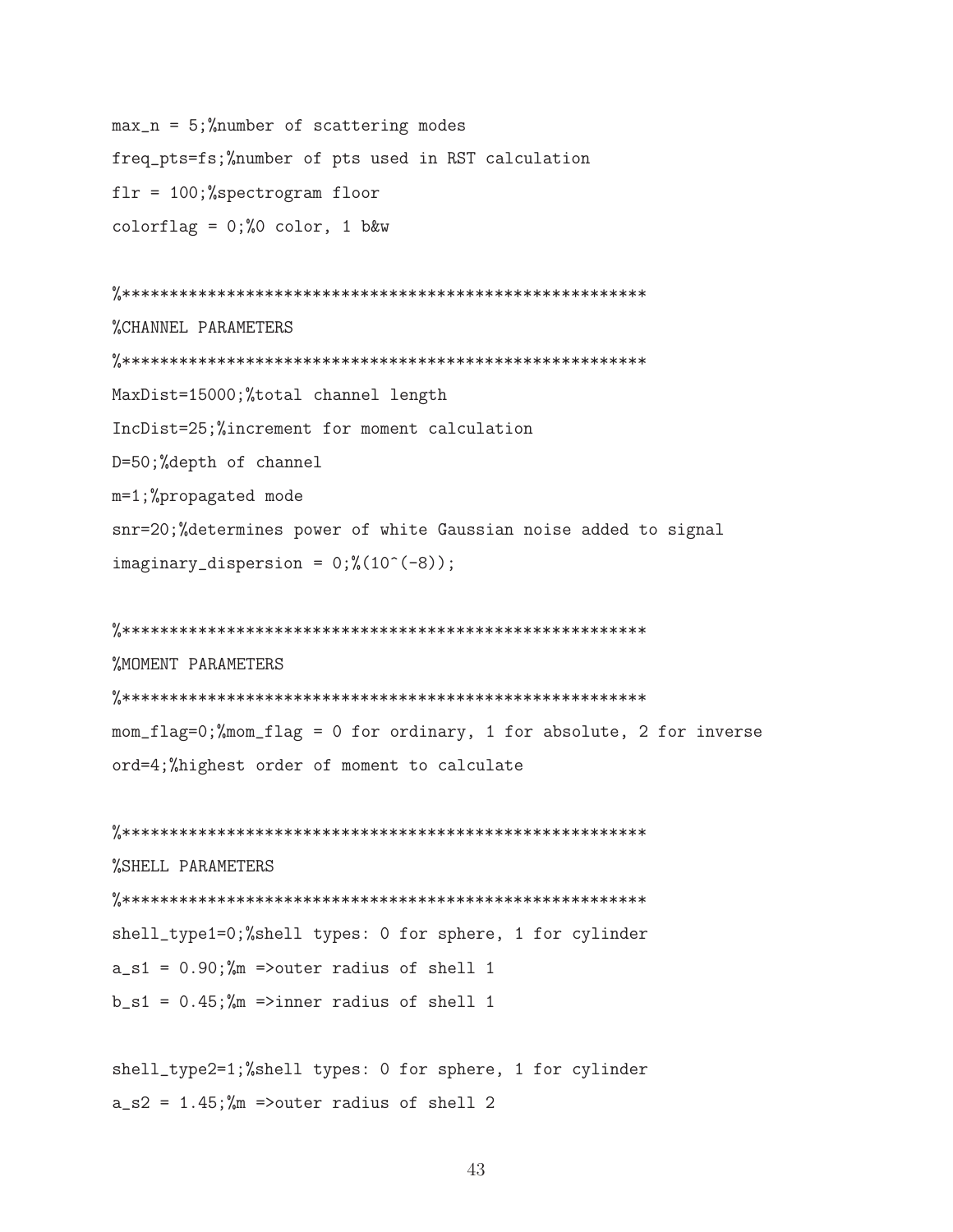$b_s2 = 1.40$ ;  $\frac{m}{m}$  =>inner radius of shell 2

%data for an air filled steel shell rho1=1000; %density of water rho3=1.2;% =>density of air inside shell rho2=7800;%g/cm^-3 =>density of material  $c_1 = 1500$ ; %m/s => sound speed in water  $c_3 = 340$ ;  $\frac{m}{s}$  =>sound speed in air  $c_d^2 = 5880$ ;%cm s<sup>2</sup>-1 =>speed of dilational waves  $c_s = 3140$ ;%cm s<sup>2</sup>-1 =>speed of shear waves

```
%simulate propagation of shell 1
[d_shell1,A_x_shell1,f_t_shell1,disp_f_t_shell1,h_shell1,
mid_f_t_shell1,mid_dist_shell1,u_a_shell1]
=simulate_propagatio(ord,fs,freq_pts,snr,D,IncDist,MaxDist,m,
a_s1,b_s1,max_n,rho1,rho2,rho3,
c_1,c_d2,c_s2,c_3,mom_flag,shell_type1,imaginary_dispersion);
```
%simulate propagation of shell 2 [d\_shell2,A\_x\_shell2,f\_t\_shell2,disp\_f\_t\_shell2,h\_shell2, mid\_f\_t\_shell2,mid\_dist\_shell2,u\_a\_shell2] =simulate\_propagation(ord,fs,freq\_pts,snr,D,IncDist,MaxDist,m, a\_s2,b\_s2,max\_n,rho1,rho2,rho3, c\_1,c\_d2,c\_s2,c\_3,mom\_flag,shell\_type2,imaginary\_dispersion);

%Plot initial sphere backscatter figtitle=['Sphere initial backscatter']; plot\_backscatter(f\_t\_shell1,fs,flr,figtitle,colorflag)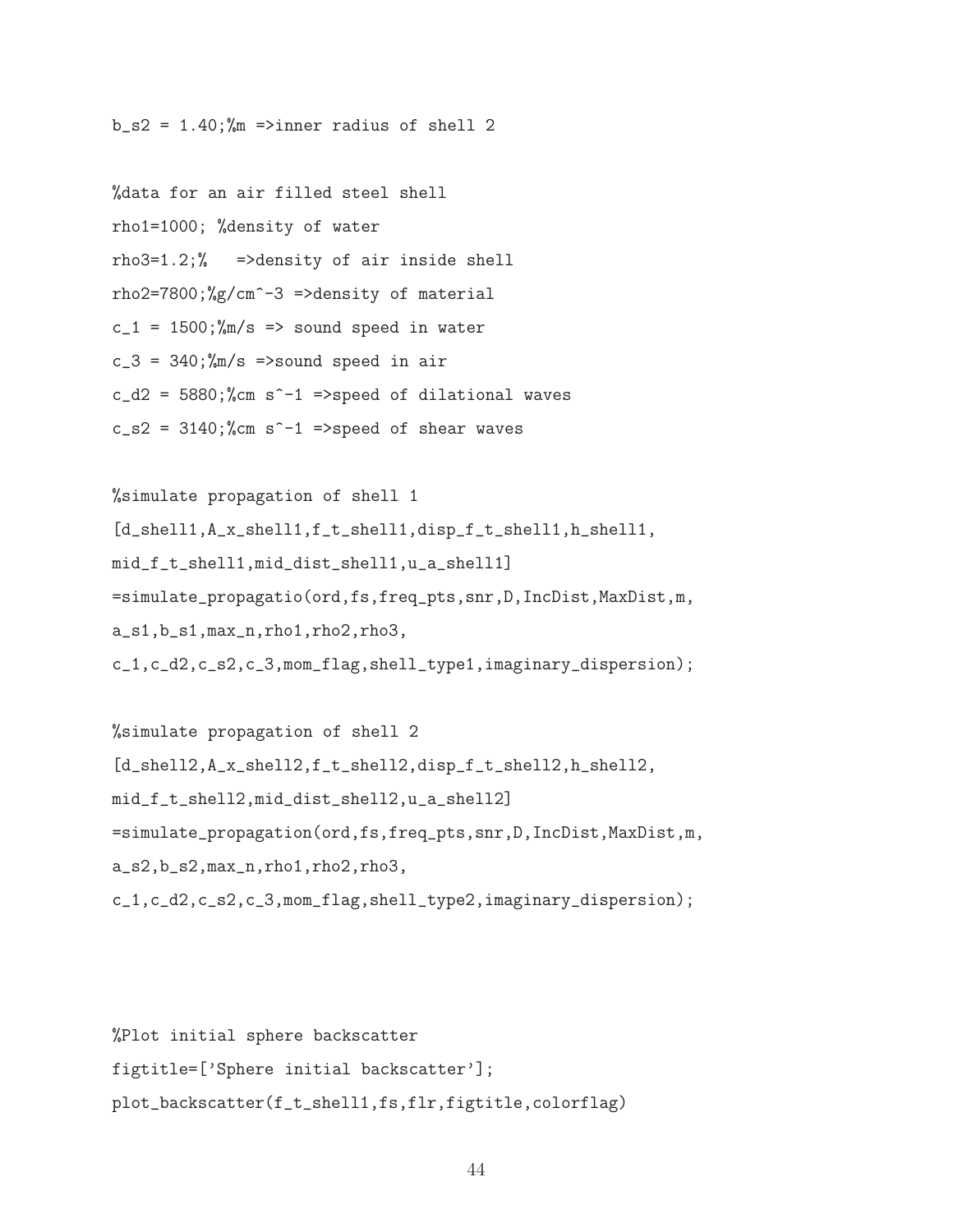```
%Plot initial cylinder backscatter
figtitle=['Cylinder initial backscatter'];
plot_backscatter(f_t_shell2,fs,flr,figtitle,colorflag)
```

```
%Plot mid-distance sphere backscatter
figtitle=['Sphere backscatter at ', int2str(mid_dist_shell1), ' m'];
plot_backscatter(mid_f_t_shell1,fs,flr,figtitle,colorflag)
%Plot mid-distance cylinder backscatter
figtitle=['Cylinder backscatter at ', int2str(mid_dist_shell2), ' m'];
plot_backscatter(mid_f_t_shell2,fs,flr,figtitle,colorflag)
```

```
%Plot final sphere backscatter
figtitle=['Sphere backscatter at ', int2str(MaxDist), ' m'];
plot_backscatter(disp_f_t_shell1,fs,flr,figtitle,colorflag)
%Plot final cylinder backscatter
figtitle=['Cylinder backscatter at ', int2str(MaxDist), ' m'];
plot_backscatter(disp_f_t_shell2,fs,flr,figtitle,colorflag)
```

```
%set labels
if mom_flag==0
    mom_type='One-sided Temporal Moments';
elseif mom_flag==1
    mom_type='Absolute Value Moments';
else
    mom_type='Inverse-time Moments';
end
%Plot ROC curves
for ord_num = 2:ord
    roc3(d_shell1(ord_num,:),d_shell2(ord_num,:),75,'MOM',
```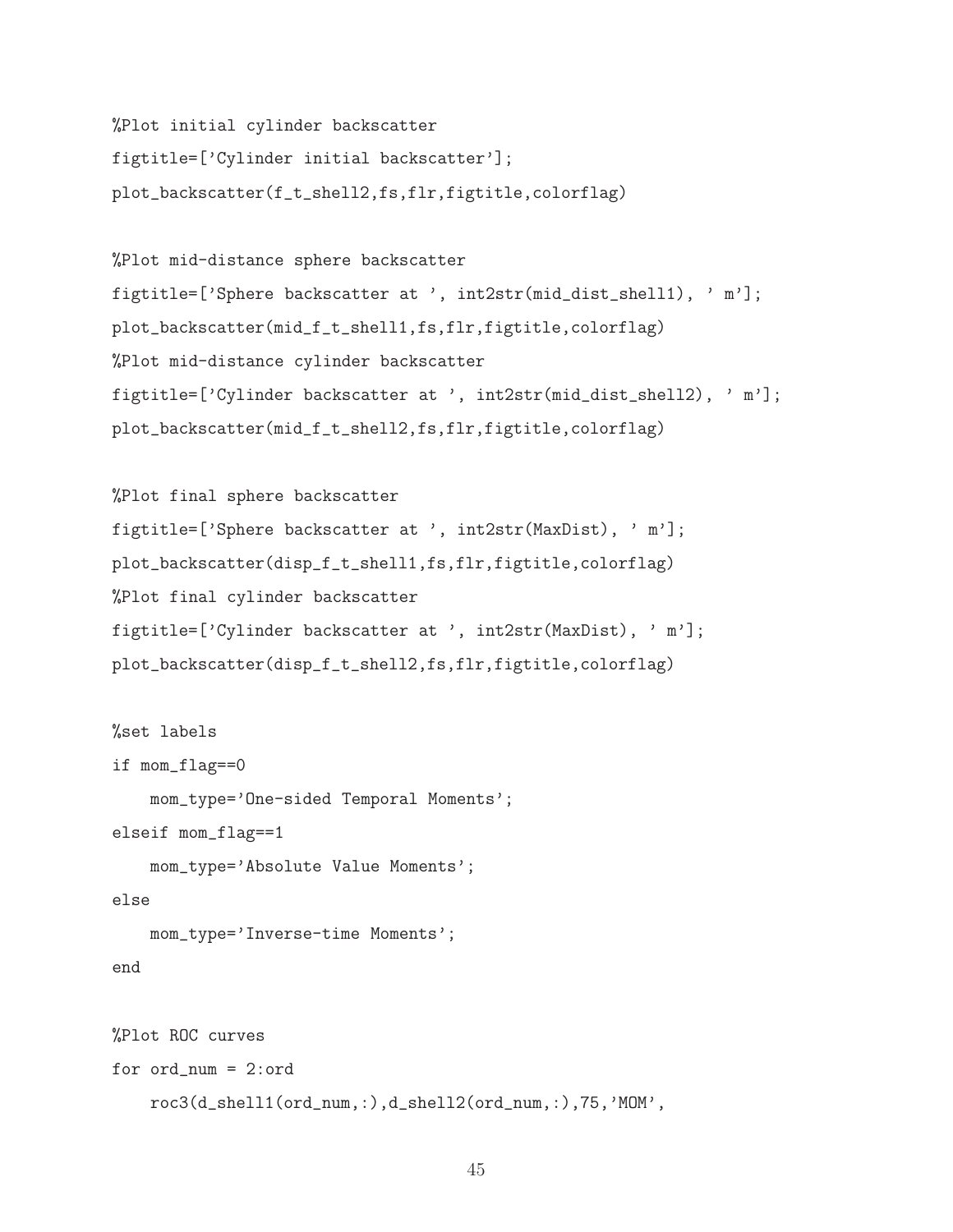```
A_x_shell1(ord_num,:),A_x_shell2(ord_num,:),75,'DIM',
[mom_type, ', n=', int2str(ord_number), colorflag);
```
end

```
function [d, A_x, f_t, disp_t, h, mid_t, mid_dist, u_a]=simulate_propagation
(ord, fs, freq_pts, snr, D, IncDist, MaxDist, m, a, b, max_n, rho1, rho2, rho3,
c_1,c_d2,c_s2,c_3,mom_flag,shell_type,imag_disp)
w=fs/freq_pts:fs/freq_pts:fs/2;
```

```
%Compute initial shell backscatter
f_t = shell_backscatter(a,b,rho1,rho2,rho3,c_1, c_d2, c_s2, c_3, w, max_n, shell_type);f_t = f_t(1:round(length(f_t)/3));%crop excess signal length
f_t = [zeros(1, 100) f_t], %zero pad
```
%generate impluse for channel response  $imp = zeros(1, 2*length(f_t)); imp(1) = 1;$ 

num = (MaxDist-IncDist)/IncDist;%calculate number of iterations

 $d = zeros(length(ord),num); % storage area for MOM$  $A_x = zeros(length(ord), num); % storage area for DIM$ 

```
%anti-aliasing taper filter
f0m=(m-0.5)*c_1/(2*D*fs)[Bcheb, Acheb] = cheby2(8, 80, 0.95, 'low');f_t=filtfilt(Bcheb,Acheb,f_t);
```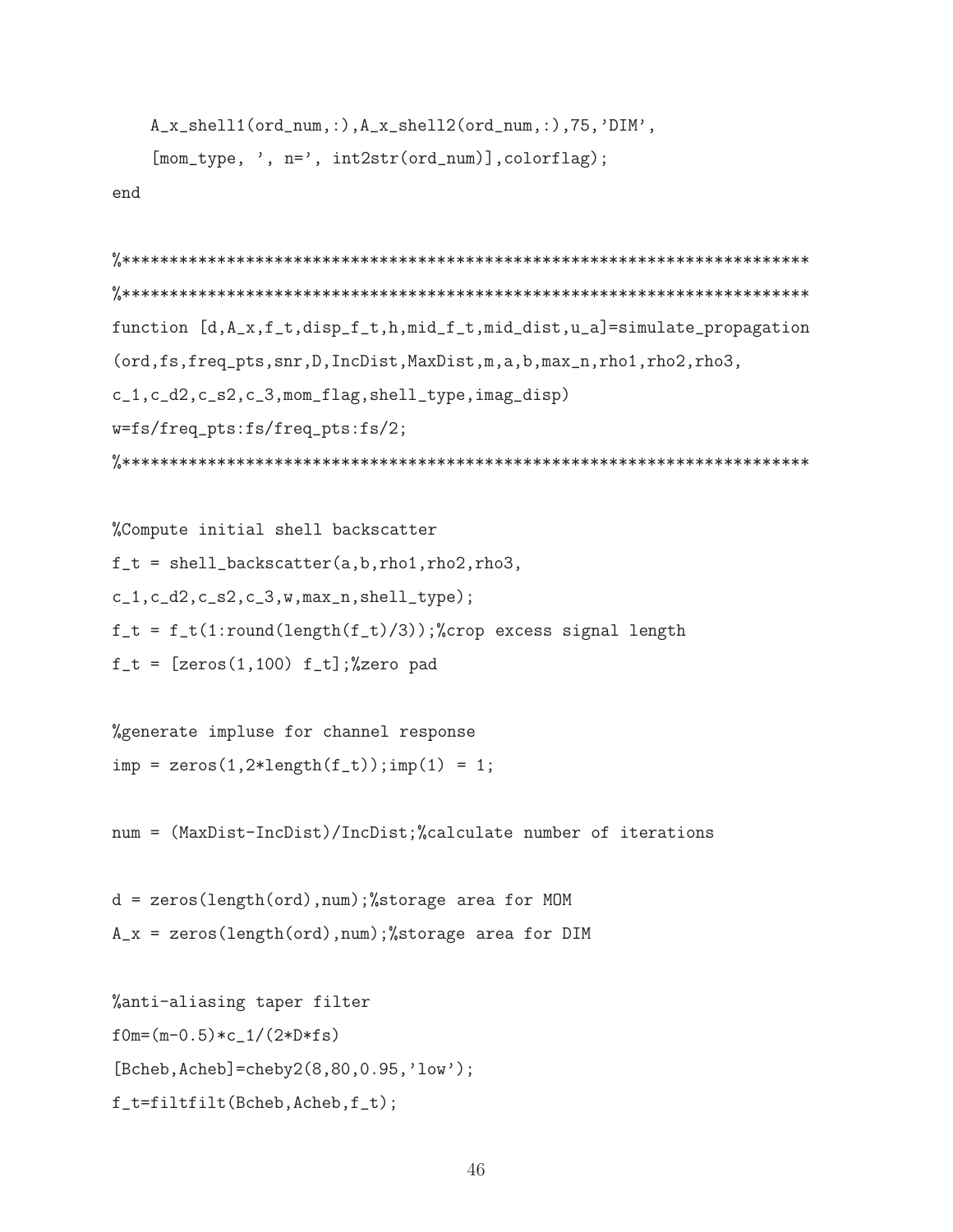```
[B,A]=cheby2(4,60,10*f0m,'high');
```

```
for ind=1:num
    %2-plate waveguide code
    [h1,y] = invwaveguide3(imp, c_1, D, ind*IncDist, 1, fs, imag\_disp);h=fliplr(h1);
```

```
%Polynomial waveguide code
\lambda[h,y] = waveguide(imp,c_1,D,ind*IncDist,m,fs,3);
```

```
%Pekeris waveguide code
%[h,y] = invpekeris2k(imp,c_1,1800,1000,1800,D,ind*IncDist,m,fs);
%h=fliplr(h);
```

```
h=filtfilt(B,A,h);%anti-aliasing taper filter
disp_f_t = conv(f_t, h); % convolve backscatter with channel response
```

```
disp_f_t = awgn(disp_f_t,snr,'measured');%add noise to the echo
```

```
%crop excess
disp_f_t = disp_f_t(tound((length(disp_f_t)/6)):
(round(3*length(disp_f_t)/6))));
```

```
%calculate moments
for ord_num = 1:ord
    [A_x(ord_name,ind),d(ord_number,ind),u_a] =moments(disp_f_t,fs,ord_num,mom_flag);
end
```
47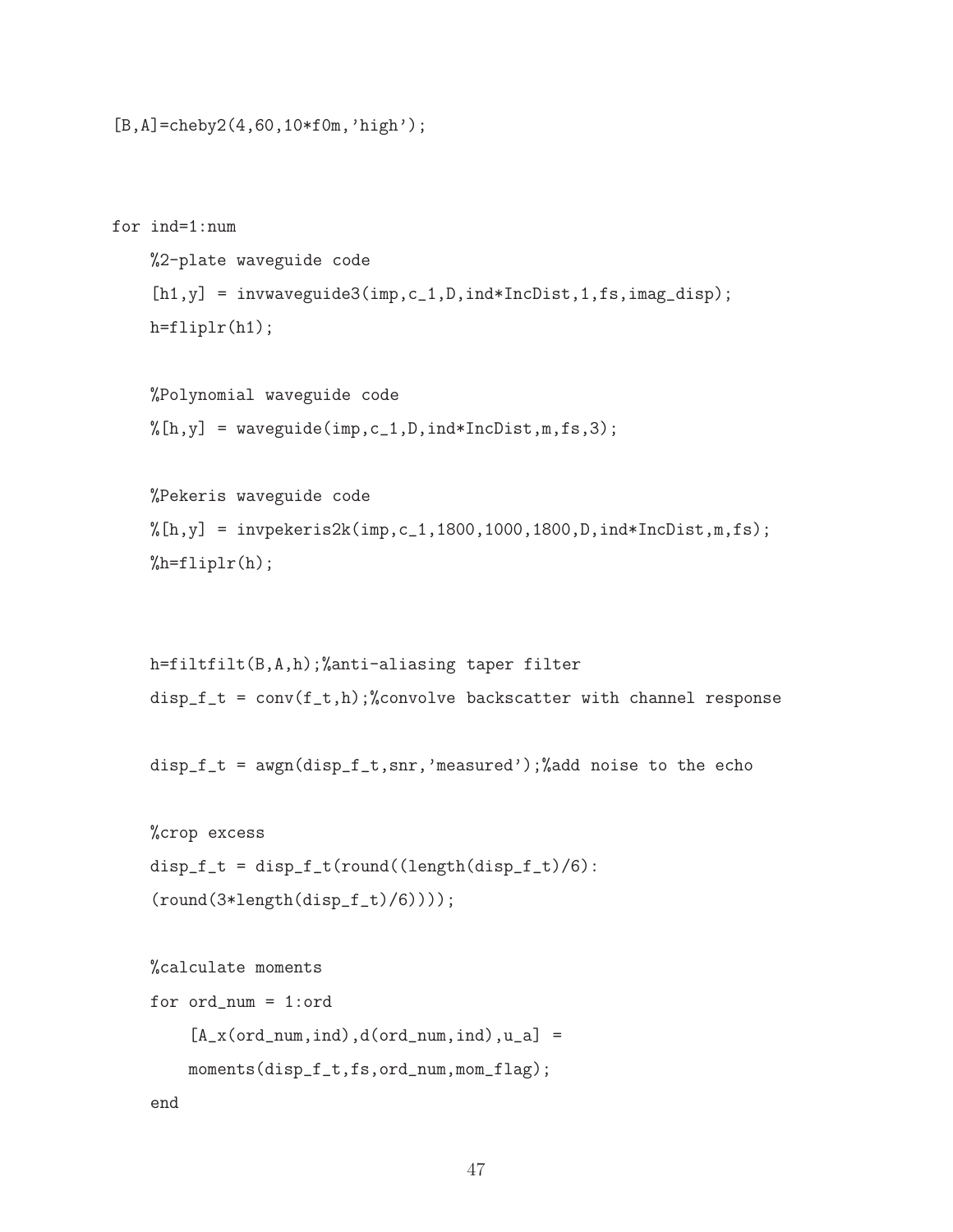```
%save midpoint echo for display
if (ind=round(num/2))mid_f_t = disp_f_t;mid_dist=ind*IncDist;
end
```
end

```
function f_t = shell_backscatter(a,b,rho1,rho2,rho3,c_1,c_d2,c_s2,c_3,w,max_n,shell_type)
%Computes initial shell backscatter
f_n = zeros(max_n, length(w));%storage area for modes of the shell
```
#### $k_1 = w \cdot /c_1$ ; %wavenumber in water

```
if (shell_type==0)
    %spherical shell
    for n = 1:max_nT=sphere_backscatter_coefficients
        (n, w, a, b, rho1, rho2, rho3, c_1, c_d2, c_s2, c_3);f_n(n,:)=a./(i.*k_1).*(-1)^n).*(2*n+1).*T;%only retain modes that don't throw NaNs
        if (sum(isnan(f_n(n,:)))<sup>=0)</sup>
            f_n(n,:) = zeros(1, length(f_n(n,:)));
        end
```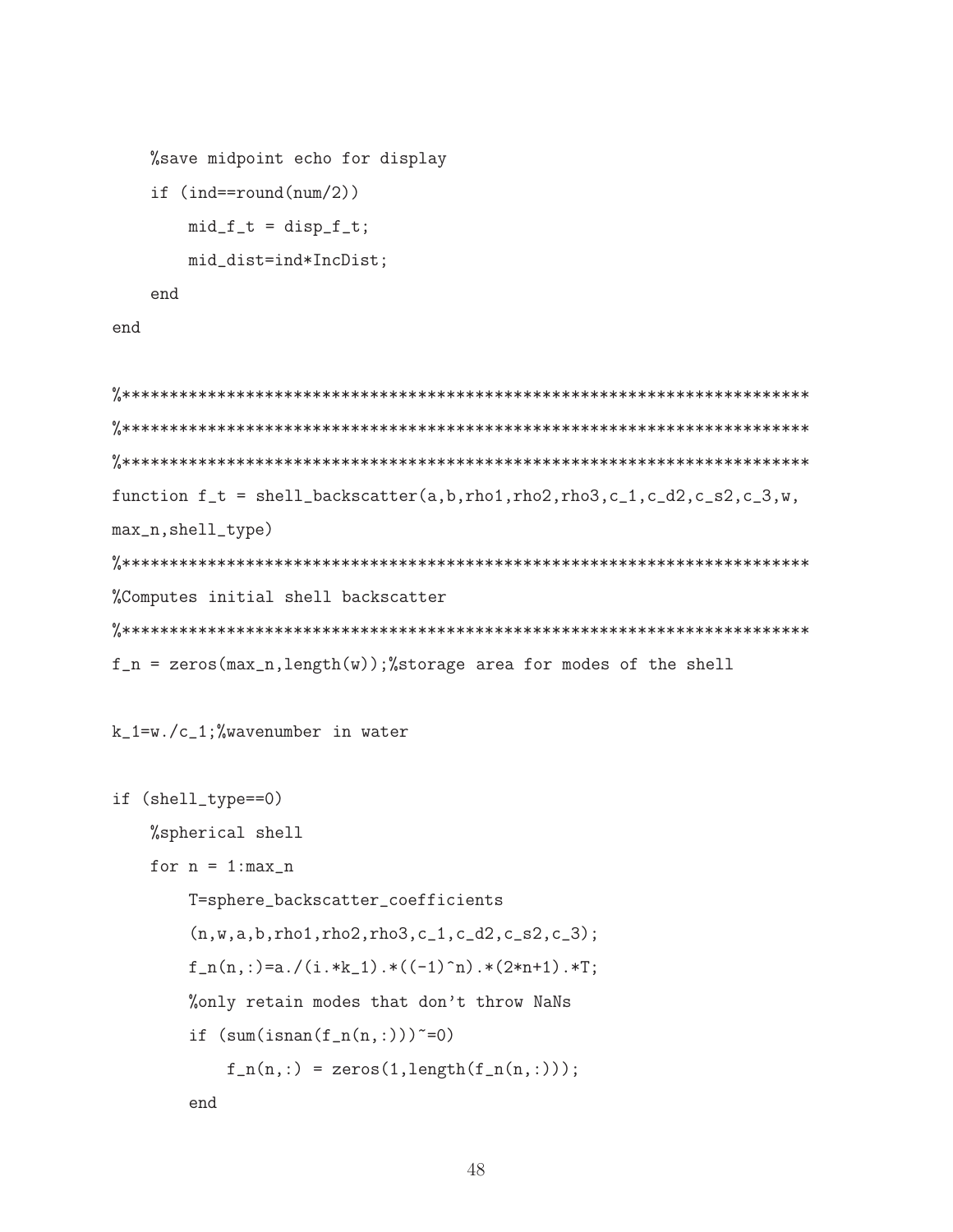```
end
elseif (shell_type==1)
    %cylindrical shell
    for n = 1:max_nT=cylinder_backscatter_coefficients
        (n, w, a, b, rho1, rho2, rho3, c_1, c_d2, c_s2, c_3);f_n(n,:)=a./(i.*k_1).*(-1)^n).*(2*n+1).*T;%only retain modes that don't throw NaNs
        if (sum(isnan(f_n(n,:)))<sup>=0)</sup>
            f_n(n,:) = zeros(1, length(f_n(n,:)));
        end
    end
```
end

```
%build interrogating impulse
g = zeros(1, length(w)); g(1)=1;[b,a]=butter(4, .1);
g_t = filter(b, a, g);
```

```
%compute backscatter due to interrogating impulse
f_t = \text{real}(\text{ifft}(\text{sum}(f_n, 1)));
f_t = f_t(1:round(length(f_t)/2));y=conv(g_t, f_t);
```

```
function plot_backscatter(f_t_signal,fs,flr,figtitle,colorflag)
%this function plots the spectrogram, time series, and frequency marginal
```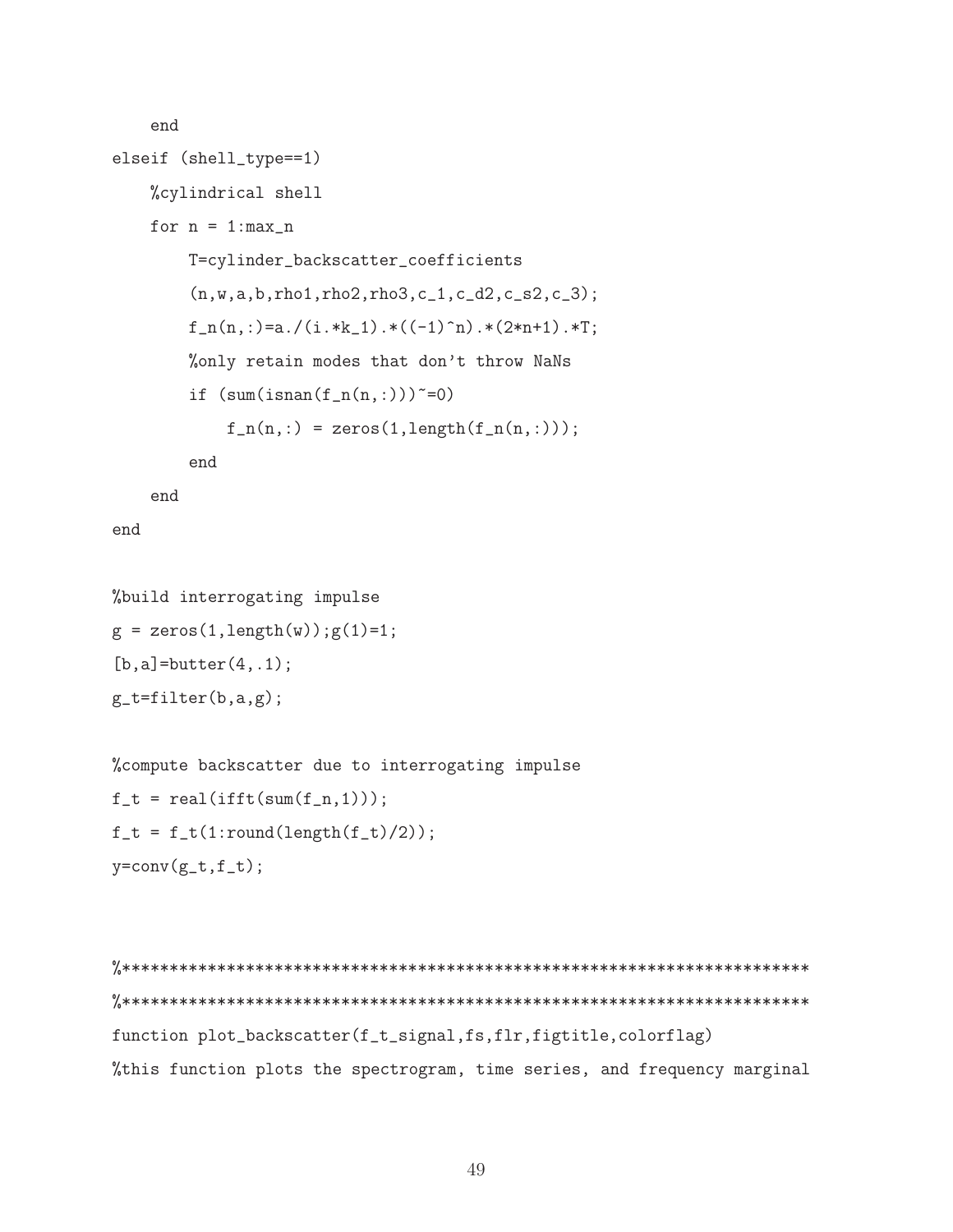```
%compute normalized spectrogram
[B, \text{faxis}, \text{taxis}]=spectrogram(f_t_s, \text{signal}, 64, 63, 64, fs);B = abs(B). 2;B = B. / (max(max(B)));
```

```
% compute frequency marginal
fm = 10.*log10(sum(B,2));fmin = find(fm&gt-fl)r;
fm2 = ones(size(fm)).*-flr;fm2(fmin)=fm(fmin);fm = fm2;
```

```
B = 10.*log10(B);B2 = ones(size(B)). * - f1r;Bin = find(B>-f1r);B2(Bin) = B(Bin);tlabel='Time (s)';flabel='Frequency (Hz)';
epsflag=0;fname=0;figure; tfdplot2(f_t_signal, B2', fm, t
axis, faxis, tlabel, flabel, figtitle, epsflag, fname, colorflag);
```
#### $C.3$ SPHERE BACKSCATTER COEFFICIENTS.M

```
function T=sphere_backscatter_coefficients
(n, w, a, b, rho1, rho2, rho3, c_1, c_d2, c_s2, c_3)%Coefficients for sphere backscatter
w2 = [w w(end)+abs(w(1)-w(2))] - (abs(w(1)-w(2))/2);
```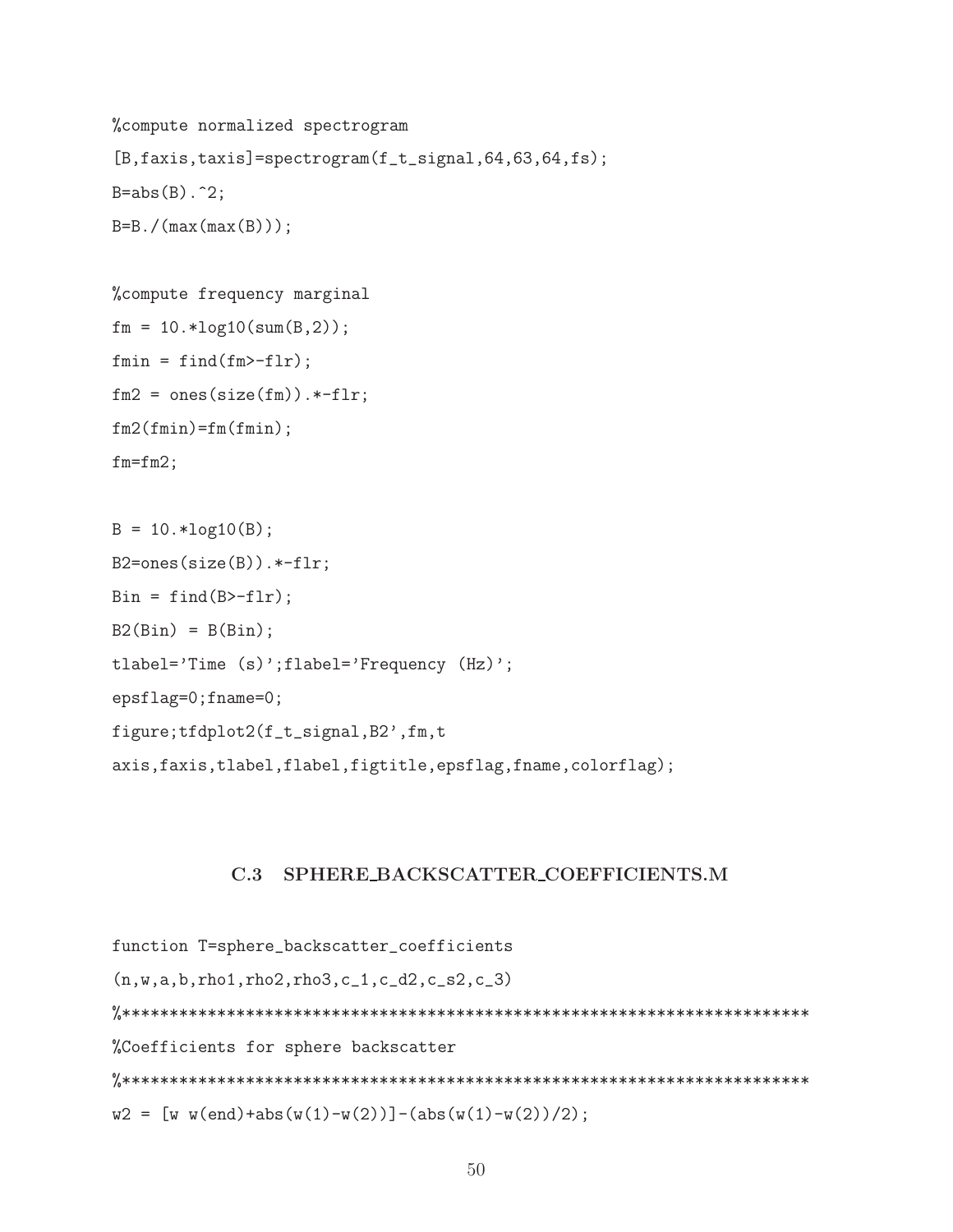$h = 1-b/a;$ 

 $k_1 = w. /c_1$ ; %wavenumber in water  $k_d^2 = w \cdot /c_d^2$ ; %dilatational wavenumber in shell  $k$ <sub>-</sub> $s$ 2 = w./c<sub>-</sub> $s$ 2; %shear wavenumber in shell  $k_3 = w.$ /c\_3; %wavenumber in air

 $k_1$ <sub>-2</sub> =  $w$ 2./c<sub>-1;</sub> % wavenumber in water  $k_d^2$  = w2./c\_d2; %dilatational wavenumber in shell  $k$ <sub>-</sub> $s$ <sup>2</sup> $-$ *k*  $w$ <sup>2</sup> $\cdot$ / $c$ <sub>-</sub> $s$ <sup>2</sup> $\cdot$  % % % % % % wavenumber in shell  $k_3_2 = w_2./c_3$ ; %wavenumber in air

$$
hnk1a = besselh(n,k_1.*a);
$$
  
d\_hnk1a = diff(besselh(n,k\_1\_2.\*a))./(diff(k\_1\_2.\*a));

```
jnk1a = besselj(n,k_1.*a);
d_jnk1a = diff(besselj(n,k_1,2.*a))./(diff(k_1_2.*a));
```

```
jnkd2a = besselj(n,k_d2.*a);d_jnkd2a = diff(besselj(n,k_d2_2.*a))./diff(k_d2_2.*a);
```

```
ynkd2a = bessely(n,k_d2.*a);d_ynkd2a = diff(bessely(n,k_d2_2.*a))./diff(k_d2_2.*a);
```

```
jnks2a = besselj(n,k_s2.*a);
d_{\text{in}}ks2a = diff(besselj(n,k_s2_2.*a))./diff(k_s2_2.*a);
```

```
ynks2a = bessely(n,k_s2.*a);d_{\text{ynks2a}} = diff(bessely(n,k_s2_2.*a))./diff(k_s2_2.*a);
```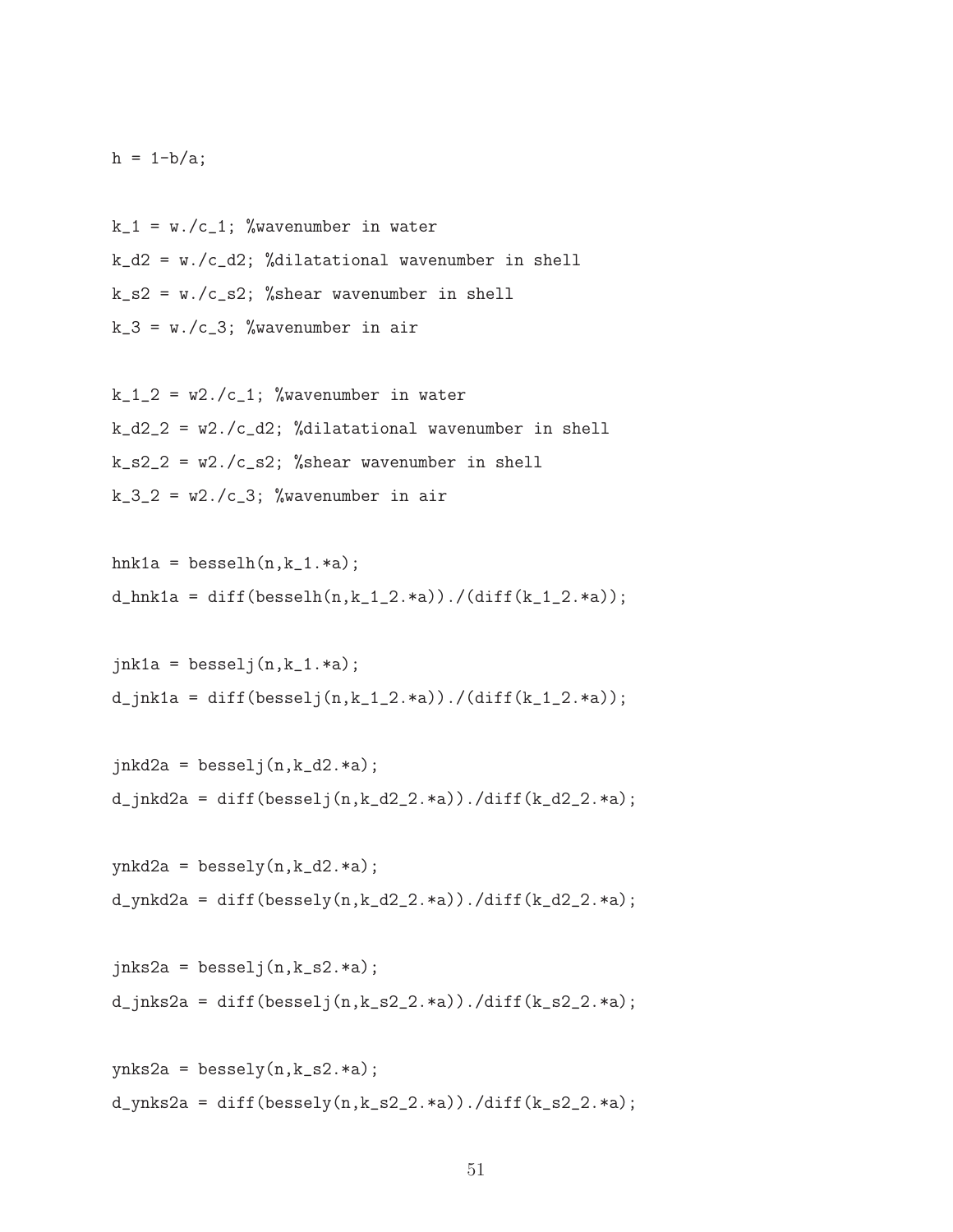```
jnkd2b = besselj(n,k_d2.*b);
d_jnkd2b = diff(besselj(n,k_d2_2.*b))./diff(k_d2_2.*b);
ynkd2b = bessely(n,k_d2.*b);d_ynkd2b = diff(bessely(n,k_d2_2.*b))./diff(k_d2_2.*b);
```

```
d_{\text{links}} = \text{diff}(besselj(n,k_s2_2.*b))./diff(k_s2_2.*b);
```
 $jnks2b = besselj(n,k_s2.*b);$ 

```
ynks2b = bessely(n,k_s2.*b);d_ynks2b = diff(bessely(n,k_s2_2.*b))./diff(k_s2_2.*b);
```

```
jnk3b = besselj(n,k_3.*b);d_{\text{link}} = diff(besselj(n,k_3_2, *b))./diff(k_3_2.*b);
```

```
d11=(rho1/rho2).*k_s2.^2.*a^2.*hnk1a;d12=(2*n*(n+1)-k_s2.^2.*a^2).*jnkd2a-4.*k_d2.*a.*d_jnkd2a;
d13=(2*n*(n+1)-k_s2.^2.*a^2).*ynkd2a-4.*k_d2.*a.*d_ynkd2a;
d14=2*n*(n+1)*(k_s2.*a.*d_jnks2a-jnks2a);d15=2*n*(n+1)*(k_s2.*a.*d_ynks2a-ynks2a);
```

```
d21=k_1.*a.*d_hnk1a;
d22=k_d2.*a.*d_jnkd2a;
d23=k_d2.*a.*d_ynkd2a;
d24=n*(n+1).*jnks2a;d25=n*(n+1).*ynks2a;
```
d32=2.\*(jnkd2a-k\_d2.\*a.\*d\_jnkd2a); d33=2.\*(ynkd2a-k\_d2.\*a.\*d\_ynkd2a);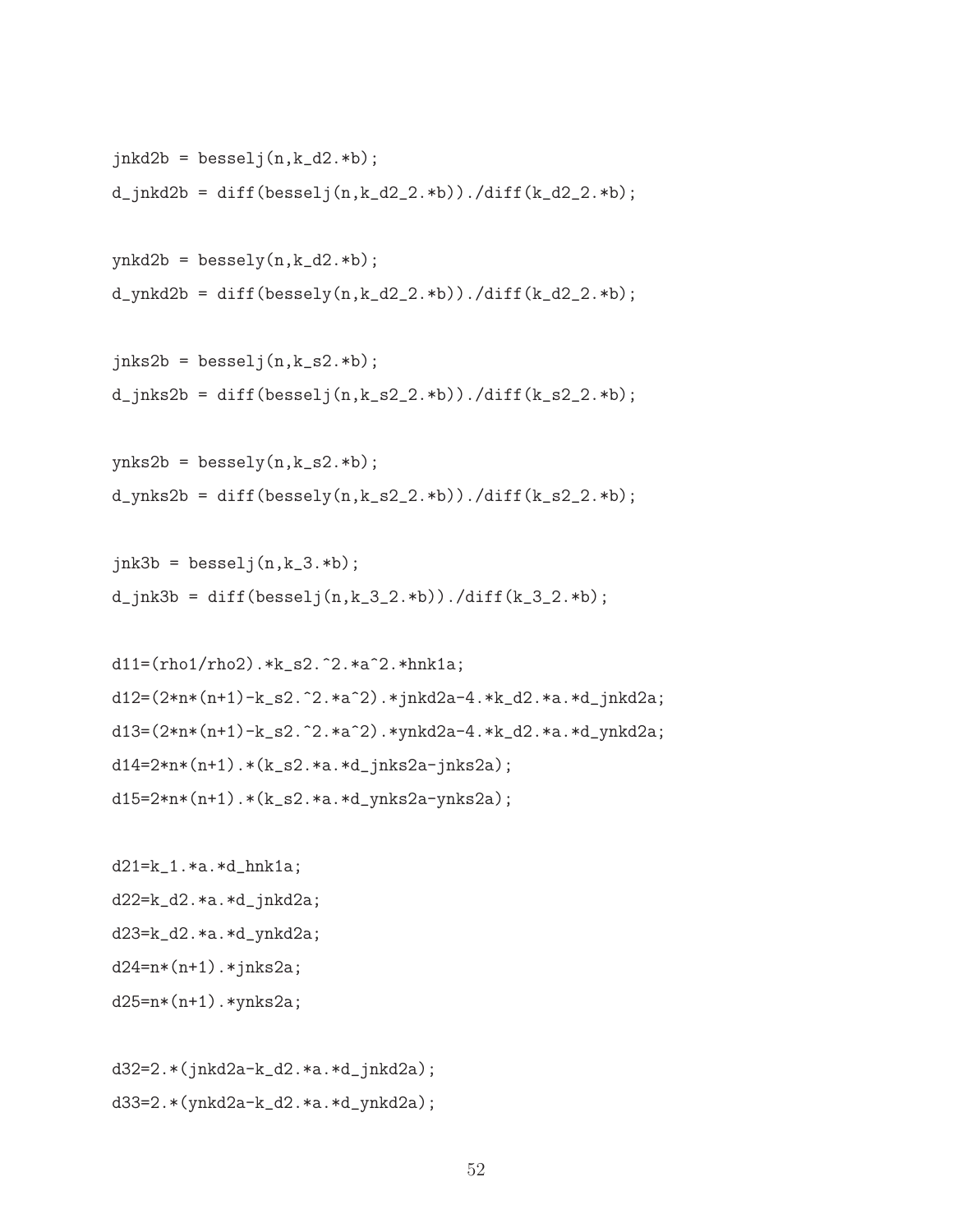d34=2.\*k\_s2.\*a.\*d\_jnks2a+(k\_s2.^2.\*a^2-2\*n\*(n+1)+2).\*jnks2a; d35=2.\*k\_s2.\*a.\*d\_ynks2a+(k\_s2.^2.\*a^2-2\*n\*(n+1)+2).\*ynks2a;

```
d42=-4.*k_d2.*b.*d_jnkd2b+(2*n*(n+1)-k_s2.^2.*b^2).*jnkd2b;
d43=-4.*k_d2.*b.*d_ynkd2b+(2*n*(n+1)-k_s2.^2.*b^2).*ynkd2b;
d44=2*n*(n+1)*(k_s2.*b.*d_jnks2b-jnks2b);d45=2*n*(n+1)*(k_d2.*b.*d_ynks2b-ynks2b);d46=(rho3/rho2).*k_s2.^2.*b^2.*jnk3b;
```
d52=k\_d2.\*b.\*d\_jnkd2b; d53=k\_d2.\*b.\*d\_ynkd2b;  $d54=n*(n+1).*jnks2b;$ d55=n\*(n+1).\*ynks2b; d56=-k\_3.\*b.\*d\_jnk3b;

```
d62=2.*(jnkd2b-k_d2.*b.*d_jnkd2b);
d63=2.*(ynkd2b-k_d2.*b.*d_ynkd2b);
d64=2.*k_s2.*b.*d_jnks2b+(k_s2.^2.*b^2-2*n*(n+1)+2).*jnks2b;
d65=2.*k_s2.*b.*d_ynks2b+(k_s2.^2.*b^2-2*n*(n+1)+2).*ynks2b;
```

```
A_star_1=-(rho1/rho2).*k_s2.^2.*a^2.*jnk1a;
A_star_2=k_1.*a.*d_jnk1a;
```
 $T = zeros(1, length(w));$ for ind =  $1:length(w)$ 

```
B=
```
 $[real(d11(ind))$  d12(ind) d13(ind) d14(ind) d15(ind) 0;  $real(d21(ind))$   $d22(ind)$   $d23(ind)$   $d24(ind)$   $d25(ind)$  0;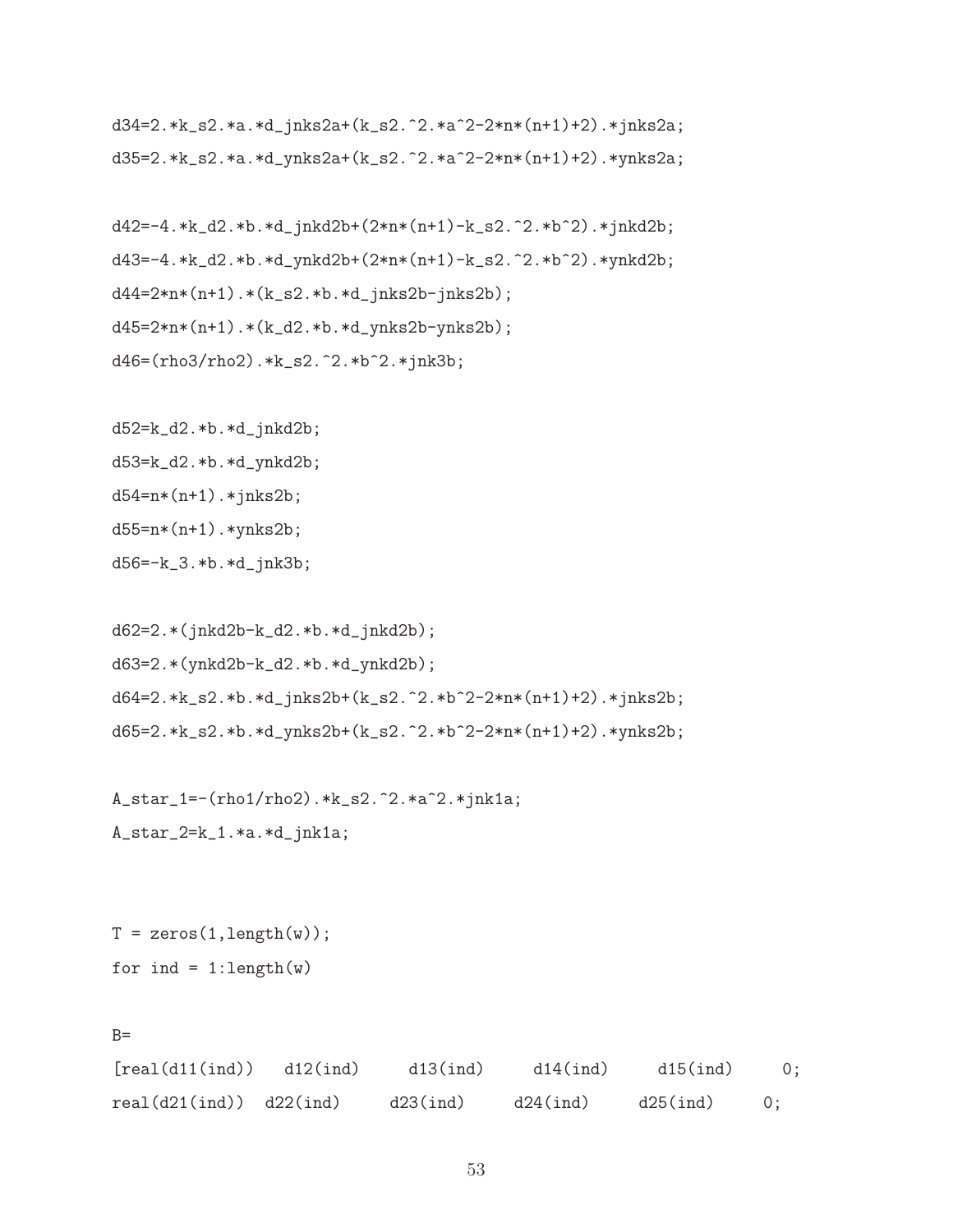| $\mathbf{0}$     | $d32$ (ind) | d33(int)    | $d34$ $(ind)$ | $d35$ $(ind)$ | 0;           |
|------------------|-------------|-------------|---------------|---------------|--------------|
| $\mathbf{0}$     | $d42$ (ind) | $d43$ (ind) | $d44$ (ind)   | $d45$ $(ind)$ | $d46$ (ind); |
| $\overline{0}$   | $d52$ (ind) | d53(int)    | $d54$ (ind)   | $d55$ $(ind)$ | $d56$ (ind); |
| $\mathbf{0}$     | $d62$ (ind) | $d63$ (ind) | $d64$ (ind)   | $d65$ (ind)   | $0$ ];       |
|                  |             |             |               |               |              |
| $D = [d11(int)]$ | $d12$ (ind) | $d13$ (ind) | $d14$ (ind)   | $d15$ $(ind)$ | 0;           |
| $d21$ (ind)      | $d22$ (ind) | $d23$ (ind) | $d24$ (ind)   | $d25$ $(ind)$ | 0;           |
| $\overline{0}$   | $d32$ (ind) | d33(int)    | $d34$ $(ind)$ | $d35$ $(ind)$ | 0;           |
| $\mathbf{0}$     | $d42$ (ind) | $d43$ (ind) | $d44$ (ind)   | $d45$ $(ind)$ | $d46$ (ind); |
| $\overline{0}$   | $d52$ (ind) | d53(int)    | $d54$ (ind)   | $d55$ $(ind)$ | $d56$ (ind); |
| $\mathbf 0$      | $d62$ (ind) | $d63$ (ind) | $d64$ (ind)   | $d65$ (ind)   | $0$ ];       |

 $T(ind) = -det(B)/det(D)$ ;

end

#### C.4 CYLINDER BACKSCATTER COEFFICIENTS.M

function T=cylinder\_backscatter\_coefficients (n,w,a,b,rho1,rho2,rho3,c\_1,c\_d2,c\_s2,c\_3) %\*\*\*\*\*\*\*\*\*\*\*\*\*\*\*\*\*\*\*\*\*\*\*\*\*\*\*\*\*\*\*\*\*\*\*\*\*\*\*\*\*\*\*\*\*\*\*\*\*\*\*\*\*\*\*\*\*\*\*\*\*\*\*\*\*\*\*\*\*\*\*\* %Coefficients for cylinder backscatter %\*\*\*\*\*\*\*\*\*\*\*\*\*\*\*\*\*\*\*\*\*\*\*\*\*\*\*\*\*\*\*\*\*\*\*\*\*\*\*\*\*\*\*\*\*\*\*\*\*\*\*\*\*\*\*\*\*\*\*\*\*\*\*\*\*\*\*\*\*\*\*\*

 $w2 = [w w(\text{end}) + abs(w(1)-w(2))] - (abs(w(1)-w(2))/2);$ 

 $h = 1-b/a;$ 

 $k_1 = w. /c_1$ ; %wavenumber in water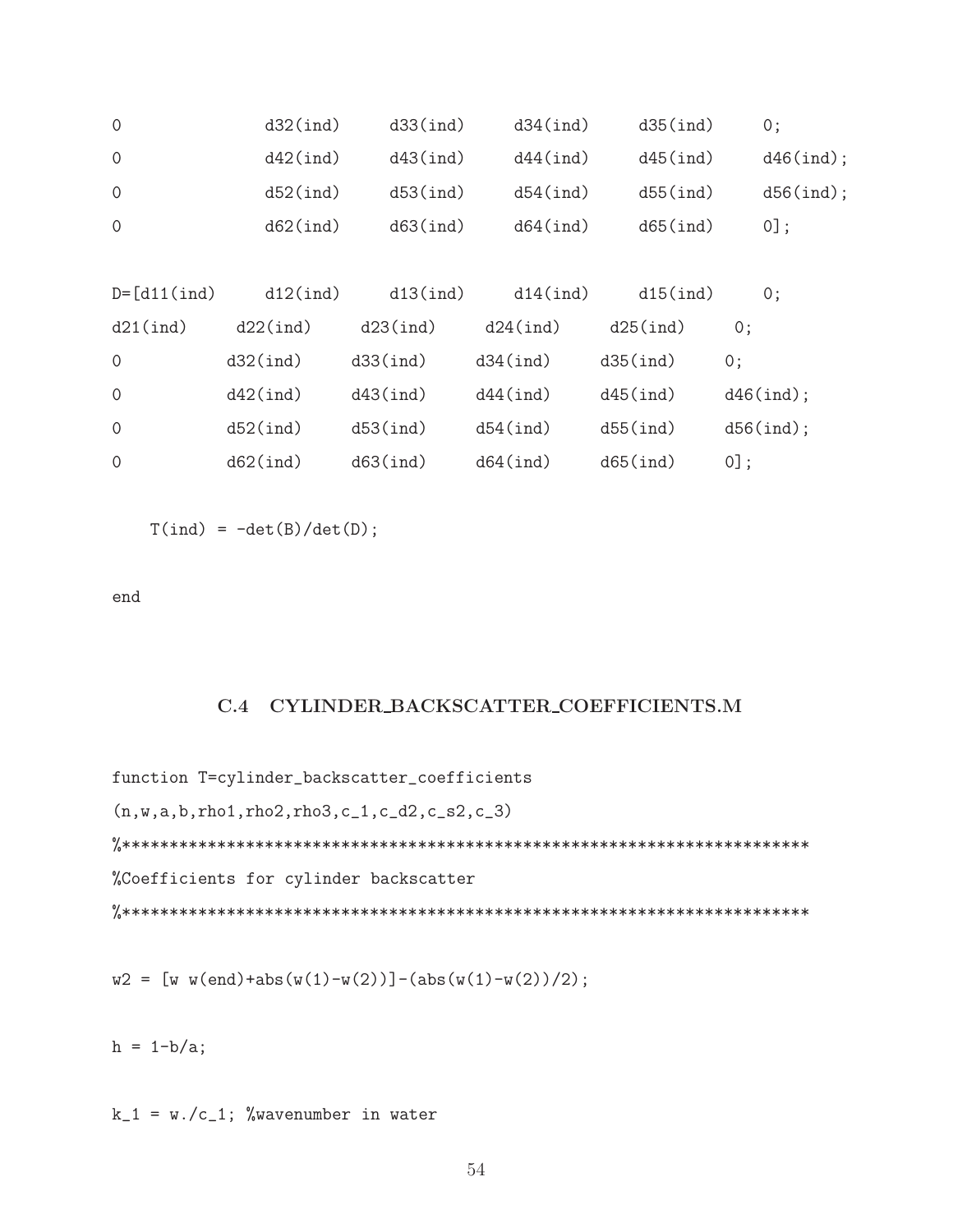```
k_d^2 = w. /c_d^2; %dilatational wavenumber in shell
k_s = w. /c_s?; %shear wavenumber in shell
k_3 = w. /c_3; %wavenumber in air
```
 $k_1$  =  $w$ 2./c<sub>1</sub>; % wavenumber in water  $k_d^2$  =  $w^2$ ./c\_d2; %dilatational wavenumber in shell  $k$ <sub>-</sub> $s2$ <sup>-</sup> $w2$ ./ $c$ <sub>-</sub> $s2$ ; %shear wavenumber in shell  $k_3$  =  $w^2$ ./c\_3; % wavenumber in air

```
hnk1a = besselh(n, k_1.*a);
d_hnkla = diff(besselh(n,k_1,2.*a))./(diff(k_1_2.*a));
```

```
jnk1a = besselj(n,k_1.*a);d_jnk1a = diff(besselj(n,k_1,2.*a))./(diff(k_1_2.*a));
```

```
jnkd2a = besselj(n,k_d2.*a);d_jnkd2a = diff(besselj(n,k_d2_2.*a))./diff(k_d2_2.*a);
```

```
ynkd2a = bessely(n,k_d2.*a);d_ynkd2a = diff(bessely(n,k_d2_2.*a))./diff(k_d2_2.*a);
```

```
jnks2a = besselj(n,k_s2.*a);d_{\text{in}}ks2a = diff(besselj(n,k_s2_2.*a))./diff(k_s2_2.*a);
```

```
ynks2a = bessely(n,k_s2.*a);d_{\text{ynks2a}} = diff(bessely(n,k_s2_2.*a))./diff(k_s2_2.*a);
```

```
jnkd2b = besselj(n,k_d2.*b);
d_jnkd2b = diff(besselj(n,k_d2_2.*b))./diff(k_d2_2.*b);
```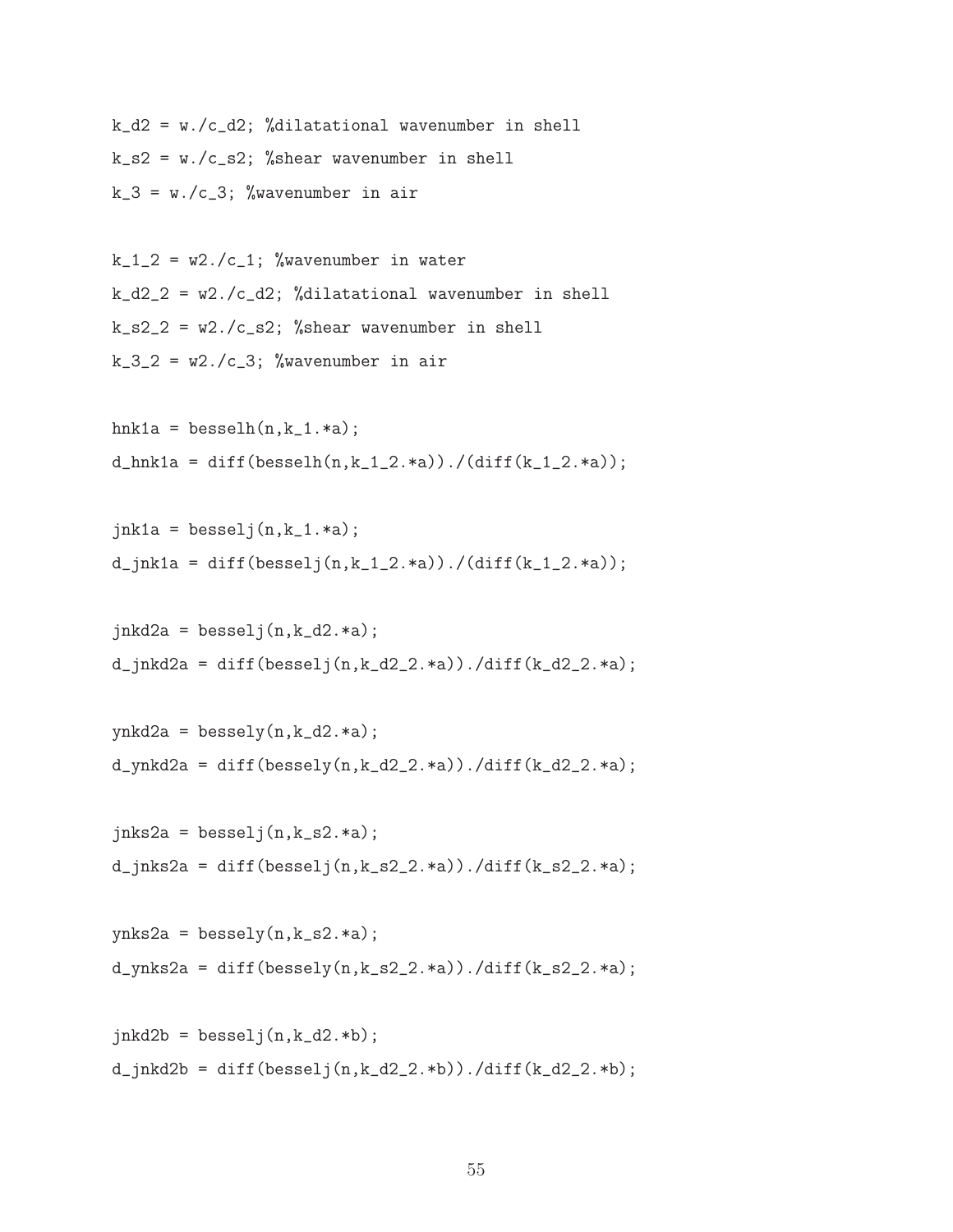```
ynkd2b = bessely(n,k_d2.*b);
d_ynkd2b = diff(bessely(n,k_d2_2.*b))./diff(k_d2_2.*b);
jnks2b = besselj(n,k_s2.*b);d_jnks2b = diff(besselj(n,k_s2_2.*b))./diff(k_s2_2.*b);
ynks2b = bessely(n,k_s2.*b);d_ynks2b = diff(bessely(n,k_s2_2.*b))./diff(k_s2_2.*b);
jnk3b = besselj(n,k_3.*b);d_jnk3b = diff(besselj(n,k_3_2.*b))./diff(k_3_2.*b);
```

```
d11=(rho1/rho2).*k_s2.^2.*a^2.^hnk1a;
d12=(2*n^2-k_s2.^2.*a^2).*jnkd2a-2.*k_d2.*a.*d_jnkd2a;
d13=(2*n^2-k_s2.^2.*a^2)*ynkd2a-2.*k_d2.*a.*d_ynkd2a;d14=2*n.*(k_s2.*a.*d_jnks2a-jnks2a);d15=2*n.*(k_s2.*a.*d_ynks2a-ynks2a);
```

```
d21=-k_1.*a.*d_hnk1a;
d22=k_d2.*a.*d_jnkd2a;
d23=k_d2.*a.*d_ynkd2a;
d24=n.*jnks2a;
d25=n.*ynks2a;
```
d32=2\*n.\*(jnkd2a-k\_d2.\*a.\*d\_jnkd2a); d33=2\*n.\*(ynkd2a-k\_d2.\*a.\*d\_ynkd2a); d34=2\*k\_s2.\*a.\*d\_jnks2a+(k\_s2.^2.\*a.^2-2\*n^2).\*jnks2a; d35=2\*k\_s2.\*a.\*d\_ynks2a+(k\_s2.^2.\*a.^2-2\*n^2).\*ynks2a;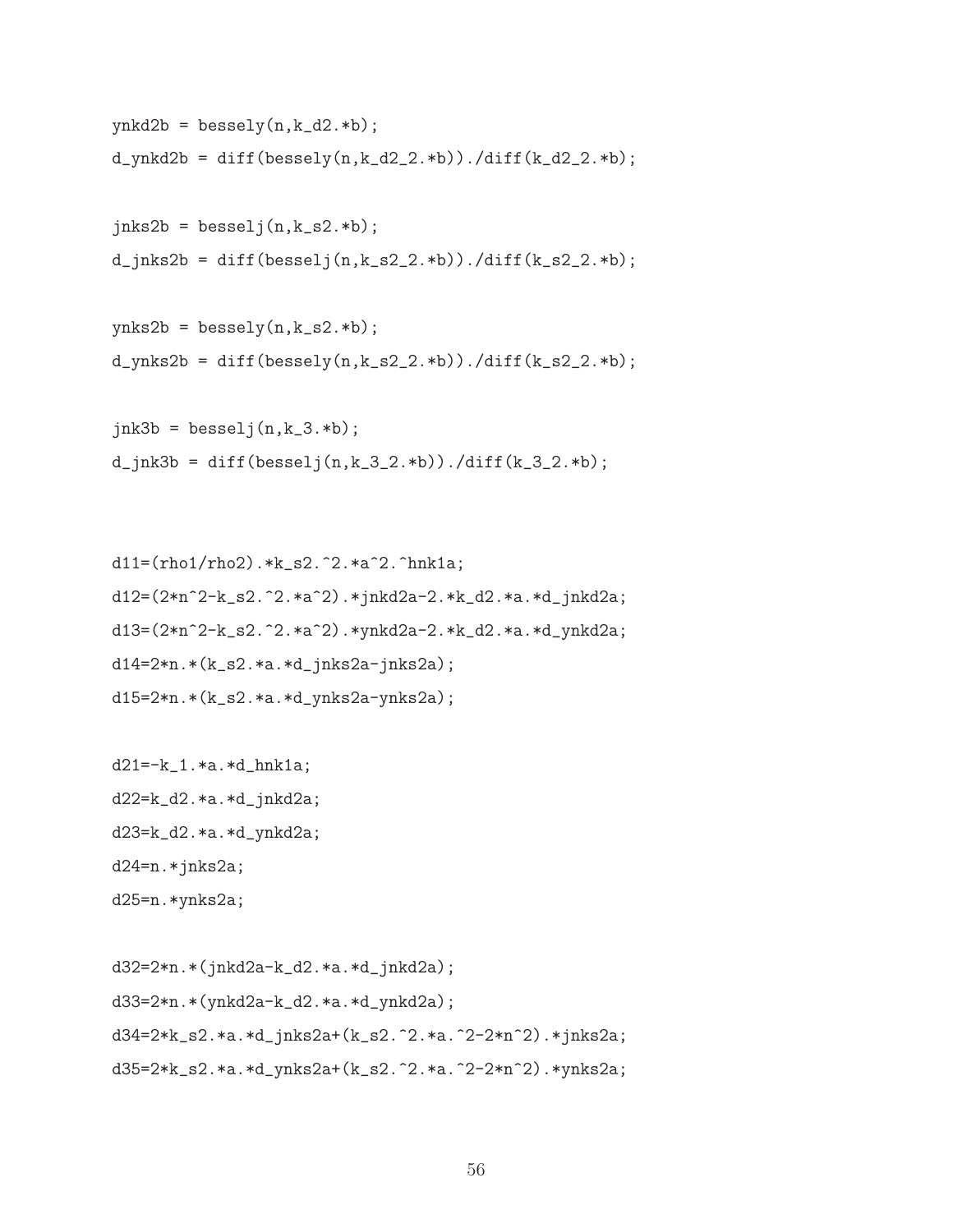d42=-2.\*k\_d2.\*b.\*d\_jnkd2b+(2\*n^2-k\_s2.^2.\*b^2).\*jnkd2b; d43=-2.\*k\_d2.\*b.\*d\_ynkd2b+(2\*n^2-k\_s2.^2.\*b^2).\*ynkd2b; d44=2\*n.\*(k\_s2.\*b.\*d\_jnks2b-jnks2b); d45=2\*n.\*(k\_s2.\*b.\*d\_ynks2b-ynks2b); d46=(rho3/rho2).\*k\_s2.^2.\*b^2.\*jnk3b;

d52=k\_d2.\*b.\*d\_jnkd2b; d53=k\_d2.\*b.\*d\_ynkd2b; d54=n.\*jnks2b; d55=n.\*ynks2b; d56=-k\_3.\*b.\*d\_jnk3b;

d62=2\*n.\*(jnkd2b-k\_d2.\*b.\*d\_jnkd2b); d63=2\*n.\*(ynkd2b-k\_d2.\*b.\*d\_ynkd2b); d64=2.\*k\_s2.\*b.\*d\_jnks2b+(k\_s2.^2.\*b.\*2-2.\*n.^2).\*jnks2b; d65=2.\*k\_s2.\*b.\*d\_ynks2b+(k\_s2.^2.\*b.^2-2.\*n.^2).\*ynks2b;

A\_star\_1=-(rho1/rho2).\*k\_s2.^2.\*a.^2.\*jnk1a; A\_star\_2=k\_1.\*a.\*d\_jnk1a;

```
T = zeros(1, length(w));for ind = 1:length(w)
```

| $B = [real(d11(ind))$ | $d12$ (ind) | $d13$ $(ind)$ | $d14$ (ind)   | $d15$ $(ind)$ | $0$ ;        |
|-----------------------|-------------|---------------|---------------|---------------|--------------|
| real(d21(int))        | $d22$ (ind) | $d23$ $(ind)$ | $d24$ (ind)   | $d25$ $(ind)$ | 0:           |
| $\Omega$              | $d32$ (ind) | d33(int)      | $d34$ $(ind)$ | $d35$ $(ind)$ | 0:           |
| $\Omega$              | $d42$ (ind) | $d43$ (ind)   | $d44$ (ind)   | $d45$ $(ind)$ | $d46$ (ind); |
| $\Omega$              | $d52$ (ind) | d53(int)      | $d54$ $(ind)$ | $d55$ $(ind)$ | $d56$ (ind); |
| $\Omega$              | $d62$ (ind) | $d63$ (ind)   | $d64$ (ind)   | $d65$ (ind)   | $[0]$ ;      |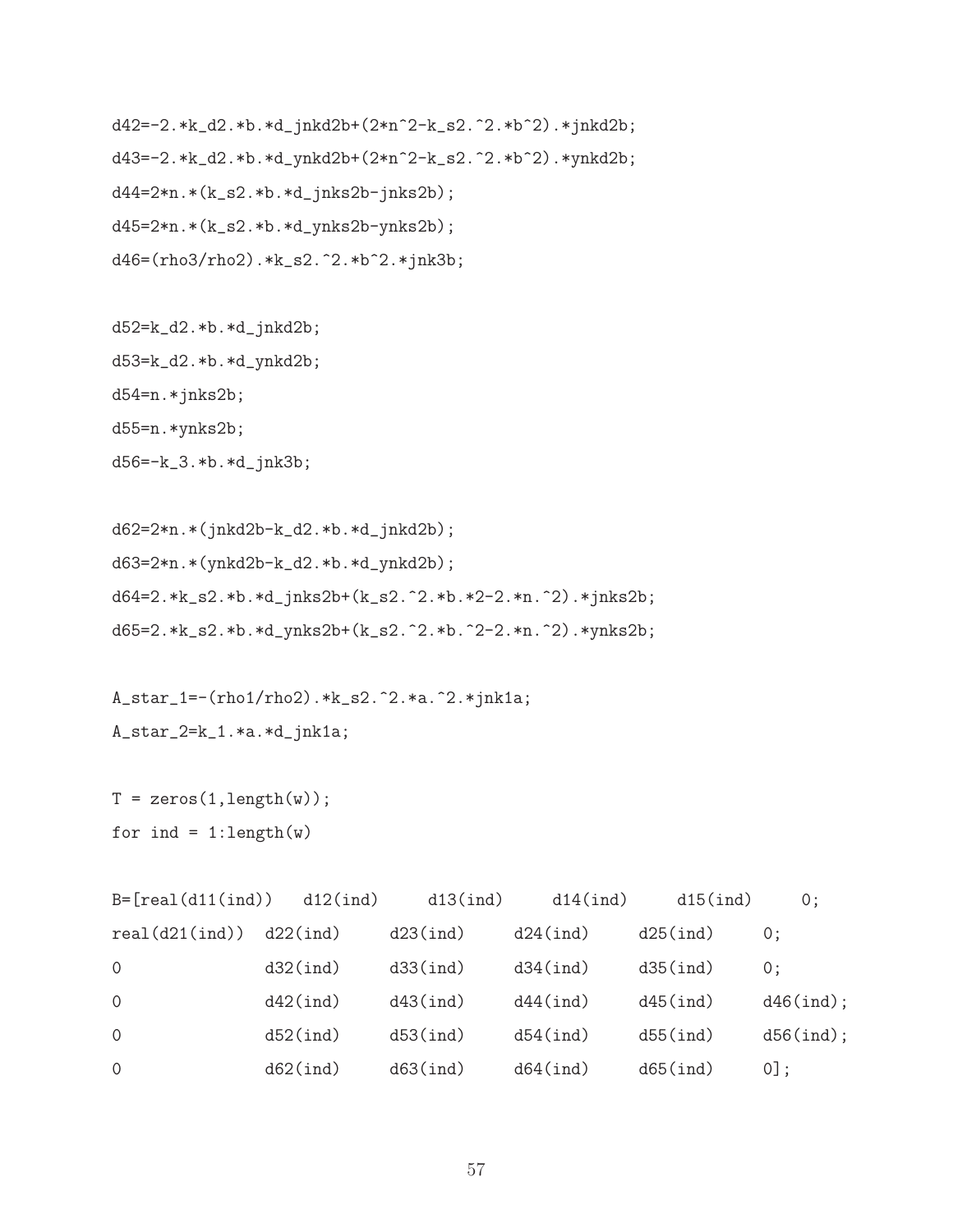| $D = [d11(int)]$ | $d12$ (ind) | $d13$ $(ind)$ | $d14$ (ind)   | $d15$ (ind)   | 0:           |
|------------------|-------------|---------------|---------------|---------------|--------------|
| $d21$ (ind)      | $d22$ (ind) | $d23$ $(ind)$ | $d24$ (ind)   | $d25$ $(ind)$ | 0:           |
| 0                | $d32$ (ind) | d33(int)      | $d34$ $(ind)$ | $d35$ $(ind)$ | 0:           |
| $\Omega$         | $d42$ (ind) | $d43$ $(ind)$ | $d44$ (ind)   | $d45$ $(ind)$ | $d46$ (ind); |
| $\Omega$         | $d52$ (ind) | d53(int)      | $d54$ $(ind)$ | $d55$ $(ind)$ | $d56$ (ind); |
| $\Omega$         | $d62$ (ind) | $d63$ (ind)   | $d64$ (ind)   | $d65$ (ind)   | $0!$ :       |

 $T(ind) = -det(B)/det(D)$ ;

end

## C.5 ROC.M

function  $[spec, sens] = roc(t, c, n, titlelabel,tlabeled, clabel)$ %%% computes and plots single feature roc curve based upon n-bin histogram, %%% also plots the histograms %%% plots are suppressed if output args are present % % % t - feature value % c - feature value % n - number of bins in histogram % titlelabel - title of figure % tlabel - label corresponding to t values % clabel - label corresponding to c values % spec - specificity % sens - sensitivity

 $[$ thist,tx $]$  = hist $(t, n)$ ;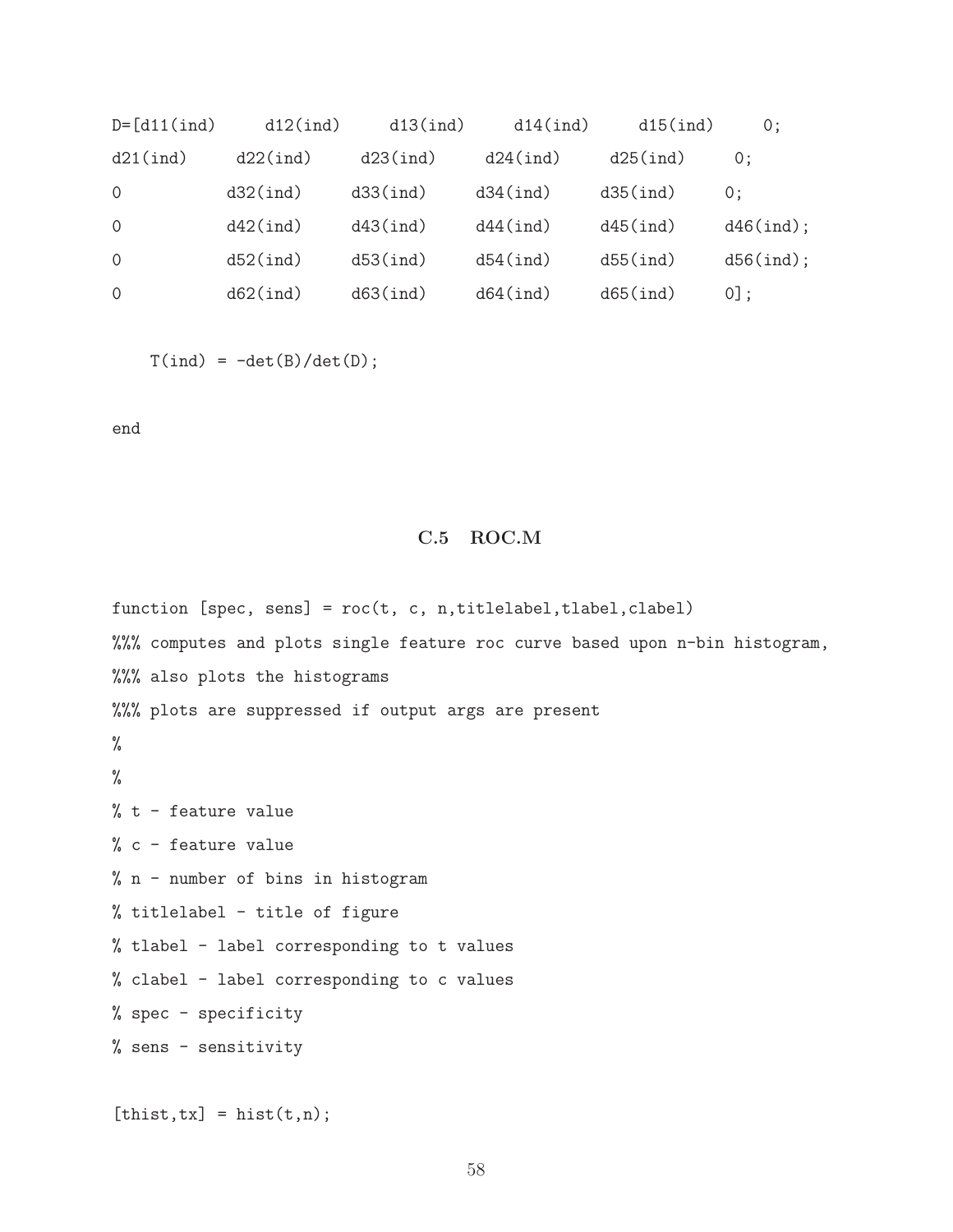```
[<b>chist,cx</b>] = <b>hist(c,n)</b>;mean(t)mean(c)
if (\text{mean}(t) > \text{mean}(c))tmpx = tx;tx = cx;
    cx = tmpx;tmphist = thist;
    thist = chist;
    chist = tmphist;
end
xmin = min(min([tx cx]));
xmax = max(max([tx cx]));
step = ((xmax-xmin) ./(n));sens=zeros(1,n);
spec=zeros(1,n);
count = 1;
for ind = (xmin+step):step:xmax
    class1\_right = sum(thist(tx \leq ind));class1_wrong = sum(thist(tx>ind));
    class2\_right = sum(chist(cx>ind));class2\_wrong = sum(chist(cx \leq ind));sens(count) = class1_right/(class1_right+class1_wrong);
    spec(count) = class2_right/(class2_right+class2_wrong);
    count=count+1;
end
spec=[1 spec];
```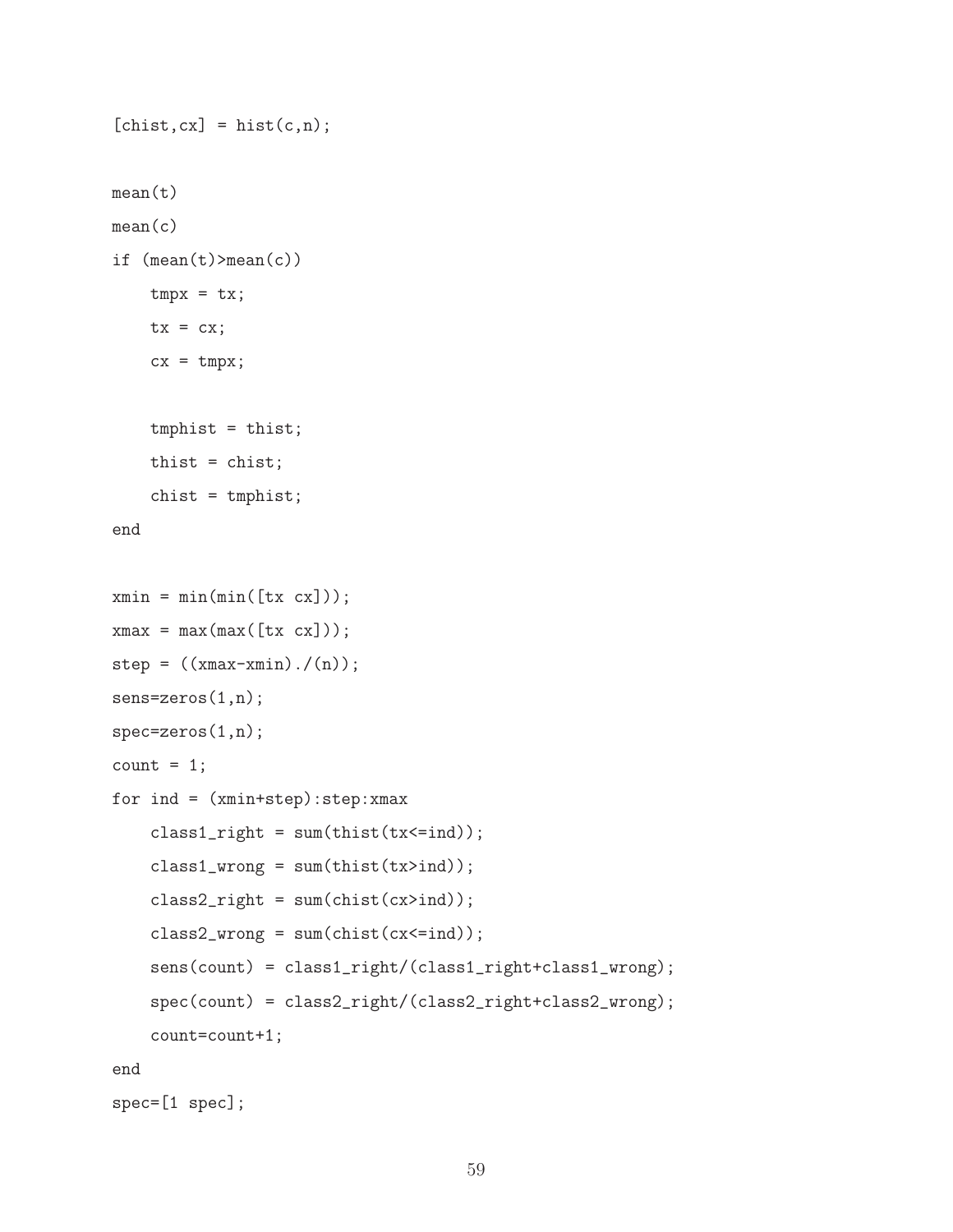```
sens=[0 sens];
```

```
if (nargout==0)
```

```
figure;subplot(211)
hist([t' c'],n);title(['Histograms of ', titlelabel]);
legend(tlabel,clabel,'Location','NorthEast');
```

```
subplot(212)
plot(0:1/n:(1-1/n),0:1/n:(1-1/n),':');
hold on;
plot(1:-1/n:1/n,1/n:1/n:1,':');
plot(1-spec,sens,'k');
```

```
title(['ROC curve for ', titlelabel]);
ylabel('Probability of Correct Classification');
xlabel('Probability of False Positive');
```
end

#### C.6 ROC3.M

function [spec1, sens1, spec2, sens2] = roc3 (t1, c1, n1,momtype1,t2, c2, n2,momtype2,figtitle,colorflag) %%% plots double roc curve and histogram % % t - feature value % c - feature value % n - number of bins in histogram % titlelabel - title of figure % tlabel - label corresponding to t values % clabel - label corresponding to c values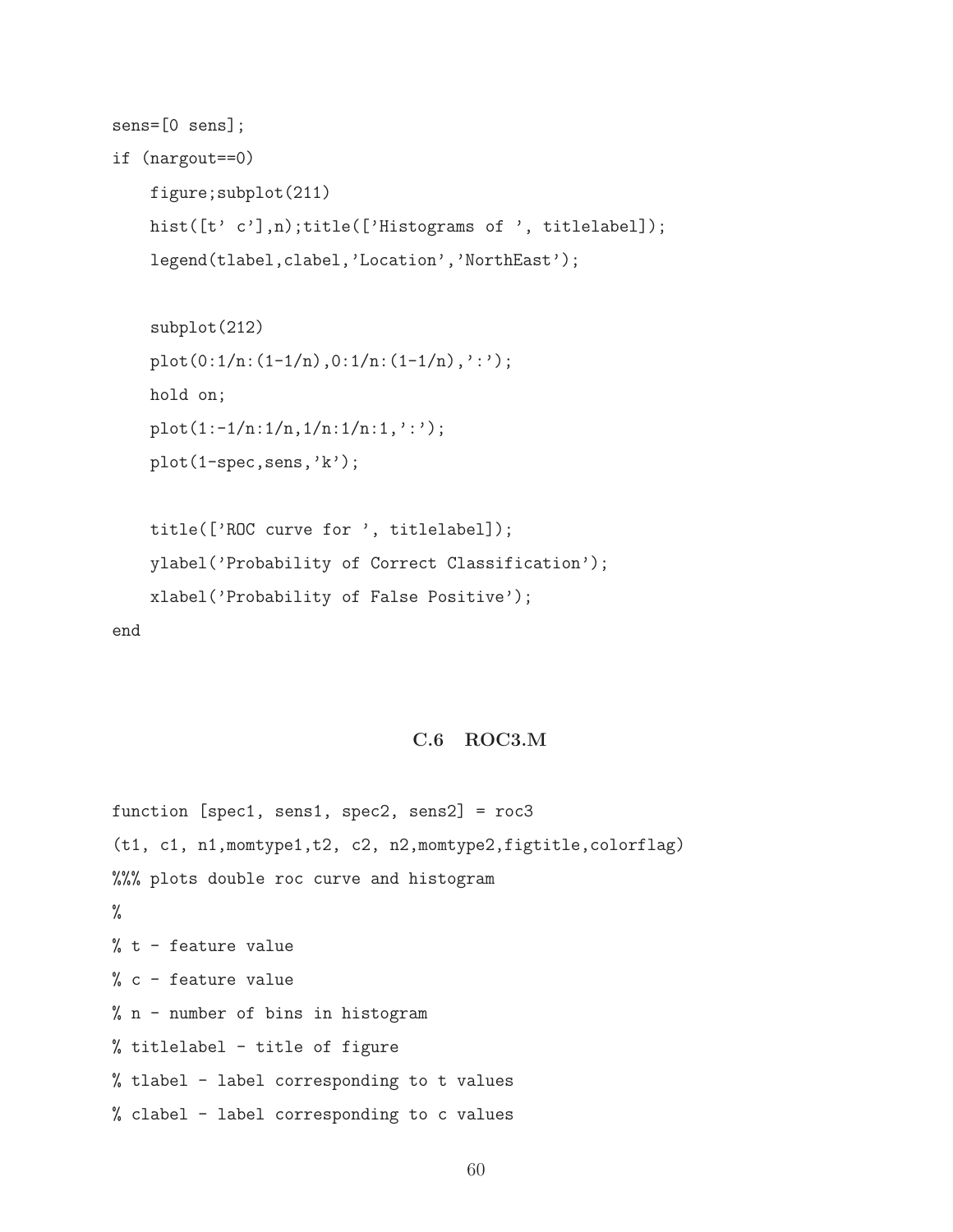```
% colorflag - 0 generate plots in color, 1 for b&w
% spec - specificity
% sens - sensitivity
[spec1, sens1] = roc(t1, c1, n1);[spec2, sens2] = roc(t2, c2, n2);figure;
hold on;
if colorflag==1
    plot(1-spec1,sens1,'--','LineWidth',2,'Color','k');
    plot(1-spec2,sens2,'-','LineWidth',2,'Color','k');
else
    plot(1-spec1,sens1,'--','LineWidth',2,'Color','k');
    plot(1-spec2,sens2,'-','LineWidth',2);
end
legend(momtype1, momtype2,18,'Location','SouthEast');
plot(0:1/n1:1,0:1/n1:1,'::', 'Color', 'k');plot(1:-1/n1:0,0:1/n1:1,':','Color','k');
axis([-0.005 1 0 1.005]);
ylabel('Probability of Correct Classification','FontSize',14);
xlabel('Probability of False Positive','FontSize',14);
title(figtitle,'FontSize',16);
```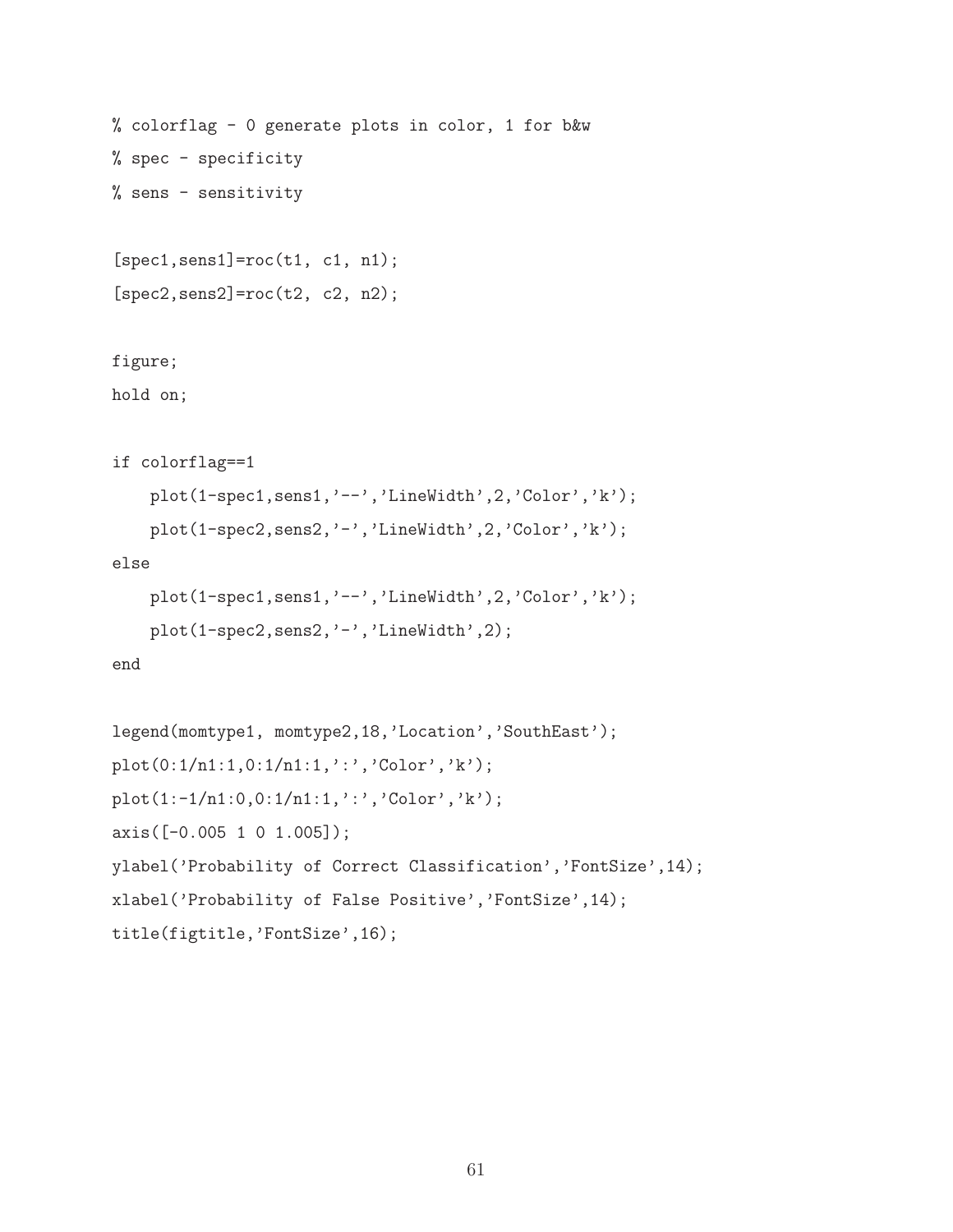#### BIBLIOGRAPHY

- [1] O. Aluko, "Implementation and Application of Dispersion-Based Waveguide Models for Shallow-Water Sonar Processing." MS Thesis, University of Pittsburgh, 2004.
- [2] L. Brekhovskikh and Y. Lysanov, Fundamentals of Ocean Acoustics. Springer-Verlag, New York, 1982.
- <span id="page-70-0"></span>[3] W. Burdic, Underwater Acoustic Systems Analysis. Peninsula Publishing, Los Altos, 2002.
- [4] L. Cohen, Time-Frequency Analysis, Prentice-Hall, 1995.
- [5] L. Cohen, "Pulse propagation in dispersive media," IEEE Proc. SSAP 2000, pp. 485-489, 2000.
- [6] K. Davidson "Instantaneous Moments of a Signal," Ph. D. Dissertation, University of Pittsburgh, 2000.
- [7] M. Ewing, J. L. Worzel, and C. L. Pekeris, Propagation of Sound in the Ocean, Geo. Soc. of Am., 1948.
- [8] L. Flax and L. Dragonette, "Theory of elastic resonance excitation by sound scattering," J. Acoustic. Soc. Am., Vol. 63, Issue 3, Mar 1978.
- [9] A. P. French, Vibrations and Waves, W. W. Norton & Co., New York, 1971.
- [10] G. Gaunaurd and D. Brill, "Acoustic spectrogram and complex-frequency poles of a resonantly excited elastic tube,"J. Acoustic. Soc. Am., vol. 75, no. 6, pp. 1680-1693, 1984.
- [11] G. Gaunaurd and H. Uberall "Relation Between Creeping-wave Acoustic Transients and the Complex-frequency Poles of the Singularity Expansion Method." J. Acoustic. Soc. Am., vol. 78, no. 1, July 1985.
- [12] G. Gaunaurd and W. Wertman, "Transient Acoustic Scattering By Fluid-loaded Elastic Shells," Int. J. Solids Structures, vol. 27, no. 6, pp. 699-711, 1991.